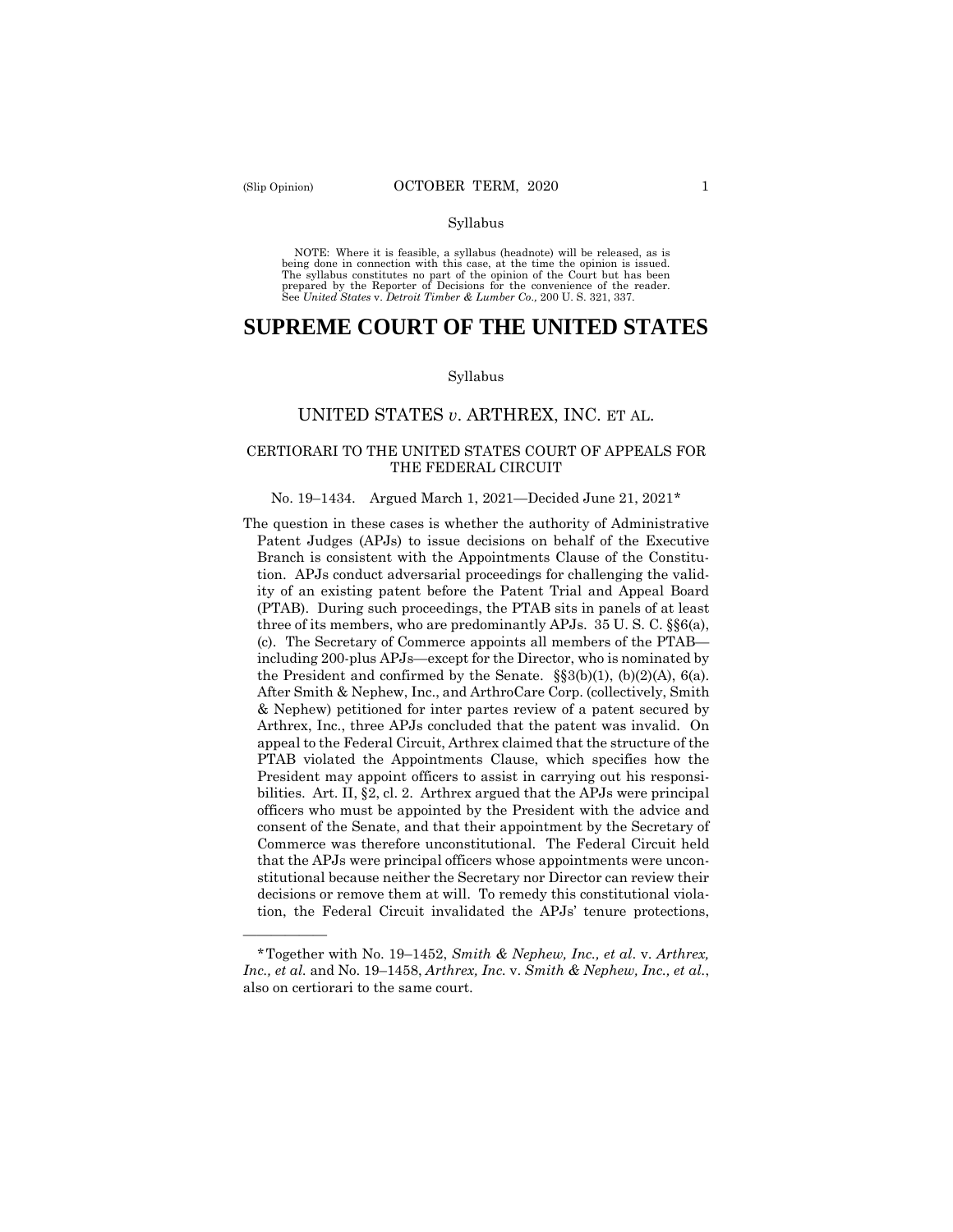#### Syllabus

making them removable at will by the Secretary.

*Held*: The judgment is vacated, and the case is remanded.

941 F. 3d 1320, vacated and remanded.

 by APJs during inter partes review is incompatible with their appoint-THE CHIEF JUSTICE delivered the opinion of the Court with respect to Parts I and II, concluding that the unreviewable authority wielded ment by the Secretary of Commerce to an inferior office. Pp. 6–19.

(a) The Appointments Clause provides that only the President, with the advice and consent of the Senate, can appoint principal officers. With respect to inferior officers, the Clause permits Congress to vest appointment power "in the President alone, in the Courts of Law, or in the Heads of Departments." Pp. 6–8.

 Branch. *Id.*, at 664–665. What the Court in *Edmond* found "signifi- tive officers." *Id.*, at 665. (b) In *Edmond* v. *United States,* 520 U. S. 651, this Court explained that an inferior officer must be "directed and supervised at some level by others who were appointed by Presidential nomination with the advice and consent of the Senate." *Id.*, at 663. Applying that test to Coast Guard Court of Criminal Appeals judges appointed by the Secretary of Transportation, the Court held that the judges were inferior officers because they were effectively supervised by a combination of Presidentially nominated and Senate confirmed officers in the Executive cant" was that those judges had "no power to render a final decision on behalf of the United States unless permitted to do so by other Execu-

Such review by a superior executive officer is absent here. While the Director has tools of administrative oversight, neither he nor any other superior executive officer can directly review decisions by APJs. Only the PTAB itself "may grant rehearings." §6(c). This restriction on review relieves the Director of responsibility for the final decisions rendered by APJs under his charge. Their decision—the final word within the Executive Branch—compels the Director to "issue and publish a certificate" canceling or confirming patent claims he had previously allowed. §318(b).

The Government and Smith & Nephew contend that the Director has various ways to indirectly influence the course of inter partes review. The Director, for example, could designate APJs predisposed to decide a case in his preferred manner. But such machinations blur the lines of accountability demanded by the Appointments Clause and leave the parties with neither an impartial decision by a panel of experts nor a transparent decision for which a politically accountable officer must take responsibility.

Even if the Director can refuse to designate APJs on *future* PTAB panels, he has no means of countermanding the final decision already on the books. Nor can the Secretary meaningfully control APJs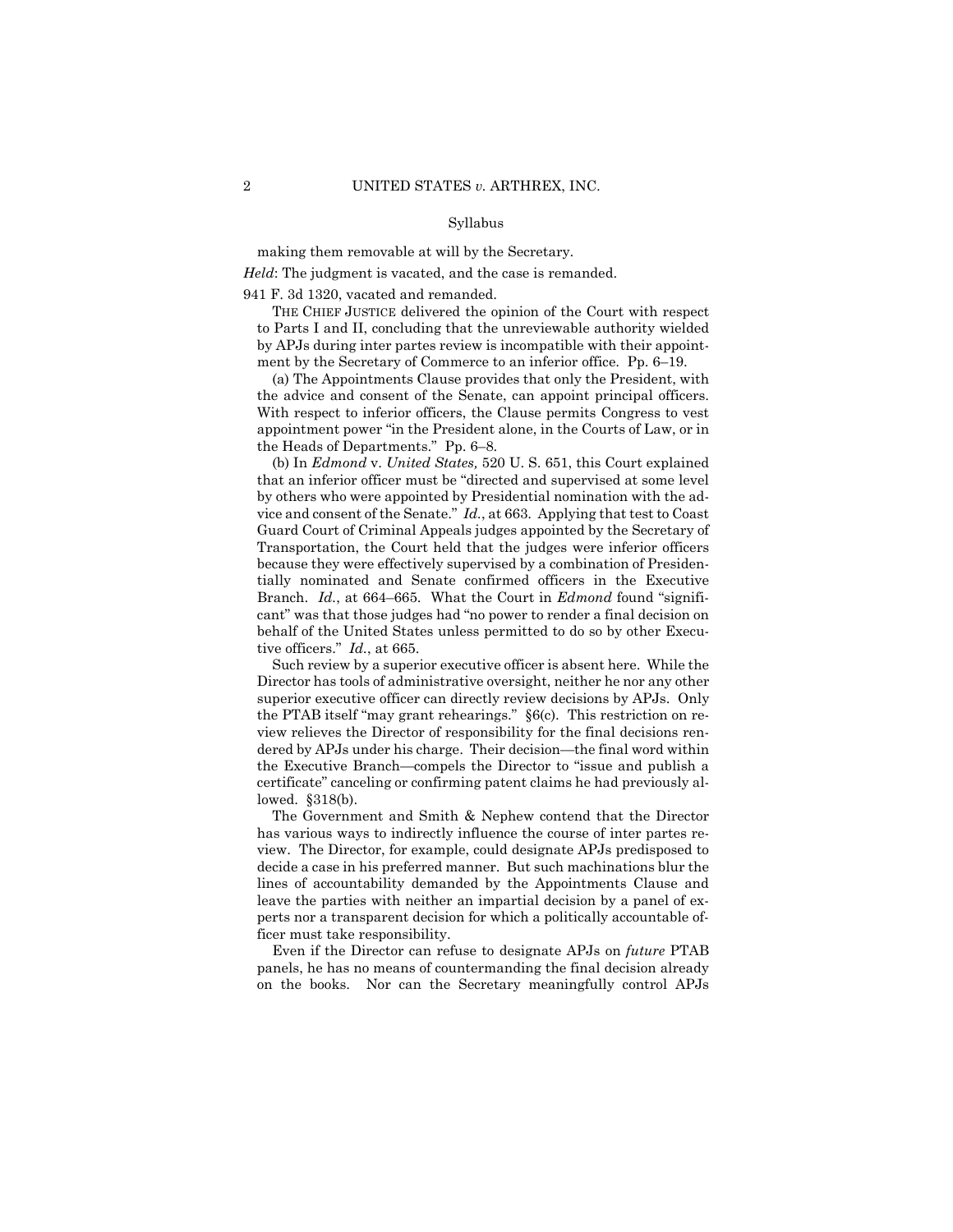### Syllabus

through the threat of removal from federal service entirely because she can fire them only "for such cause as will promote the efficiency of the service." 5 U. S. C. §7513(a); see *Seila Law LLC* v. *Consumer Financial Protection Bureau*, 591 U. S. \_\_\_, \_\_\_. And the possibility of an appeal to the Federal Circuit does not provide the necessary supervision. APJs exercise executive power, and the President must be ultimately responsible for their actions. See *Arlington* v. *FCC*, 569 U. S. 290, 305, n. 4.

Given the insulation of PTAB decisions from any executive review, the President can neither oversee the PTAB himself nor "attribute the Board's failings to those whom he *can* oversee." *Free Enterprise Fund*  v. *Public Company Accounting Oversight Bd.,* 561 U. S. 477, 496. APJs accordingly exercise power that conflicts with the design of the Appointments Clause "to preserve political accountability." *Edmond*, 520 U. S., at 663. Pp. 8–14.

(c) History reinforces the conclusion that the unreviewable executive power exercised by APJs is incompatible with their status as inferior officers. Founding-era congressional statutes and early decisions from this Court indicate that adequate supervision entails review of decisions issued by inferior officers. See, *e.g.*, 1 Stat. 66–67; *Barnard* v. *Ashley*, 18 How. 43, 45. Congress carried that model of principal officer review into the modern administrative state. See, *e.g.*, 5 U. S. C. §557(b).

According to the Government and Smith & Nephew, heads of department appoint a handful of contemporary officers who purportedly exercise final decisionmaking authority. Several of their examples, however, involve inferior officers whose decisions a superior executive officer can review or implement a system for reviewing. See, *e.g.*, *Freytag* v. *Commissioner*, 501 U. S. 868. Nor does the structure of the PTAB draw support from the predecessor Board of Appeals, which determined the patentability of inventions in panels composed of examiners-in-chief without an appeal to the Commissioner. 44 Stat. 1335– 1336. Those Board decisions could be reviewed by the Court of Customs and Patent Appeals—an executive tribunal—and may also have been subject to the unilateral control of the agency head. Pp. 14–18.

(d) The Court does not attempt to "set forth an exclusive criterion for distinguishing between principal and inferior officers for Appointments Clause purposes." *Edmond*, 520 U. S., at 661. Many decisions by inferior officers do not bind the Executive Branch to exercise executive power in a particular manner, and the Court does not address supervision outside the context of adjudication. Here, however, Congress has assigned APJs "significant authority" in adjudicating the public rights of private parties, while also insulating their decisions from review and their offices from removal. *Buckley* v. *Valeo,* 424 U. S.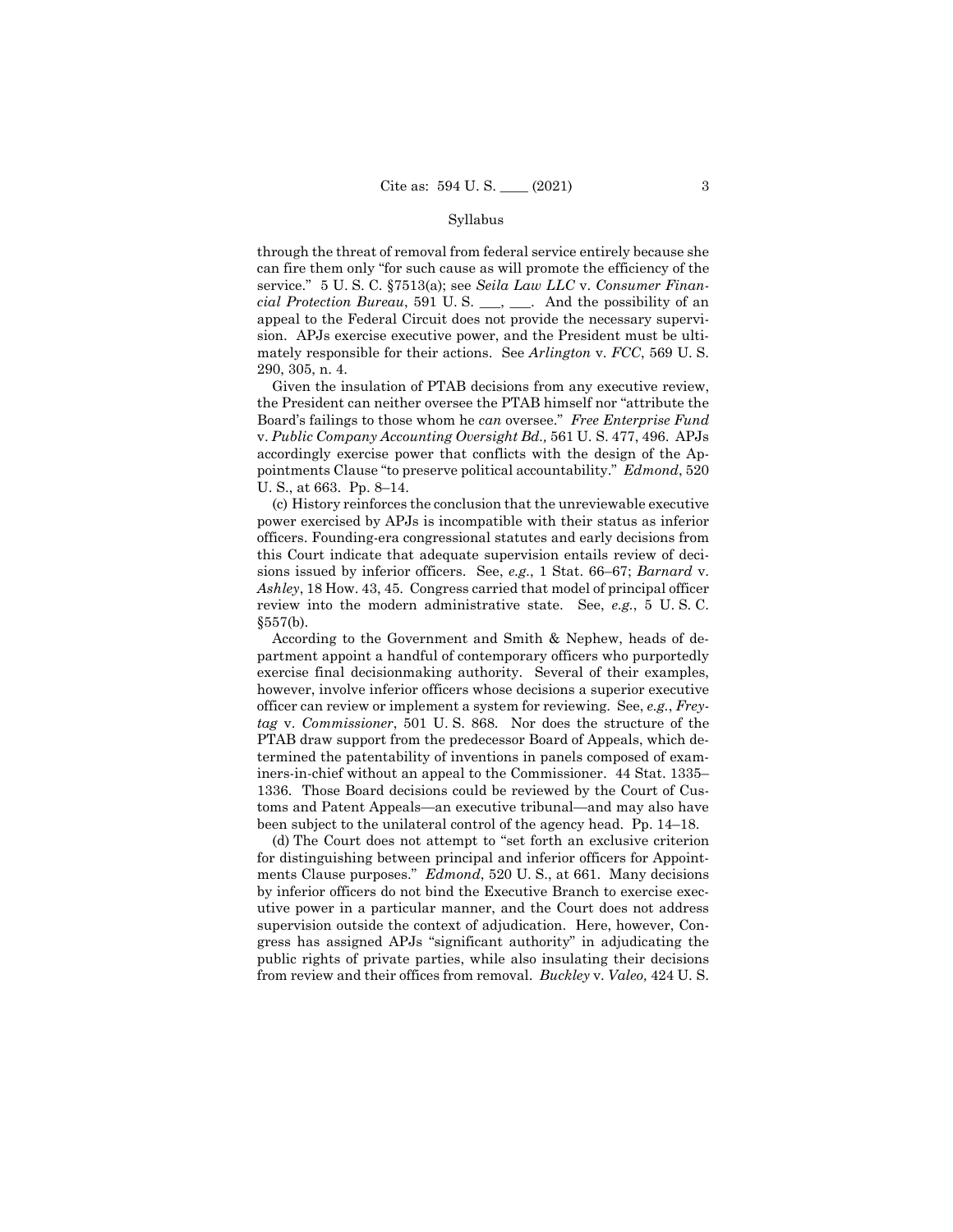#### Syllabus

1, 126. Pp. 18–19.

THE CHIEF JUSTICE, joined by JUSTICE ALITO, JUSTICE KAVANAUGH, and JUSTICE BARRETT, concluded in Part III that §6(c) cannot constitutionally be enforced to the extent that its requirements prevent the Director from reviewing final decisions rendered by APJs. The Director accordingly may review final PTAB decisions and, upon review, may issue decisions himself on behalf of the Board. Section 6(c) otherwise remains operative as to the other members of the PTAB. When reviewing such a decision by the Director, a court must decide the case "conformably to the constitution, disregarding the law" placing restrictions on his review authority in violation of Article II. *Marbury* v. *Madison*, 1 Cranch 137, 178.

 of APJs by the Secretary, Arthrex is not entitled to a hearing before a The appropriate remedy is a remand to the Acting Director to decide whether to rehear the petition filed by Smith & Nephew. A limited remand provides an adequate opportunity for review by a principal officer. Because the source of the constitutional violation is the restraint on the review authority of the Director, rather than the appointment new panel of APJs. Pp. 19–23.

 ROBERTS, C. J., delivered the opinion of the Court with respect to Parts I and II, in which ALITO, GORSUCH, KAVANAUGH, and BARRETT, JJ., joined, and an opinion with respect to Part III, in which ALITO, KA-VANAUGH, and BARRETT, JJ., joined. GORSUCH, J., filed an opinion concurring in part and dissenting in part. BREYER, J., filed an opinion concurring in the judgment in part and dissenting in part, in which SOTOMAYOR and KAGAN, JJ., joined. THOMAS, J., filed a dissenting opinion, in which BREYER, SOTOMAYOR, and KAGAN, JJ., joined as to Parts I and II.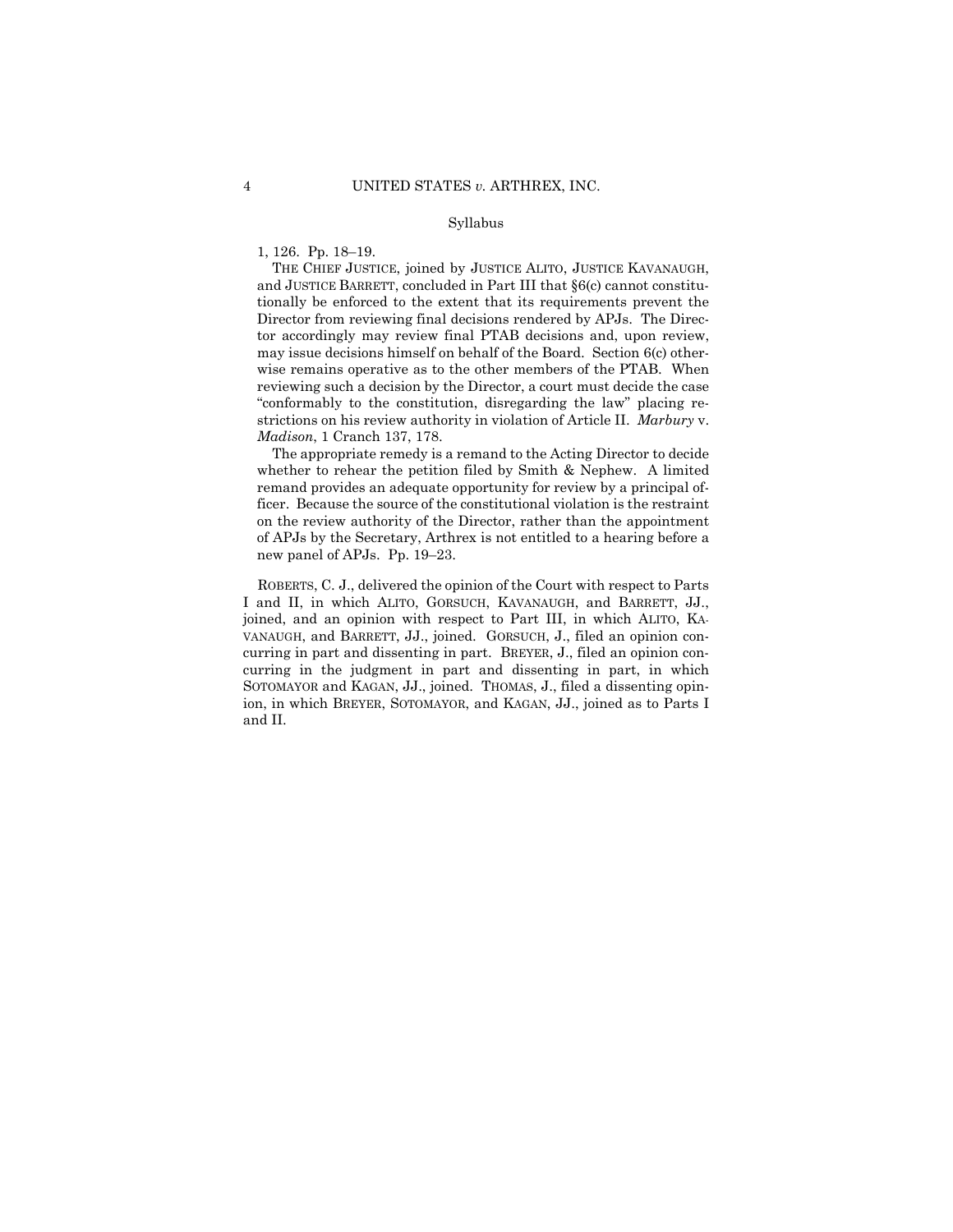NOTICE: This opinion is subject to formal revision before publication in the preliminary print of the United States Reports. Readers are requested to notify the Reporter of Decisions, Supreme Court of the United States, Wash-ington, D. C. 20543, of any typographical or other formal errors, in order that corrections may be made before the preliminary print goes to press.

## $\frac{1}{2}$  , where  $\frac{1}{2}$ **SUPREME COURT OF THE UNITED STATES**

 $\frac{1}{2}$  ,  $\frac{1}{2}$  ,  $\frac{1}{2}$  ,  $\frac{1}{2}$  ,  $\frac{1}{2}$  ,  $\frac{1}{2}$ Nos. 19–1434, 19–1452 and 19–1458

## UNITED STATES, PETITIONER 19–1434 *v.*  ARTHREX, INC., ET AL.

# SMITH & NEPHEW, INC., ET AL., PETITIONERS 19–1452 *v.*  ARTHREX, INC., ET AL.

## ARTHREX, INC., PETITIONER

19–1458 *v.* 

## SMITH & NEPHEW, INC., ET AL.

## ON WRITS OF CERTIORARI TO THE UNITED STATES COURT OF APPEALS FOR THE FEDERAL CIRCUIT

#### [June 21, 2021]

 CHIEF JUSTICE ROBERTS delivered the opinion of the Court with respect to Parts I and II.

The validity of a patent previously issued by the Patent and Trademark Office can be challenged before the Patent Trial and Appeal Board, an executive tribunal within the PTO. The Board, composed largely of Administrative Patent Judges appointed by the Secretary of Commerce, has the final word within the Executive Branch on the validity of a challenged patent. Billions of dollars can turn on a Board decision.

Under the Constitution, "[t]he executive Power" is vested in the President, who has the responsibility to "take Care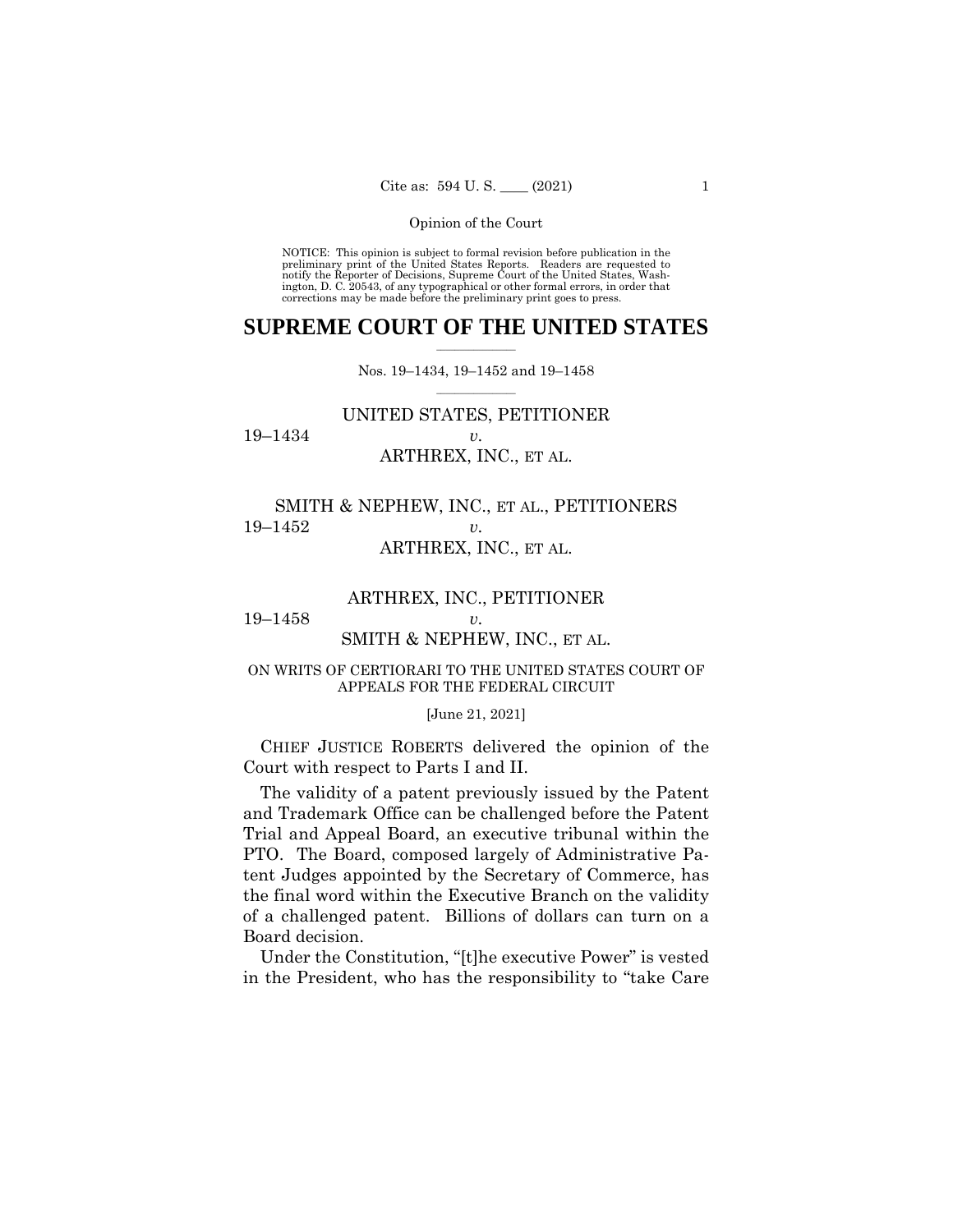that the Laws be faithfully executed." Art. II, §1, cl. 1; §3. The Appointments Clause provides that he may be assisted in carrying out that responsibility by officers nominated by him and confirmed by the Senate, as well as by other officers not appointed in that manner but whose work, we have held, must be directed and supervised by an officer who has been. §2, cl. 2. The question presented is whether the authority of the Board to issue decisions on behalf of the Executive Branch is consistent with these constitutional provisions.

> I A

The creation of a workable patent system was a congressional priority from the start. The First Congress established the Patent Board—consisting impressively of Secretary of State Thomas Jefferson, Secretary of War Henry Knox, and Attorney General Edmund Randolph—to issue patents for inventions they deemed "sufficiently useful and important." §1, 1 Stat. 109–110. Jefferson, a renowned inventor in his own right, "was charged with most of the responsibility" to administer the new patent system. Federico, Operation of the Patent Act of 1790, 18 J. Pat. Off. Soc. 237, 238–239 (1936). The Patent Board was a shortlived experiment because its members had much else to do. Jefferson candidly admitted that he had "been obliged to give undue & uninformed opinions on rights often valuable" without the "great deal of time" necessary to "understand  $\&$ do justice by" patent applicants. Letter from T. Jefferson to H. Williamson (Apr. 1, 1792), in 6 Works of Thomas Jefferson 459 (P. Ford ed. 1904).

In 1793, Congress shifted to a registration system administered by the Secretary of State. See 1 Stat. 319–321. The Secretary no longer reviewed the substance of patent applications but instead issued patents through a routine process "as a ministerial officer." *Grant* v. *Raymond*, 6 Pet.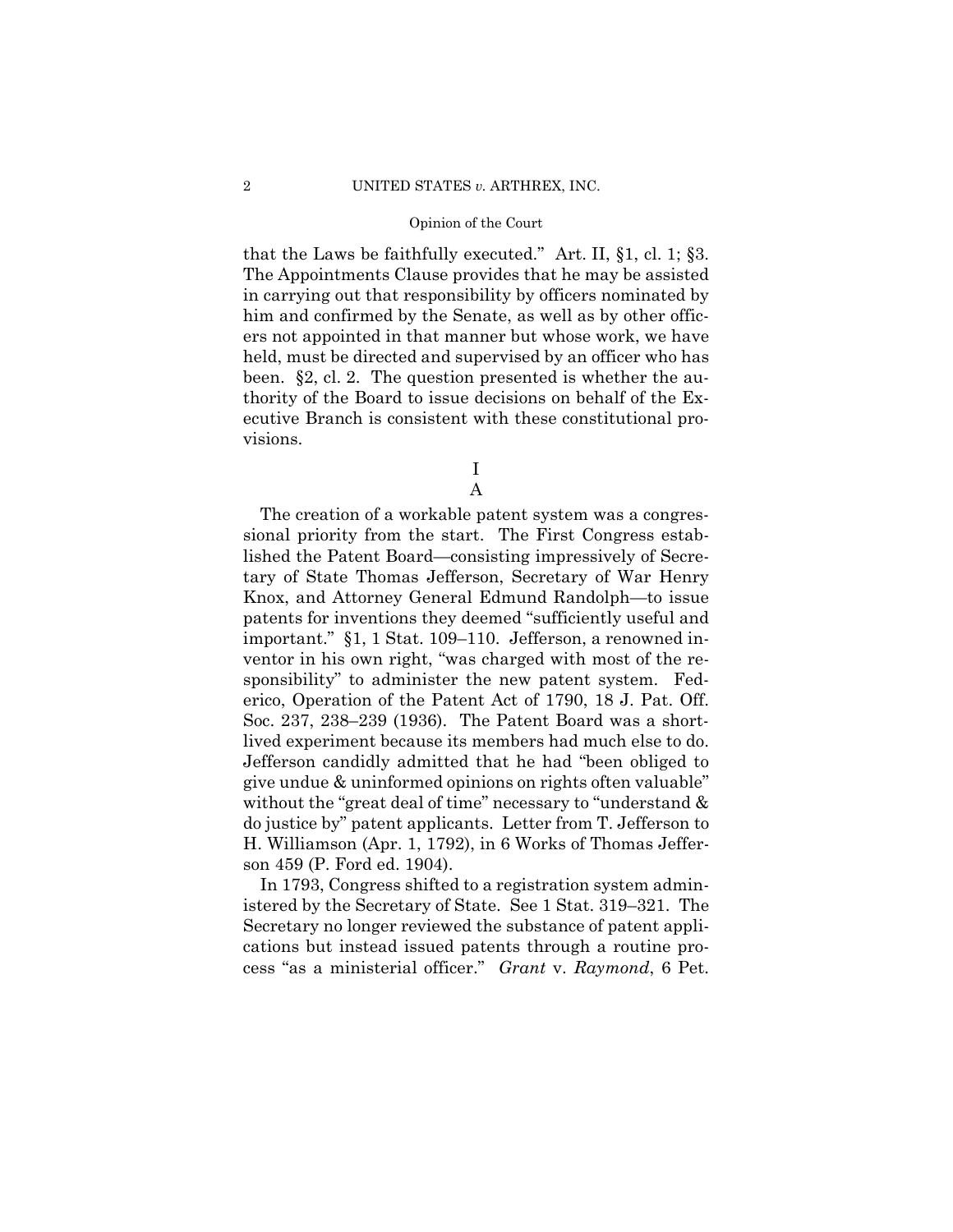218, 241 (1832). The courts would make the initial determination of patent validity in a subsequent judicial proceeding, such as an infringement suit. See 1 Stat. 322. This scheme unsurprisingly resulted in the Executive Branch issuing many invalid patents and the Judicial Branch having to decide many infringement cases. See S. Doc. No. 338, 24th Cong., 1st Sess., 3 (1836). Judge William Van Ness who before taking the bench had served as second to Aaron Burr in his duel with Alexander Hamilton—lamented that Congress had left the door "open and unguarded" for imposters to secure patents, with the consequences of "litigation and endless trouble, if not total ruin, to the true inventor." *Thompson* v. *Haight*, 23 F. Cas. 1040, 1041–1042 (No. 13,957) (CC SDNY 1826). Congress heeded such concerns by returning the initial determination of patentability to the Executive Branch, see 5 Stat. 117–118, where it remains today.

The present system is administered by the Patent and Trademark Office (PTO), an executive agency within the Department of Commerce "responsible for the granting and issuing of patents" in the name of the United States. 35 U. S. C. §§1(a), 2(a)(1). Congress has vested the "powers and duties" of the PTO in a sole Director appointed by the President with the advice and consent of the Senate. §3(a)(1). As agency head, the Director "provid[es] policy direction and management supervision" for PTO officers and employees.  $\S3(a)(2)(A)$ .

 tablished by the Leahy-Smith America Invents Act of 2011. This suit centers on the Patent Trial and Appeal Board (PTAB), an executive adjudicatory body within the PTO es-125 Stat. 313. The PTAB sits in panels of at least three members drawn from the Director, the Deputy Director, the Commissioner for Patents, the Commissioner for Trademarks, and more than 200 Administrative Patent Judges (APJs). 35 U. S. C. §§6(a), (c). The Secretary of Commerce appoints the members of the PTAB (except for the Director),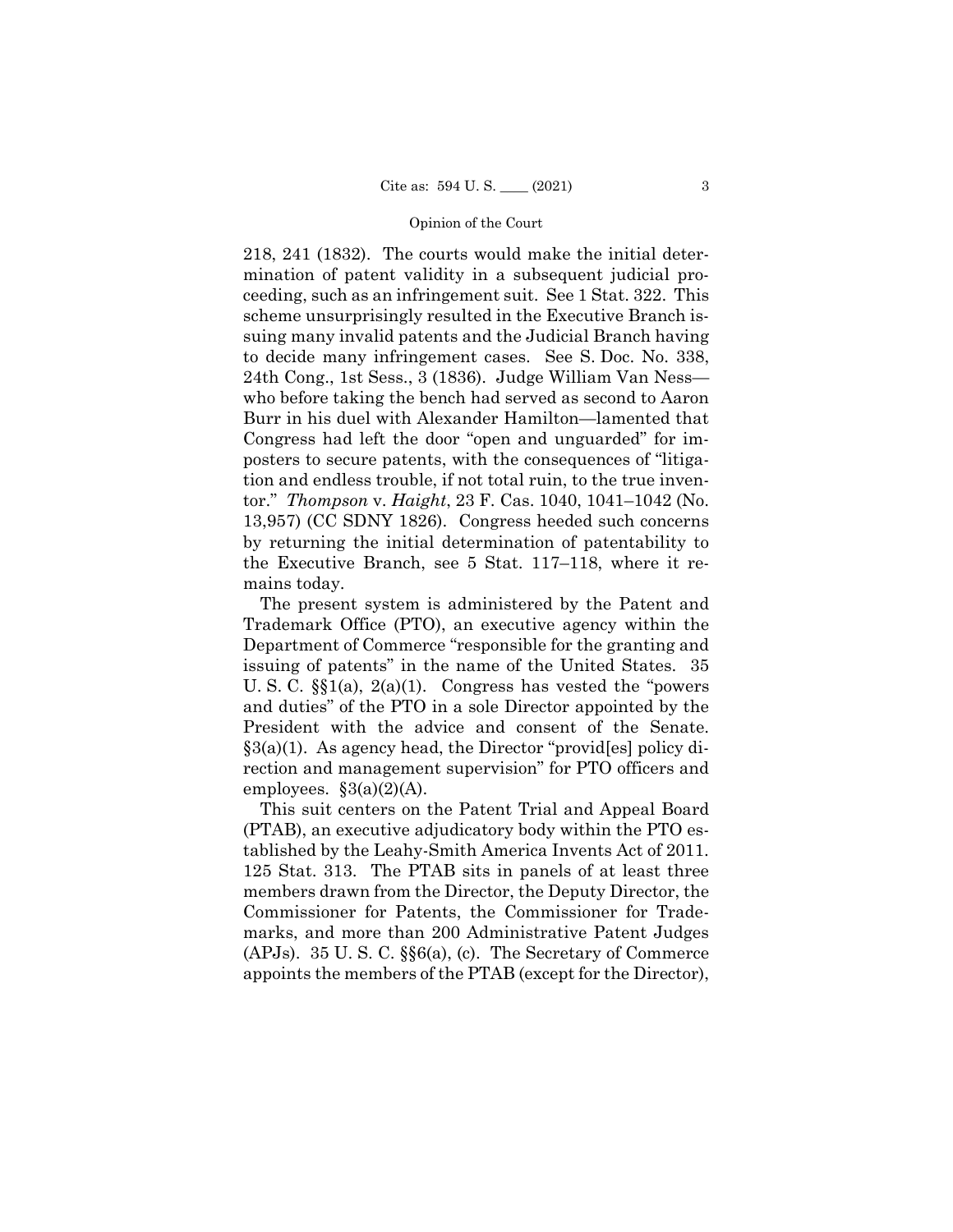including the APJs at issue in this dispute.  $\S(36b)(1)$ ,  $(b)(2)(A)$ ,  $6(a)$ . Like the 1790 Patent Board, the modern Board decides whether an invention satisfies the standards for patentability on review of decisions by primary examiners.  $\S(6(b)(1), 134(a)$ .

Through a variety of procedures, the PTAB can also take a second look at patents previously issued by the PTO.  $\S(66b)(2)$ –(4). One such procedure is inter partes review. Established in 2011, inter partes review is an adversarial process by which members of the PTAB reconsider whether existing patents satisfy the novelty and nonobviousness requirements for inventions. See §6(a) of the America Invents Act, 125 Stat. 299. Any person—other than the patent owner himself—can file a petition to institute inter partes review of a patent. 35 U. S. C. §311(a). The Director can institute review only if, among other requirements, he determines that the petitioner is reasonably likely to prevail on at least one challenged patent claim. §314(a). Congress has committed the decision to institute inter partes review to the Director's unreviewable discretion. See *Thryv, Inc.*  v. *Click-To-Call Technologies, LP*, 590 U. S. \_\_\_, \_\_\_ (2020) (slip op., at 6). By regulation, the Director has delegated this authority to the PTAB itself. 37 CFR §42.4(a) (2020).

The Director designates at least three members of the PTAB (typically three APJs) to conduct an inter partes proceeding. 35 U. S. C. §6(c). The PTAB then assumes control of the process, which resembles civil litigation in many respects. §316(c). The PTAB must issue a final written decision on all of the challenged patent claims within 12 to 18 months of institution. §316(a)(11); see *SAS Institute Inc.* v. *Iancu*, 584 U. S. \_\_\_, \_\_\_ (2018) (slip op., at 5). A party who disagrees with a decision may request rehearing by the PTAB. 35 U. S. C. §6(c); 37 CFR §42.71(d).

The PTAB is the last stop for review within the Executive Branch. A party dissatisfied with the final decision may seek judicial review in the Court of Appeals for the Federal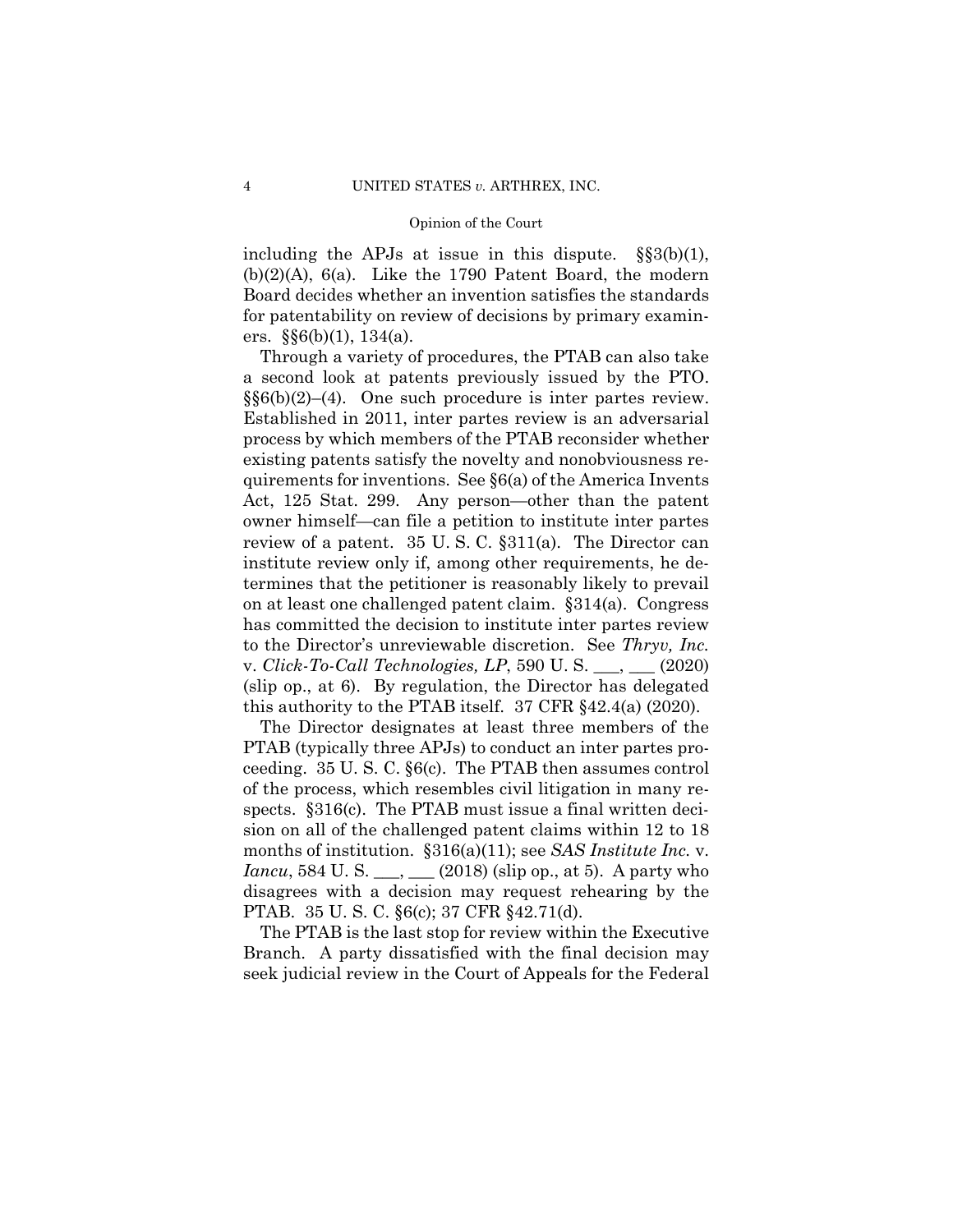Circuit. 35 U. S. C. §319. At this stage, the Director can intervene before the court to defend or disavow the Board's decision. §143. The Federal Circuit reviews the PTAB's application of patentability standards *de novo* and its underlying factual determinations for substantial evidence. See *Oil States Energy Services, LLC* v. *Greene's Energy Group, LLC*, 584 U. S. \_\_\_, \_\_\_ (2018) (slip op., at 4). Upon expiration of the time to appeal or termination of any appeal, "the Director shall issue and publish a certificate canceling any claim of the patent finally determined to be unpatentable, confirming any claim of the patent determined to be patentable, and incorporating in the patent by operation of the certificate any new or amended claim determined to be patentable." §318(b).

B

Arthrex, Inc. develops medical devices and procedures for orthopedic surgery. In 2015, it secured a patent on a surgical device for reattaching soft tissue to bone without tying a knot, U. S. Patent No. 9,179,907 ('907 patent). Arthrex soon claimed that Smith & Nephew, Inc. and ArthroCare Corp. (collectively, Smith & Nephew) had infringed the '907 patent, and the dispute eventually made its way to inter partes review in the PTO. Three APJs formed the PTAB panel that conducted the proceeding and ultimately concluded that a prior patent application "anticipated" the invention claimed by the '907 patent, so that Arthrex's patent was invalid. See App. to Pet. for Cert. in No. 19–1434, p. 128a.

On appeal to the Federal Circuit, Arthrex raised for the first time an argument premised on the Appointments Clause of the Constitution. That Clause specifies how the President may appoint officers who assist him in carrying out his responsibilities. *Principal* officers must be appointed by the President with the advice and consent of the Senate, while *inferior* officers may be appointed by the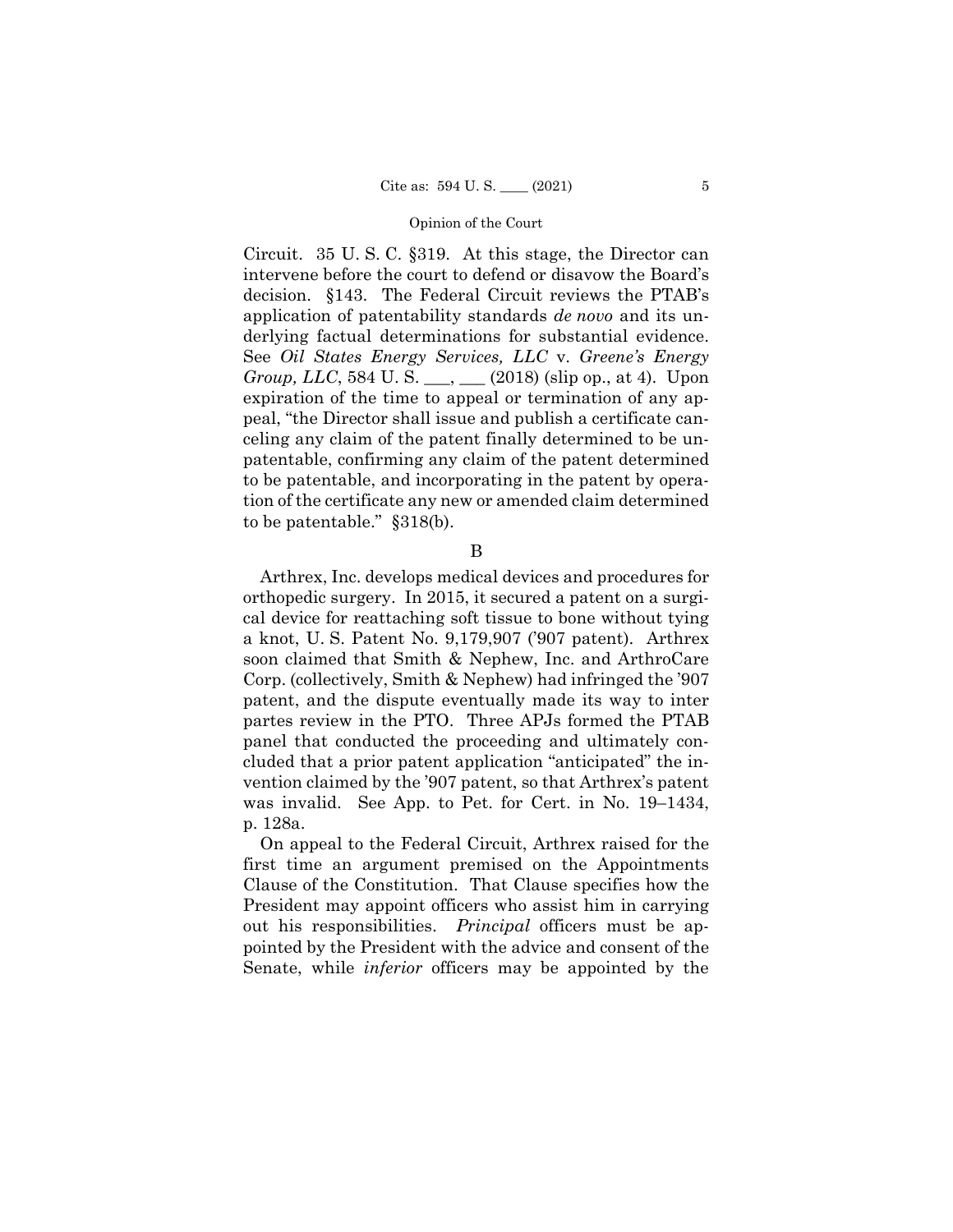President alone, the head of an executive department, or a court. Art. II, §2, cl. 2. Arthrex argued that the APJs were principal officers and therefore that their appointment by the Secretary of Commerce was unconstitutional. The Government intervened to defend the appointment procedure.

The Federal Circuit agreed with Arthrex that APJs were principal officers. 941 F. 3d 1320, 1335 (2019). Neither the Secretary nor Director had the authority to review their decisions or to remove them at will. The Federal Circuit held that these restrictions meant that APJs were themselves principal officers, not inferior officers under the direction of the Secretary or Director.

To fix this constitutional violation, the Federal Circuit invalidated the tenure protections for APJs. Making APJs removable at will by the Secretary, the panel held, prospectively "renders them inferior rather than principal officers." *Id.*, at 1338. The Federal Circuit vacated the PTAB's decision and remanded for a fresh hearing before a new panel of APJs, who would no longer enjoy protection against removal. *Id.*, at 1338–1340.

This satisfied no one. The Government, Smith & Nephew, and Arthrex each requested rehearing en banc, which the Court of Appeals denied. 953 F. 3d 760, 761 (2020) (*per curiam*). The parties then requested review of different aspects of the panel's decision in three petitions for certiorari.

We granted those petitions to consider whether the PTAB's structure is consistent with the Appointments Clause, and the appropriate remedy if it is not. 592 U. S.  $\_\_$  $(2020).$ 

A

The President is "'responsible for the actions of the Executive Branch'" and "'cannot delegate [that] ultimate responsibility or the active obligation to supervise that goes

II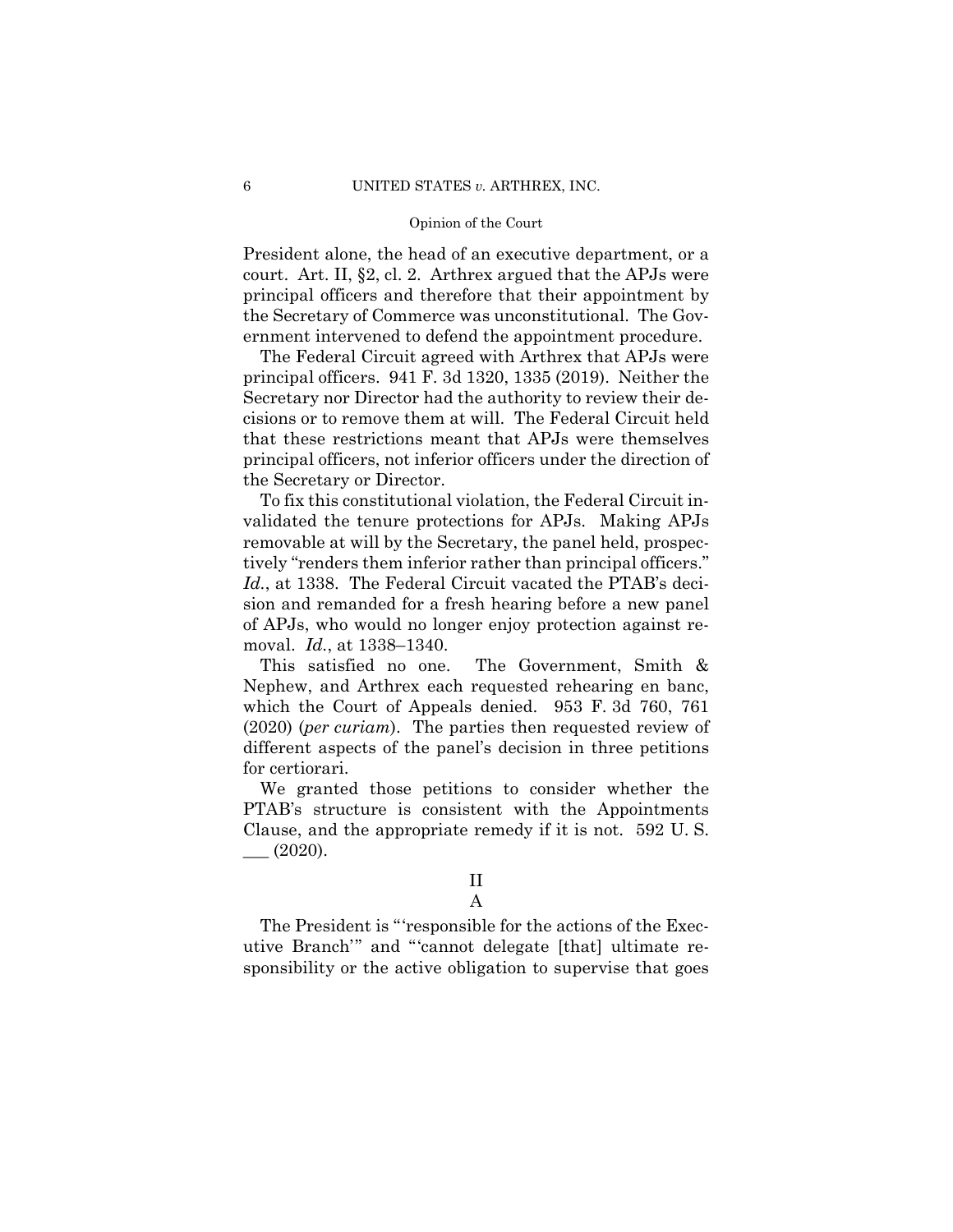with it.'" *Free Enterprise Fund* v. *Public Company Accounting Oversight Bd.*, 561 U. S. 477, 496–497 (2010) (quoting *Clinton* v. *Jones*, 520 U. S. 681, 712–713 (1997) (BREYER, J., concurring in judgment)). The Framers recognized, of course, that "no single person could fulfill that responsibility alone, [and] expected that the President would rely on subordinate officers for assistance." *Seila Law LLC* v. *Consumer Financial Protection Bureau*, 591 U. S. \_\_\_, \_\_\_ (2020) (plurality opinion) (slip op., at 2).

Today, thousands of officers wield executive power on behalf of the President in the name of the United States. That power acquires its legitimacy and accountability to the public through "a clear and effective chain of command" down from the President, on whom all the people vote. *Free Enterprise Fund*, 561 U. S., at 498. James Madison extolled this "great principle of unity and responsibility in the Executive department," which ensures that "the chain of dependence [will] be preserved; the lowest officers, the middle grade, and the highest, will depend, as they ought, on the President, and the President on the community." 1 Annals of Cong. 499 (1789).

The Appointments Clause provides:

"[The President] shall nominate, and by and with the Advice and Consent of the Senate, shall appoint Ambassadors, other public Ministers and Consuls, Judges of the supreme Court, and all other Officers of the United States, whose Appointments are not herein otherwise provided for, and which shall be established by Law: but Congress may by Law vest the Appointment of such inferior Officers, as they think proper, in the President alone, in the Courts of Law, or in the Heads of Departments." Art. II, §2, cl. 2*.* 

Assigning the nomination power to the President guarantees accountability for the appointees' actions because the "blame of a bad nomination would fall upon the president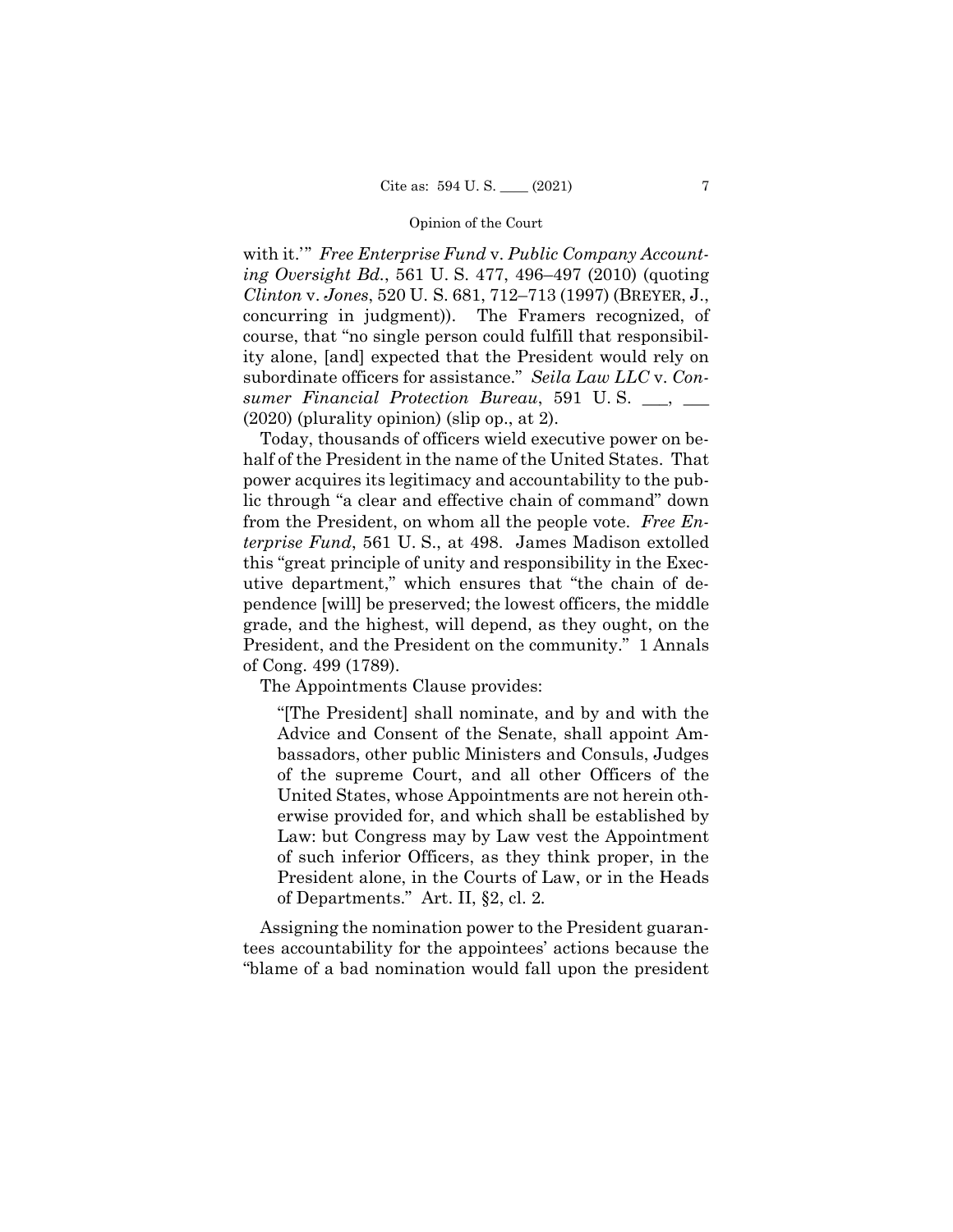reputation." *Id.*, No. 76, at 510–511. The Appointments singly and absolutely." The Federalist No. 77, p. 517 (J. Cooke ed. 1961) (A. Hamilton). As Hamilton wrote, the "sole and undivided responsibility of one man will naturally beget a livelier sense of duty and a more exact regard to Clause adds a degree of accountability in the Senate, which shares in the public blame "for both the making of a bad appointment and the rejection of a good one." *Edmond* v. *United States*, 520 U. S. 651, 660 (1997).

Only the President, with the advice and consent of the Senate, can appoint noninferior officers, called "principal" officers as shorthand in our cases. See *id.*, at 659. The "default manner of appointment" for inferior officers is also nomination by the President and confirmation by the Senate. *Id.*, at 660. But the Framers foresaw that "when offices became numerous, and sudden removals necessary, this mode might be inconvenient." *United States* v. *Germaine*, 99 U. S. 508, 510 (1879). Reflecting this concern for "administrative convenience," the Appointments Clause permits Congress to dispense with joint appointment, but only for inferior officers. *Edmond*, 520 U. S., at 660. Congress may vest the appointment of such officers "in the President alone, in the Courts of Law, or in the Heads of Departments."

B

Congress provided that APJs would be appointed as inferior officers, by the Secretary of Commerce as head of a department. The question presented is whether the nature of their responsibilities is consistent with their method of appointment. As an initial matter, no party disputes that APJs are officers—not "lesser functionaries" such as employees or contractors—because they "exercis[e] significant authority pursuant to the laws of the United States." *Buckley* v. *Valeo*, 424 U. S. 1, 126, and n. 162 (1976) (*per curiam*); see *Lucia* v. *SEC*, 585 U. S. \_\_\_, \_\_\_–\_\_\_ (2018) (slip op., at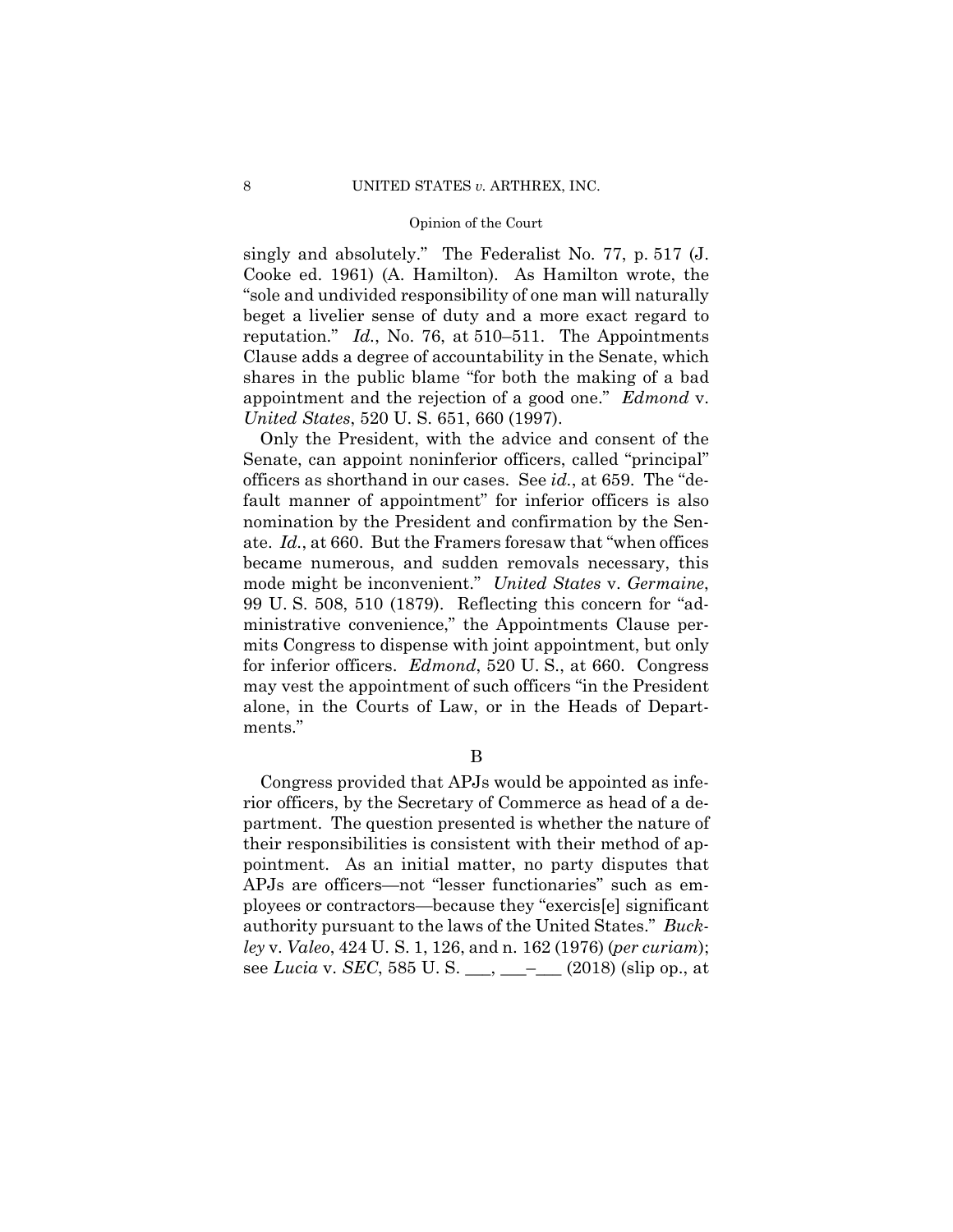8–9). APJs do so when reconsidering an issued patent, a power that (the Court has held) involves the adjudication of public rights that Congress may appropriately assign to executive officers rather than to the Judiciary. See *Oil States*, 584 U.S., at  $\_\_\_\_\_\_$  (slip op., at 8–9).

The starting point for each party's analysis is our opinion in *Edmond*. There we explained that "[w]hether one is an 'inferior' officer depends on whether he has a superior" other than the President. 520 U. S., at 662. An inferior officer must be "directed and supervised at some level by others who were appointed by Presidential nomination with the advice and consent of the Senate." *Id.*, at 663.

In *Edmond*, we applied this test to adjudicative officials within the Executive Branch—specifically, Coast Guard Court of Criminal Appeals judges appointed by the Secretary of Transportation. See *id.*, at 658. We held that the judges were inferior officers because they were effectively supervised by a combination of Presidentially nominated and Senate confirmed officers in the Executive Branch: first, the Judge Advocate General, who "exercise[d] administrative oversight over the Court of Criminal Appeals" by prescribing rules of procedure and formulating policies for court-martial cases, and could also "remove a Court of Criminal Appeals judge from his judicial assignment without cause"; and second, the Court of Appeals for the Armed Forces, an executive tribunal that could review the judges' decisions under a *de novo* standard for legal issues and a deferential standard for factual issues. *Id.*, at 664–665. "What is significant," we concluded, "is that the judges of the Court of Criminal Appeals have no power to render a final decision on behalf of the United States unless permitted to do so by other Executive officers." *Id.*, at 665.

Congress structured the PTAB differently, providing only half of the "divided" supervision to which judges of the Court of Criminal Appeals were subject. *Id.*, at 664. Like the Judge Advocate General, the PTO Director possesses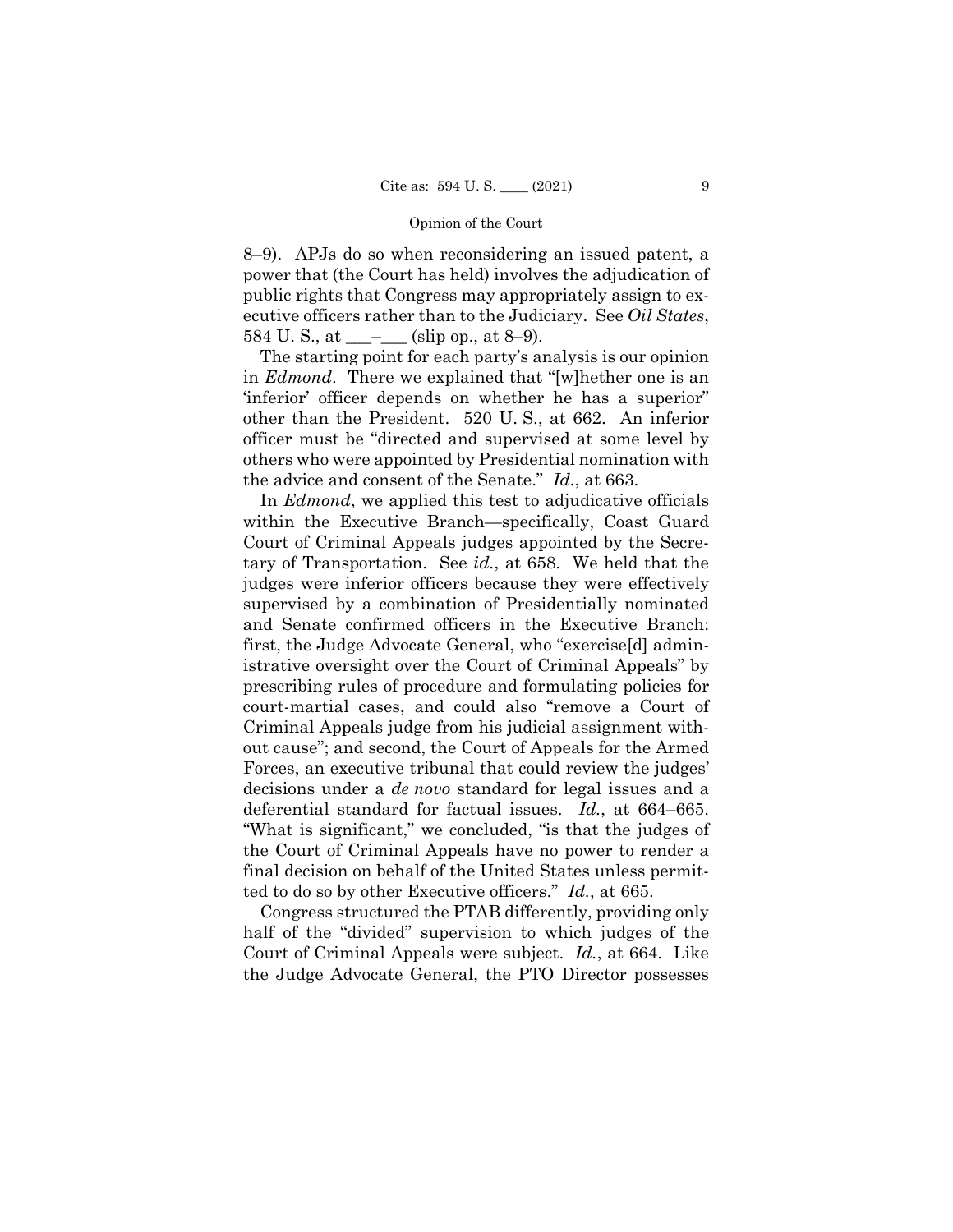powers of "administrative oversight." *Ibid.* The Director "direct[s] and supervise[s]" the work of APJs in that regard. fixes the rate of pay for APJs, controls the decision whether to institute inter partes review, and selects the APJs to reconsider the validity of the patent.  $35 \text{ U.S. C. }$  §§3(b)(6), 6(c), 314(a). The Director also promulgates regulations governing inter partes review, issues prospective guidance on patentability issues, and designates past PTAB decisions as "precedential" for future panels.  $\S$ §3(a)(2)(A), 316(a)(4); Brief for United States 6. He is the boss, except when it comes to the one thing that makes the APJs officers exercising "significant authority" in the first place—their power to issue decisions on patentability. *Buckley*, 424 U. S., at 126. In contrast to the scheme approved by *Edmond*, no principal officer at any level within the Executive Branch 520 U. S., at 663.

*Edmond* goes a long way toward resolving this dispute. What was "significant" to the outcome there—review by a superior executive officer—is absent here: APJs have the "power to render a final decision on behalf of the United States" without any such review by their nominal superior or any other principal officer in the Executive Branch. *Id.*, at 665. The only possibility of review is a petition for rehearing, but Congress unambiguously specified that "[o]nly the Patent and Trial Appeal Board may grant rehearings." §6(c). Such review simply repeats the arrangement challenged as unconstitutional in this suit.

This "diffusion of power carries with it a diffusion of accountability." *Free Enterprise Fund*, 561 U. S., at 497. The restrictions on review relieve the Director of responsibility for the final decisions rendered by APJs purportedly under his charge. The principal dissent's observation that "the Director alone has the power to take final action to cancel a patent claim or confirm it," *post*, at 7 (opinion of THOMAS, J.), simply ignores the undisputed fact that the Director's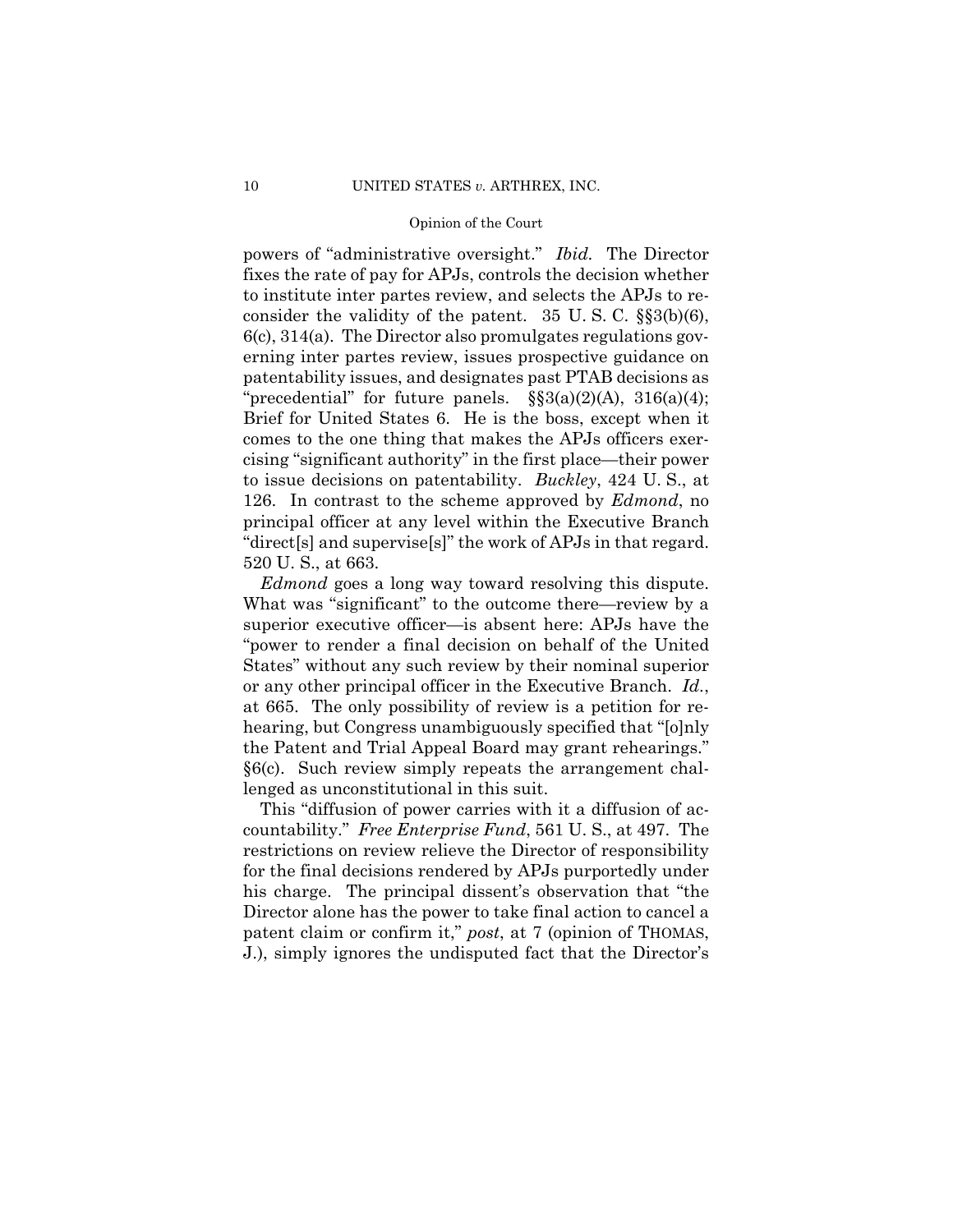"power" in that regard is limited to carrying out the ministerial duty that he "shall issue and publish a certificate" canceling or confirming patent claims he had previously allowed, as dictated by the APJs' final decision. §318(b); see §§131, 153. The chain of command runs not from the Director to his subordinates, but from the APJs to the Director.

The Government and Smith & Nephew assemble a catalog of steps the Director might take to affect the decisionmaking process of the PTAB, despite his lack of any statutory authority to review its decisions. See Brief for United States 30–32; Brief for Smith & Nephew, Inc., et al. 25–27. The Government reminds us that it is the Director who decides whether to initiate inter partes review. §314(a). The Director can also designate the APJs who will decide a particular case and can pick ones predisposed to his views. §6(c). And the Director, the Government asserts, can even vacate his institution decision if he catches wind of an unfavorable ruling on the way. The "proceeding will have no legal consequences" so long as the Director jumps in before the Board issues its final decision. Brief for United States 31.

If all else fails, the Government says, the Director can intervene in the rehearing process to reverse Board decisions. The Government acknowledges that only the PTAB can grant rehearing under §6(c). But the Director, according to the Government, could manipulate the composition of the PTAB panel that acts on the rehearing petition. For one thing, he could "stack" the original panel to rehear the case with additional APJs assumed to be more amenable to his preferences. See *Oil States*, 584 U. S., at \_\_\_ (GORSUCH, J., dissenting) (slip op., at 3). For another, he could assemble an entirely new panel consisting of himself and two other officers appointed by the Secretary—in practice, the Commissioner for Patents and the APJ presently designated as Chief Judge—to decide whether to overturn a decision and reach a different outcome binding on future panels. See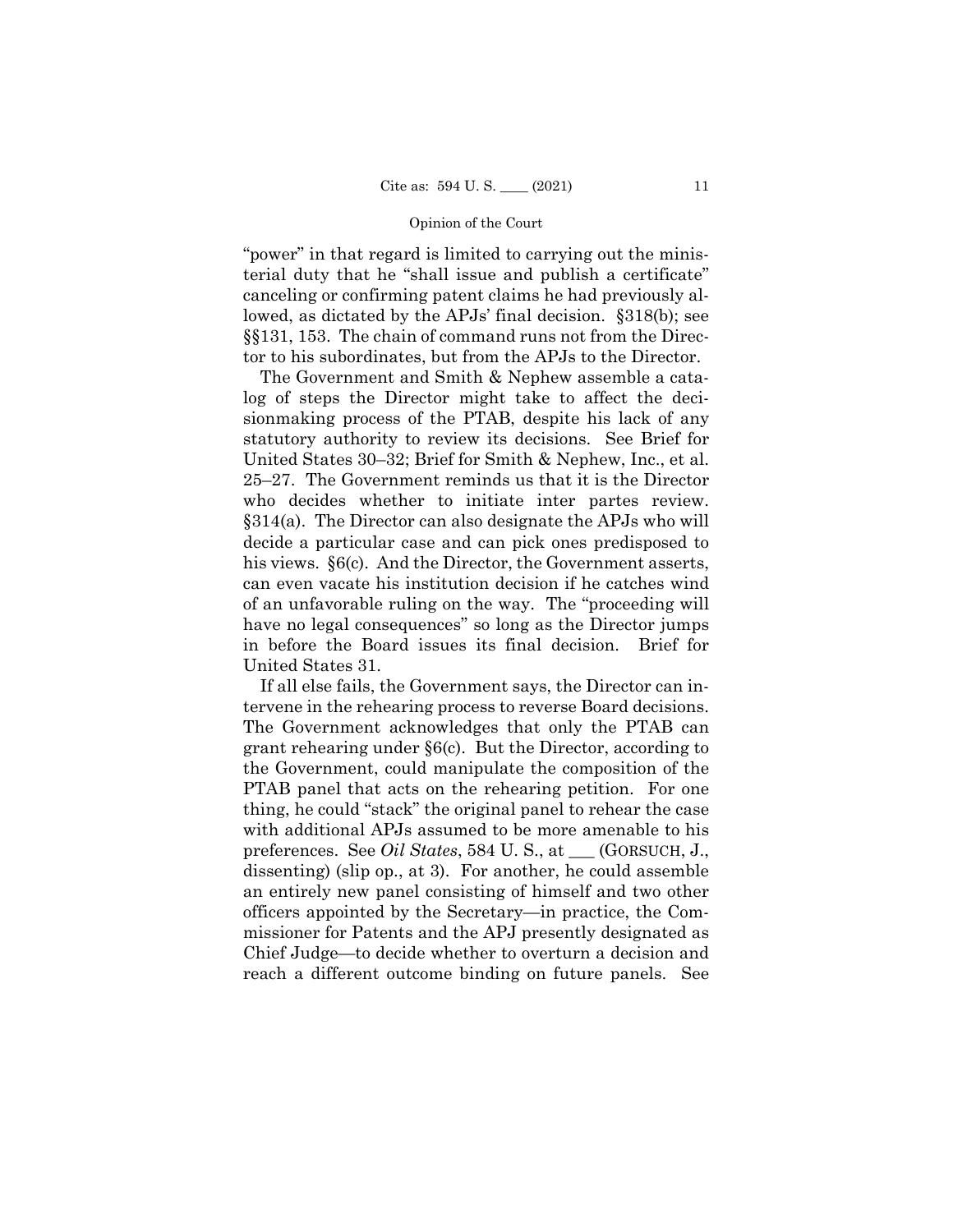Brief for United States 6–7, 31–32. The Government insists that the Director, by handpicking (and, if necessary, repicking) Board members, can indirectly influence the course of inter partes review.

That is not the solution. It is the problem. The Government proposes (and the dissents embrace) a roadmap for the Director to evade a statutory prohibition on review without having him take responsibility for the ultimate decision. See *post*, at 2–3 (BREYER, J., concurring in judgment in part and dissenting in part); *post*, at 8–10 (opinion of THOMAS, J.). Even if the Director succeeds in procuring his preferred outcome, such machinations blur the lines of accountability demanded by the Appointments Clause. The parties are left with neither an impartial decision by a panel of experts nor a transparent decision for which a politically accountable officer must take responsibility. And the public can only wonder "on whom the blame or the punishment of a pernicious measure, or series of pernicious measures ought really to fall." The Federalist No. 70, at 476 (A. Hamilton).

The Government contends that the Director may respond after the fact by removing an APJ "from his judicial assignment without cause" and refusing to designate that APJ on *future* PTAB panels. *Edmond*, 520 U. S., at 664. Even assuming that is true, reassigning an APJ to a different task going forward gives the Director no means of countermanding the final decision already on the books. Nor are APJs "meaningfully controlled" by the threat of removal from federal service entirely, *Seila Law*, 591 U.S., at \_\_\_ (slip op., at 23), because the Secretary can fire them after a decision only "for such cause as will promote the efficiency of the service," 5 U. S. C. §7513(a). In all the ways that matter to the parties who appear before the PTAB, the buck stops with the APJs, not with the Secretary or Director.

Review outside Article II—here, an appeal to the Federal Circuit—cannot provide the necessary supervision. While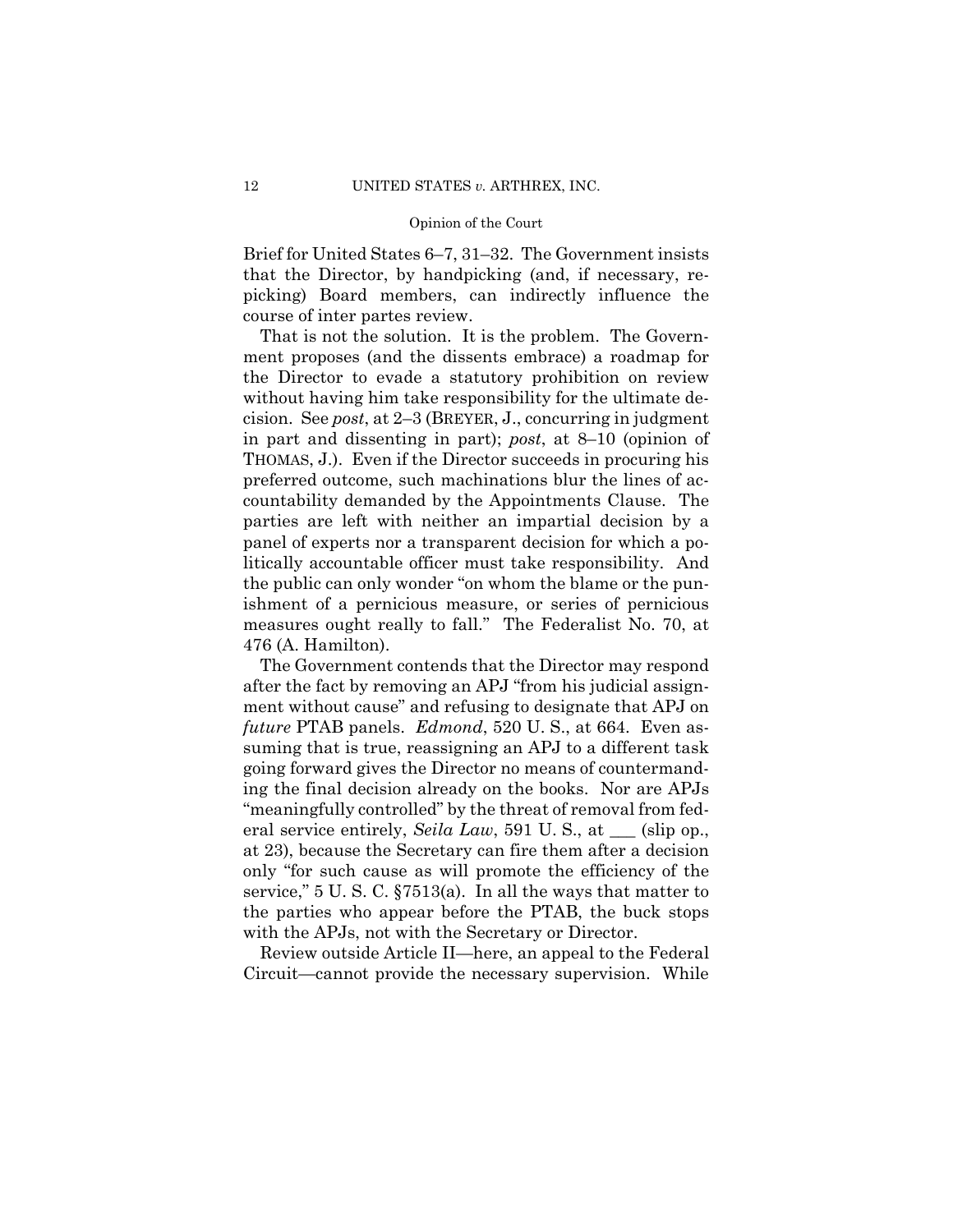the duties of APJs "partake of a Judiciary quality as well as Executive," APJs are still exercising executive power and must remain "dependent upon the President." 1 Annals of Cong., at 611–612 (J. Madison); see *Oil States*, 584 U. S., at  $(\text{slip op.}, \text{at } 8)$ . The activities of executive officers may "take 'legislative' and 'judicial' forms, but they are exercises of—indeed, under our constitutional structure they *must be*  exercises of—the 'executive Power,'" for which the President is ultimately responsible. *Arlington* v. *FCC*, 569 U. S. 290, 305, n. 4 (2013) (quoting Art. II, §1, cl. 1).

Given the insulation of PTAB decisions from any executive review, the President can neither oversee the PTAB himself nor "attribute the Board's failings to those whom he *can* oversee." *Free Enterprise Fund*, 561 U. S., at 496. APJs accordingly exercise power that conflicts with the design of the Appointments Clause "to preserve political accountability." *Edmond*, 520 U. S., at 663.

The principal dissent dutifully undertakes to apply the governing test from *Edmond*, see *post*, at 5–10 (opinion of THOMAS, J.), but its heart is plainly not in it. For example, the dissent rejects any distinction between "inferior-officer power" and "principal-officer power," *post*, at 12, but *Edmond* calls for exactly that: an appraisal of how much power an officer exercises free from control by a superior. The dissent pigeonholes this consideration as the sole province of the Vesting Clause, *post*, at 14–15, but *Edmond* recognized the Appointments Clause as a "significant structural safeguard[ ]" that "preserve[s] political accountability" through direction and supervision of subordinates—in other words, through a chain of command. 520 U. S., at 659, 663. The dissent would have the Court focus on the location of an officer in the agency "organizational chart," *post*, at 1, but as we explained in *Edmond*, "[i]t is not enough that other officers may be identified who formally maintain a higher rank, or possess responsibilities of a greater magnitude," 520 U. S., at 662–663. The dissent stresses that "at least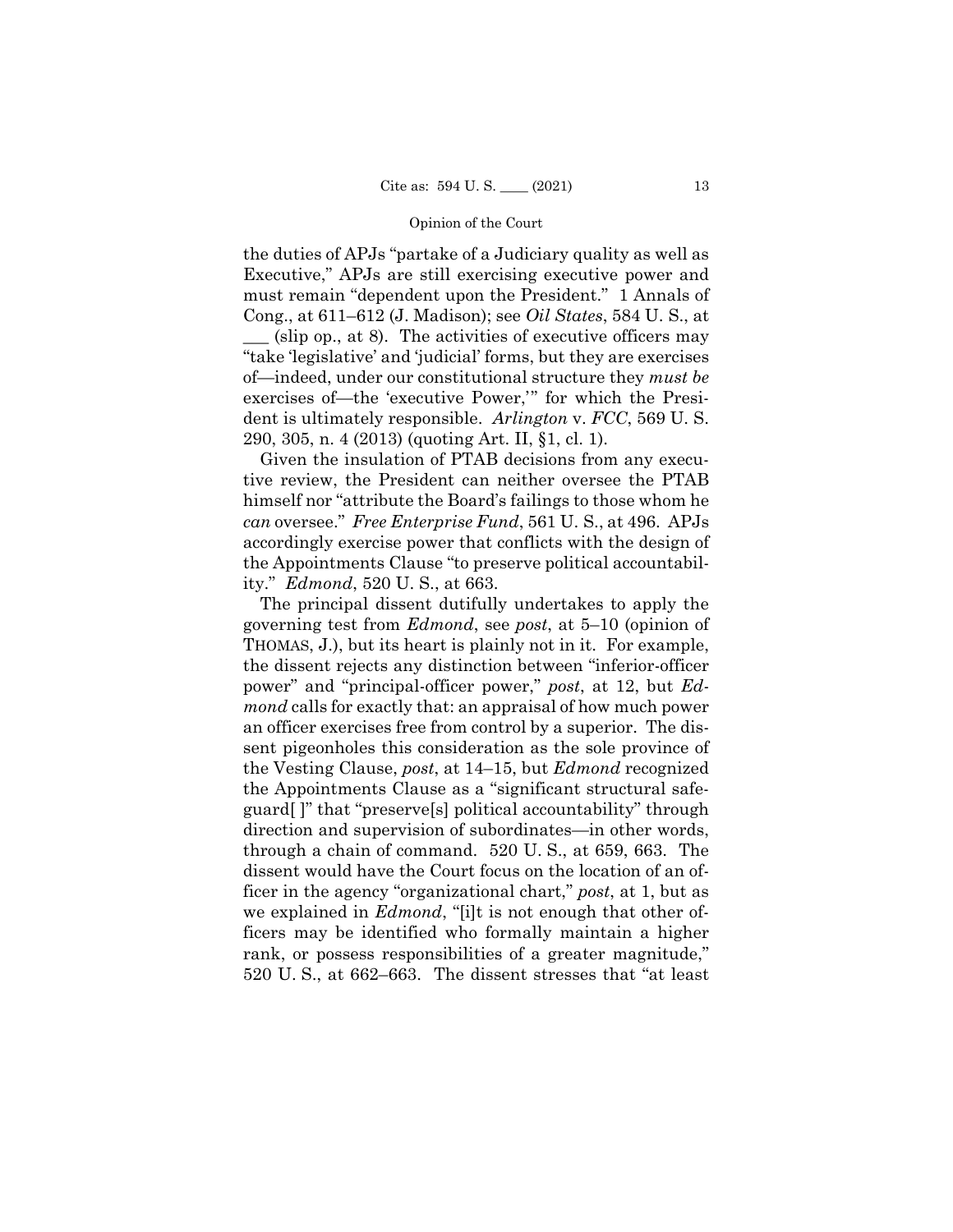two levels of authority" separate the President from PTAB decisions, *post*, at 1, but the unchecked exercise of executive power by an officer buried many layers beneath the President poses more, not less, of a constitutional problem. Conspicuously absent from the dissent is any concern for the President's ability to "discharge his own constitutional duty of seeing that the laws be faithfully executed." *Myers* v. *United States*, 272 U. S. 52, 135 (1926).

 "no foundation" in past decisions. *Post*, at 5 (opinion of The other dissent charges that the Court's opinion has BREYER, J.). Of course, we have a different view on the proper application of *Edmond* in this dispute. As for other past decisions, it is the dissent that expressly grounds its analysis in dissenting opinions from *Free Enterprise Fund*  and *Seila Law*, while frankly acknowledging that the *Court's* opinions in those cases support the principles that guide us here. *Post*, at 5–7.

 $\mathcal{C}$ 

History reinforces the conclusion that the unreviewable executive power exercised by APJs is incompatible with their status as inferior officers. Since the founding, principal officers have directed the decisions of inferior officers on matters of law as well as policy. Hamilton articulated the principle of constitutional accountability underlying such supervision in a 1792 Treasury circular. Writing as Secretary of the Treasury to the customs officials under his charge, he warned that any deviations from his instructions "would be subversive of uniformity in the execution of the laws." 3 Works of Alexander Hamilton 557 (J. Hamilton ed. 1850). "The power to superintend," he explained, "must imply a right to judge and direct," thereby ensuring that "the responsibility for a wrong construction rests with the head of the department, when it proceeds from him." *Id.*, at 559.

Early congressional statutes expressly empowered department heads to supervise the work of their subordinates,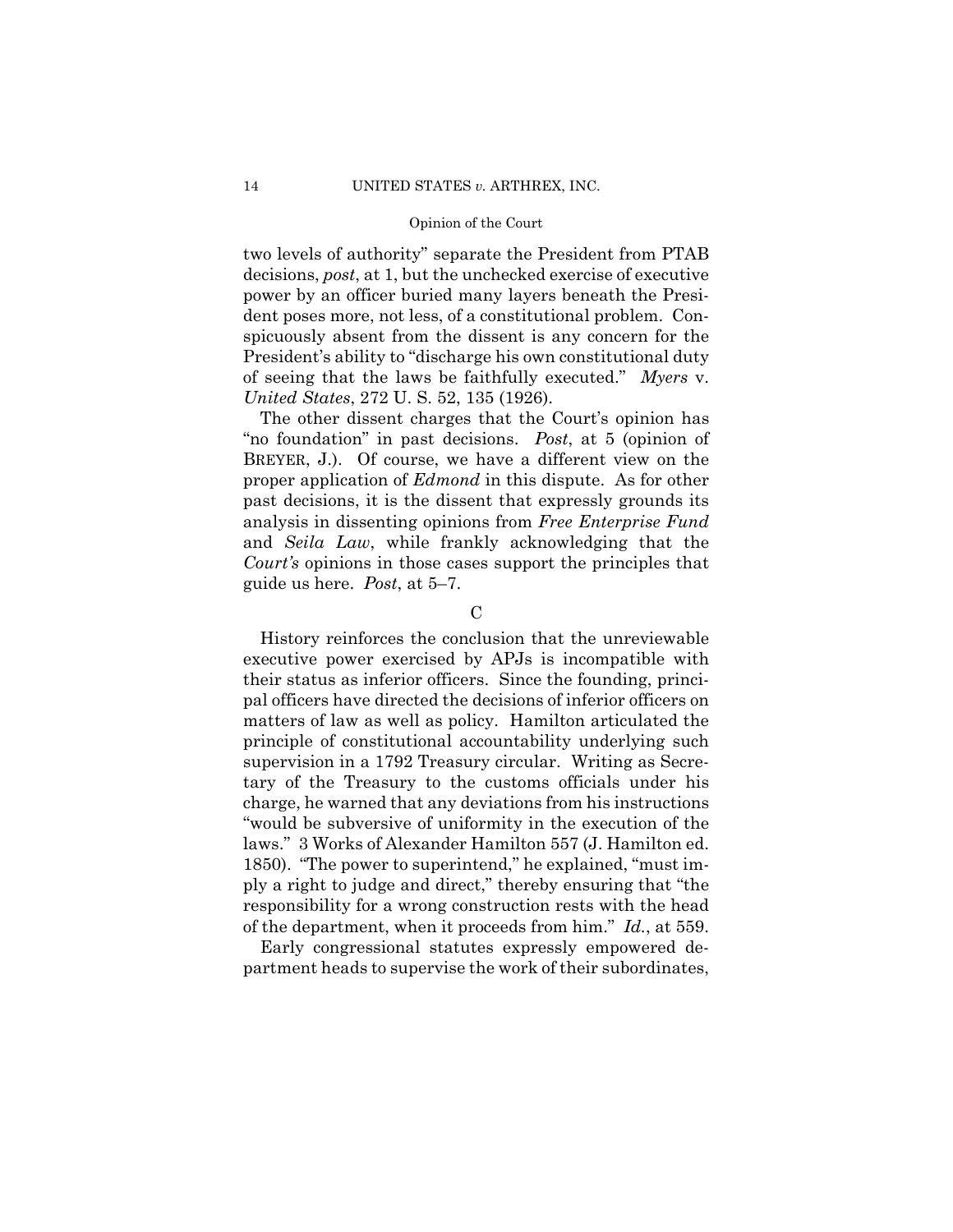sometimes by providing for an appeal in adjudicatory proceedings to a Presidentially nominated and Senate confirmed officer. See, *e.g.*, 1 Stat. 66–67 (authorizing appeal of auditor decisions to Comptroller); §4, 1 Stat. 378 (permitting supervisors of the revenue to issue liquor licenses "subject to the superintendence, control and direction of the department of the treasury"). For the most part, Congress left the structure of administrative adjudication up to agency heads, who prescribed internal procedures (and thus exercised direction and control) as they saw fit. See J. Mashaw, Creating the Administrative Constitution 254 (2012).

This Court likewise indicated in early decisions that adequate supervision entails review of decisions issued by inferior officers. For example, we held that the Commissioner of the General Land Office—the erstwhile agency that adjudicated private claims to public lands and granted land patents—could review decisions of his subordinates despite congressional silence on the matter. Our explanation, almost "too manifest to require comment," was that the authority to review flowed from the "necessity of 'supervision and control,' vested in the commissioner, acting under the direction of the President." *Barnard* v. *Ashley*, 18 How. 43, 45 (1856). "Of necessity," we later elaborated, the Commissioner "must have power to adjudge the question of accuracy preliminary to the issue of a [land] patent." *Magwire*  v. *Tyler*, 1 Black 195, 202 (1862).

Congress has carried the model of principal officer review into the modern administrative state. As the Government forthrightly acknowledged at oral argument, it "certainly is the norm" for principal officers to have the capacity to review decisions made by inferior adjudicative officers. Tr. of Oral Arg. 23. The Administrative Procedure Act, from its inception, authorized agency heads to review such decisions. 5 U. S. C. §557(b). And "higher-level agency reconsideration" by the agency head is the standard way to maintain political accountability and effective oversight for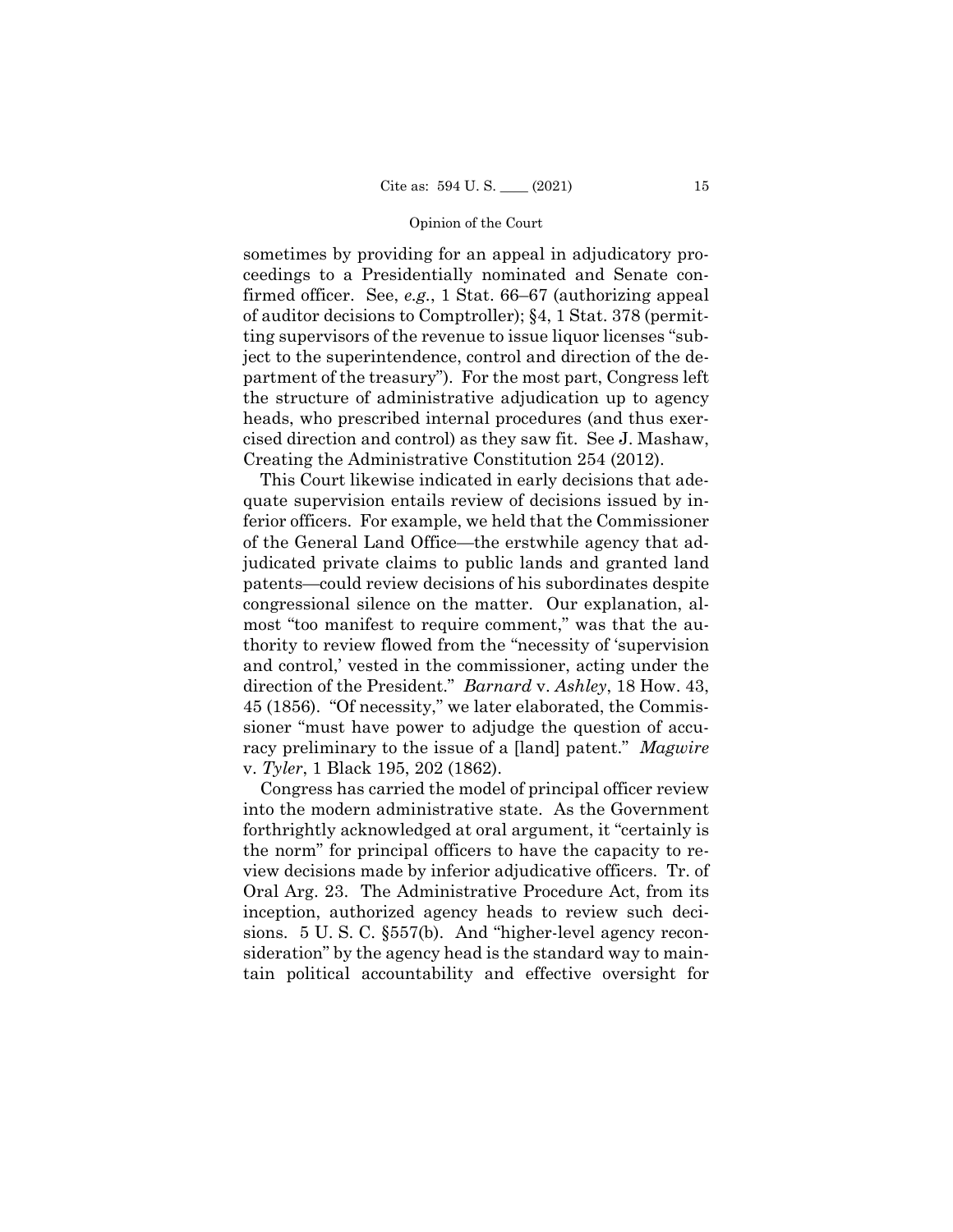adjudication that takes place outside the confines of §557(b). Walker & Wasserman, The New World of Agency Adjudication, 107 Cal. L. Rev. 141, 157 (2019). To take one example recently discussed by this Court in *Free Enterprise Fund*, the Public Company Accounting Oversight Board can issue sanctions in disciplinary proceedings, but such sanctions are reviewable by its superior, the Securities and Exchange Commission. 15 U. S. C. §§7215(c)(4), 7217(c).

 The Government and Smith & Nephew point to a handful of contemporary officers who are appointed by heads of departments but who nevertheless purportedly exercise final decisionmaking authority. Several examples, however, involve inferior officers whose decisions a superior executive officer can review or implement a system for reviewing. For instance, the special trial judges in *Freytag* v. *Commissioner*, 501 U. S. 868 (1991), may enter a decision on behalf of the Tax Court—whose members are nominated by the President and confirmed by the Senate, 26 U. S. C. §7443(b)—but only "subject to such conditions and review as the court may provide." §7443A(c); see also 8 CFR §1003.0(a) (2020) (establishing Executive Office for Immigration Review under control of Attorney General). And while the Board of Veterans' Appeals does make the final decision within the Department of Veterans Affairs, 38 U. S. C. §§7101, 7104(a), its decisions are reviewed by the Court of Appeals for Veterans Claims, an Executive Branch entity, §§7251, 7252(a). See *Henderson* v. *Shinseki*, 562 U. S. 428, 431–432 (2011). Other examples are potentially distinguishable, such as the Benefits Review Board members who appear to serve at the pleasure of the appointing department head. See 33 U. S. C. §921(c); *Kalaris* v. *Donovan*, 697 F. 2d 376, 396–397 (CADC 1983).

 Perhaps the Civilian and Postal Boards of Contract Appeals are most similar to the PTAB. The Administrator of General Services and the Postmaster General appoint the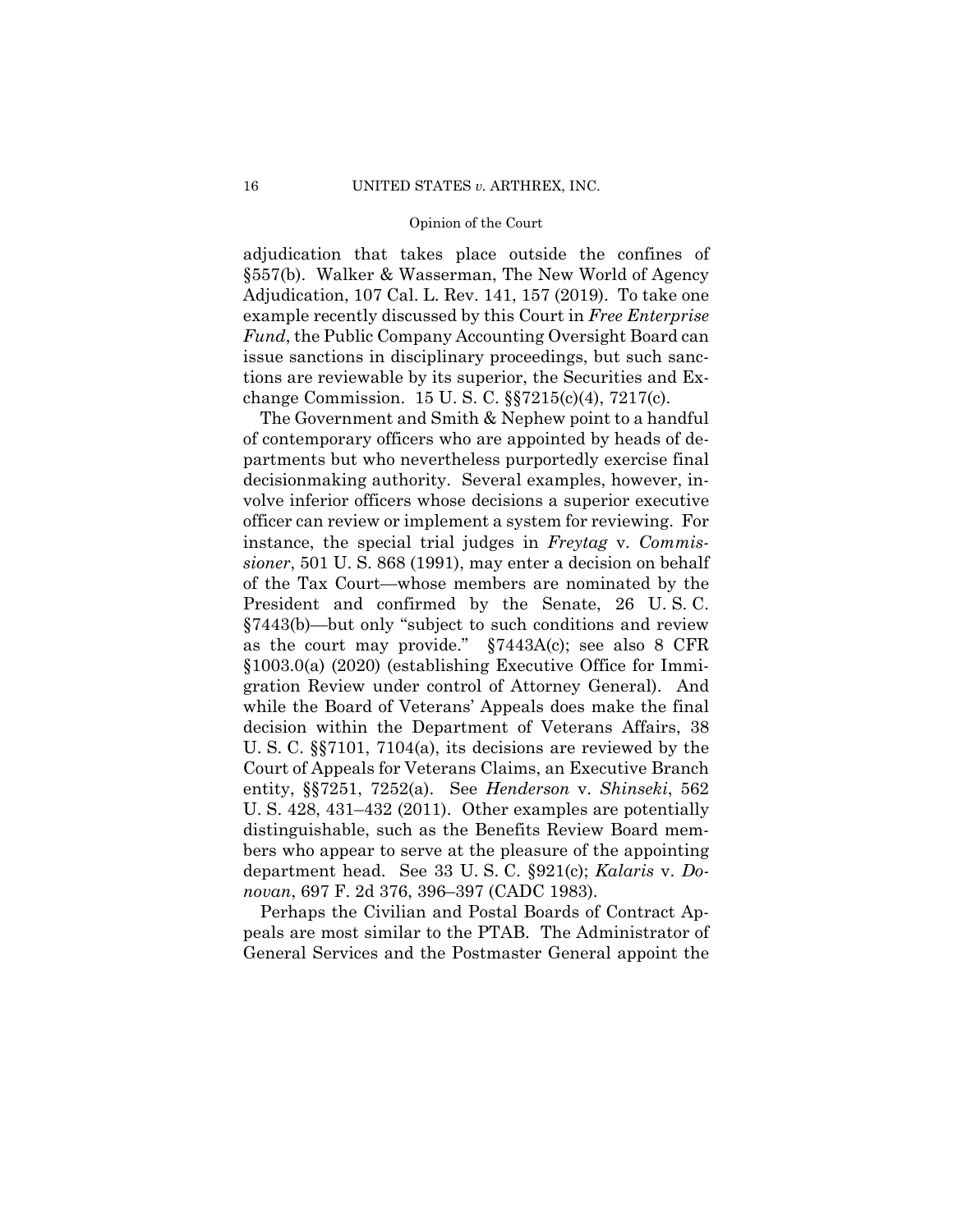members of the respective Boards, whose decisions are appealable to the Federal Circuit. See 41 U. S. C. §§7105(b), (d), (e), 7107(a). Congress established both entities in 2006 and gave them jurisdiction over disputes involving public contractors. 119 Stat. 3391–3394. Whatever distinct issues that scheme might present, the Boards of Contract Appeals—both young entrants to the regulatory landscape provide the PTAB no "foothold in history or tradition" across the Executive Branch. *Seila Law*, 591 U. S., at \_\_\_ (slip op., at 21).

When it comes to the patent system in particular, adjudication has followed the traditional rule that a principal officer, if not the President himself, makes the final decision on how to exercise executive power. Recall that officers in President Washington's Cabinet formed the first Patent Board in 1790. 1 Stat. 109–110. The initial determination of patentability was then relegated to the courts in 1793, but when the Executive Branch reassumed authority in 1836, it was the Commissioner of Patents—appointed by the President with the advice and consent of the Senate who exercised control over the issuance of a patent. 5 Stat. 117, 119. The patent system, for nearly the next hundred years, remained accountable to the President through the Commissioner, who directed the work of his subordinates by, for example, hearing appeals from decisions by examiners-in-chief, the forebears of today's APJs. 12 Stat. 246– 247.

The Government and Smith & Nephew find support for the structure of the PTAB in the predecessor Board of Appeals established in 1927. 44 Stat. 1335–1336. Simplified somewhat, the Board of Appeals decided the patentability of inventions in panels composed of examiners-in-chief without an appeal to the Commissioner. But decisions by examiners-in-chief could be reviewed by the Court of Customs and Patent Appeals (CCPA), an entity within the Ex-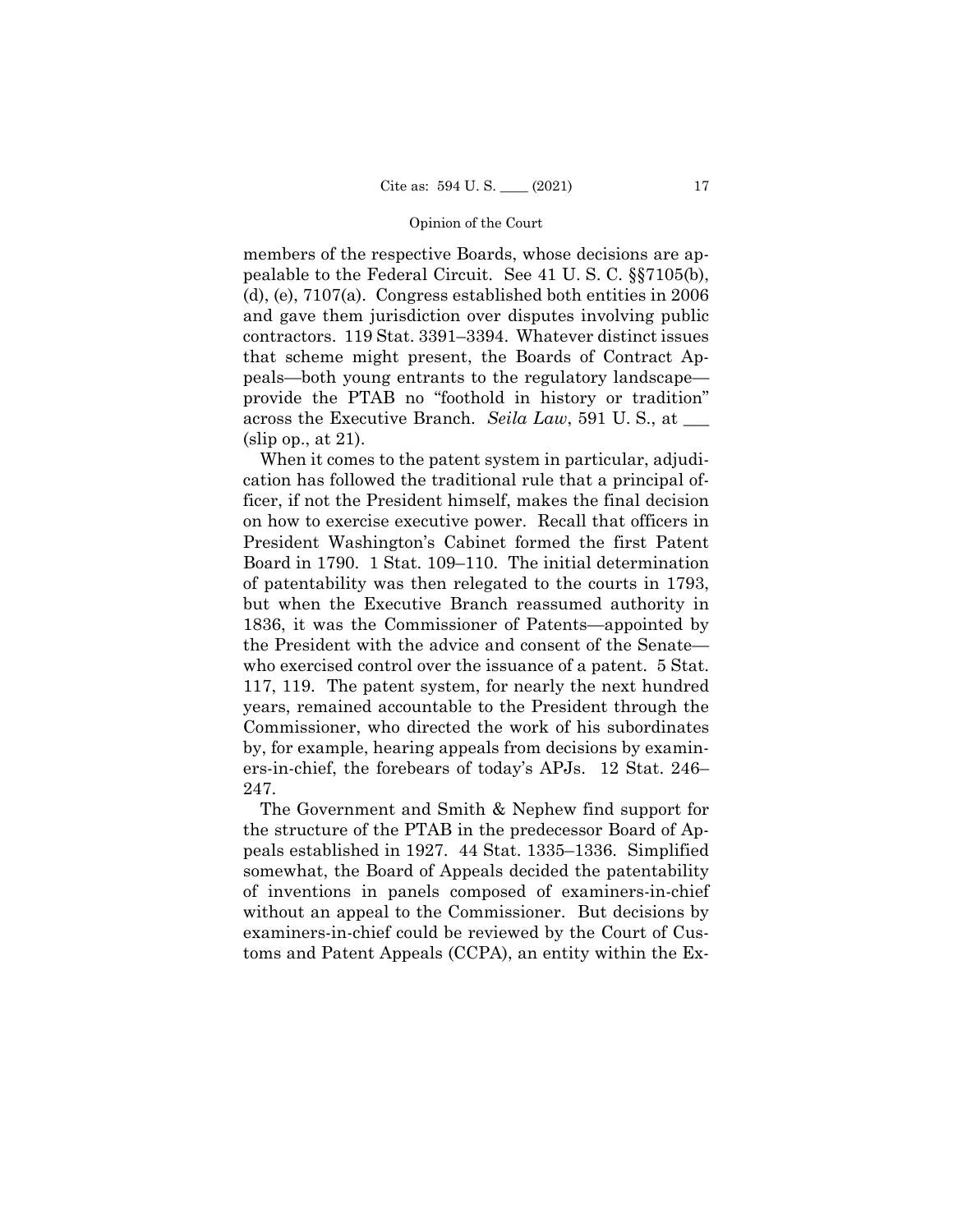ecutive Branch until 1958. 45 Stat. 1476; see *Ex parte Bakelite Corp.*, 279 U. S. 438, 460 (1929); see also 72 Stat. 848. The President appointed CCPA judges with the advice and consent of the Senate. 36 Stat. 105. Even after 1958, the Commissioner appears to have retained "the ultimate authority regarding the granting of patents" through the examination and interference processes, notwithstanding the lack of a formal appeal from the Board's decision. *In re Alappat*, 33 F. 3d 1526, 1535 (CA Fed. 1994) (en banc) (plurality opinion). The history of the Board of Appeals, though more winding and varied than recounted here, has little to say about the present provision expressly ordering the Director to undo his prior patentability determination when a PTAB panel of unaccountable APJs later disagrees with it. See 35 U. S. C. §318(b).

The Government and Smith & Nephew also note that early Patent Acts authorized the Secretary of State to appoint two types of officials who made final decisions on questions of patent law. See 1 Stat. 322–323 (panel of arbitrators in interference proceedings); 5 Stat. 120–121 (board of examiners to hear appeal from patentability or priority decision of Commissioner). Neither example, however, serves as historical precedent for modern APJs. Both the arbitrators and the examiners assembled to resolve a single issue—indeed, these ad hoc positions may not have even constituted offices. See *Auffmordt* v. *Hedden*, 137 U. S. 310, 327 (1890). If they were officers, they exercised their limited power under "special and temporary conditions." *United States* v. *Eaton*, 169 U. S. 331, 343 (1898) (holding that an inferior officer can perform functions of principal office on acting basis). APJs, by contrast, occupy a permanent office unless removed by the Secretary for cause.

\* \* \*

We hold that the unreviewable authority wielded by APJs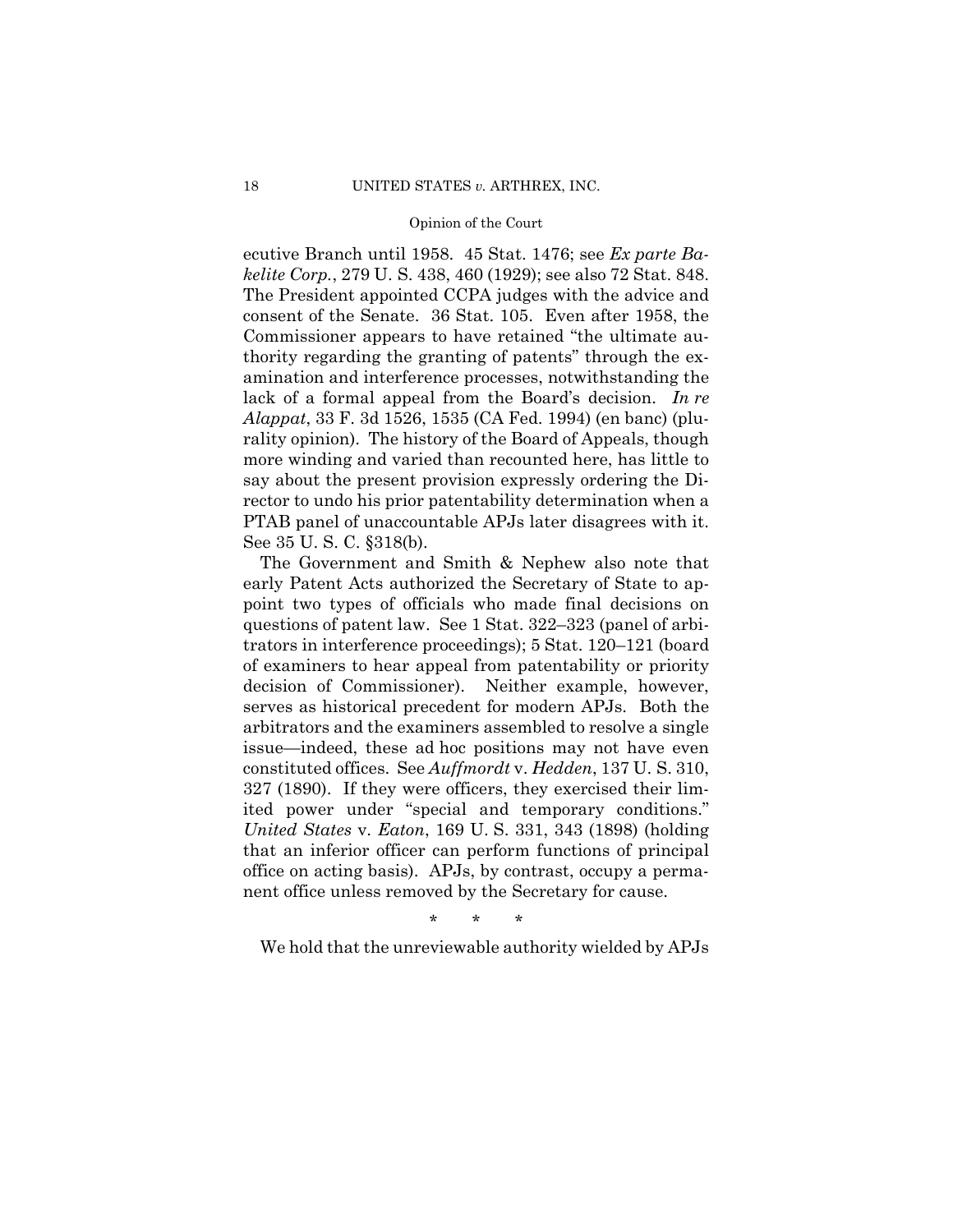during inter partes review is incompatible with their appointment by the Secretary to an inferior office. The principal dissent repeatedly charges that we never say whether APJs are principal officers who were not appointed in the manner required by the Appointments Clause, or instead inferior officers exceeding the permissible scope of their duties under that Clause. See *post*, at 3, 11, 16 (opinion of THOMAS, J.). But both formulations describe the same constitutional violation: Only an officer properly appointed to a principal office may issue a final decision binding the Executive Branch in the proceeding before us.

In reaching this conclusion, we do not attempt to "set forth an exclusive criterion for distinguishing between principal and inferior officers for Appointments Clause purposes." *Edmond*, 520 U. S., at 661. Many decisions by inferior officers do not bind the Executive Branch to exercise executive power in a particular manner, and we do not address supervision outside the context of adjudication. Cf. *post*, at 13–14 (opinion of THOMAS, J.). Here, however, Congress has assigned APJs "significant authority" in adjudicating the public rights of private parties, while also insulating their decisions from review and their offices from removal. *Buckley*, 424 U. S., at 126.

### III

We turn now to the appropriate way to resolve this dispute given this violation of the Appointments Clause. In general, "when confronting a constitutional flaw in a statute, we try to limit the solution to the problem" by disregarding the "problematic portions while leaving the remainder intact." *Ayotte* v. *Planned Parenthood of Northern New Eng.*, 546 U. S. 320, 328–329 (2006). This approach derives from the Judiciary's "negative power to disregard an unconstitutional enactment" in resolving a legal dispute. *Massachusetts* v. *Mellon*, 262 U. S. 447, 488 (1923). In a case that presents a conflict between the Constitution and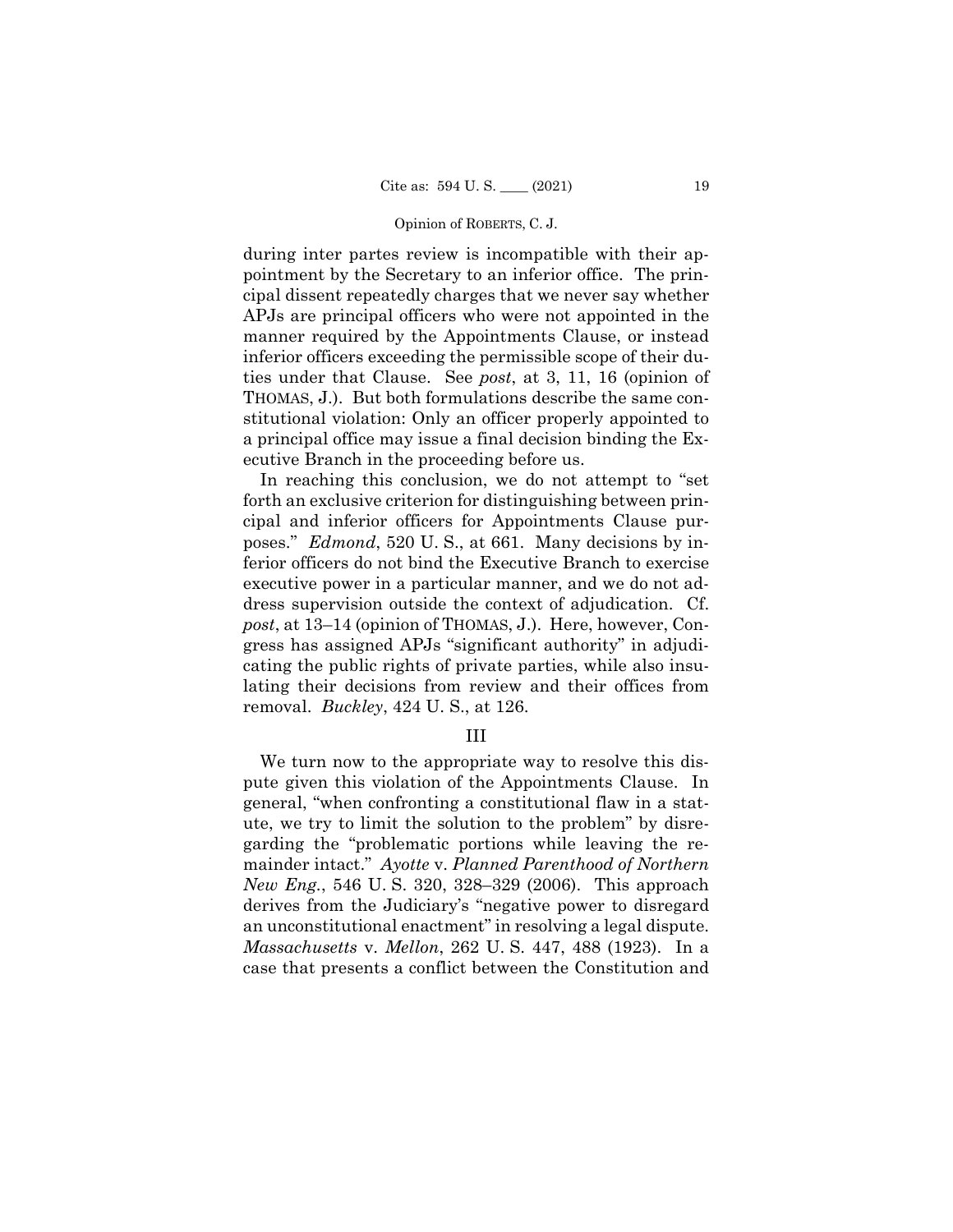a statute, we give "full effect" to the Constitution and to whatever portions of the statute are "not repugnant" to the Constitution, effectively severing the unconstitutional portion of the statute. *Bank of Hamilton* v. *Lessee of Dudley*, 2 Pet. 492, 526 (1829) (Marshall, C. J.). This principle explains our "normal rule that partial, rather than facial, invalidation is the required course." *Brockett* v. *Spokane Arcades, Inc.*, 472 U. S. 491, 504 (1985).

Arthrex asks us to hold the entire regime of inter partes review unconstitutional. In its view, any more tailored declaration of unconstitutionality would necessitate a policy decision best left to Congress in the first instance. Because the good cannot be separated from the bad, Arthrex continues, the appropriate remedy is to order outright dismissal of the proceeding below. The partial dissent, similarly forswearing the need to do anything beyond "identifying the constitutional violation," would grant full relief to Arthrex. *Post*, at 5–6 (GORSUCH, J., concurring in part and dissenting in part).

 institution and conduct of inter partes review. 35 U. S. C. In our view, however, the structure of the PTO and the governing constitutional principles chart a clear course: Decisions by APJs must be subject to review by the Director. Congress vested the Director with the "powers and duties" of the PTO,  $35 \text{ U}$ . S. C.  $\S 3(a)(1)$ , tasked him with supervising APJs, §3(a)(2)(A), and placed the PTAB "in" the PTO, §6(a). A single officer has superintended the activities of the PTO since the Commissioner of Patents assumed the role of "chief officer" of the Patent Office in 1836. §1, 5 Stat. 117–118. The Commissioner long oversaw examiners-inchief, see 12 Stat. 246–247, just as the Director today has the responsibility to oversee APJs. While shielding the ultimate decisions of the 200-plus APJs from review, Congress also provided the Director means of control over the §§314(a), 316(a). In every respect save the insulation of their decisions from review within the Executive Branch,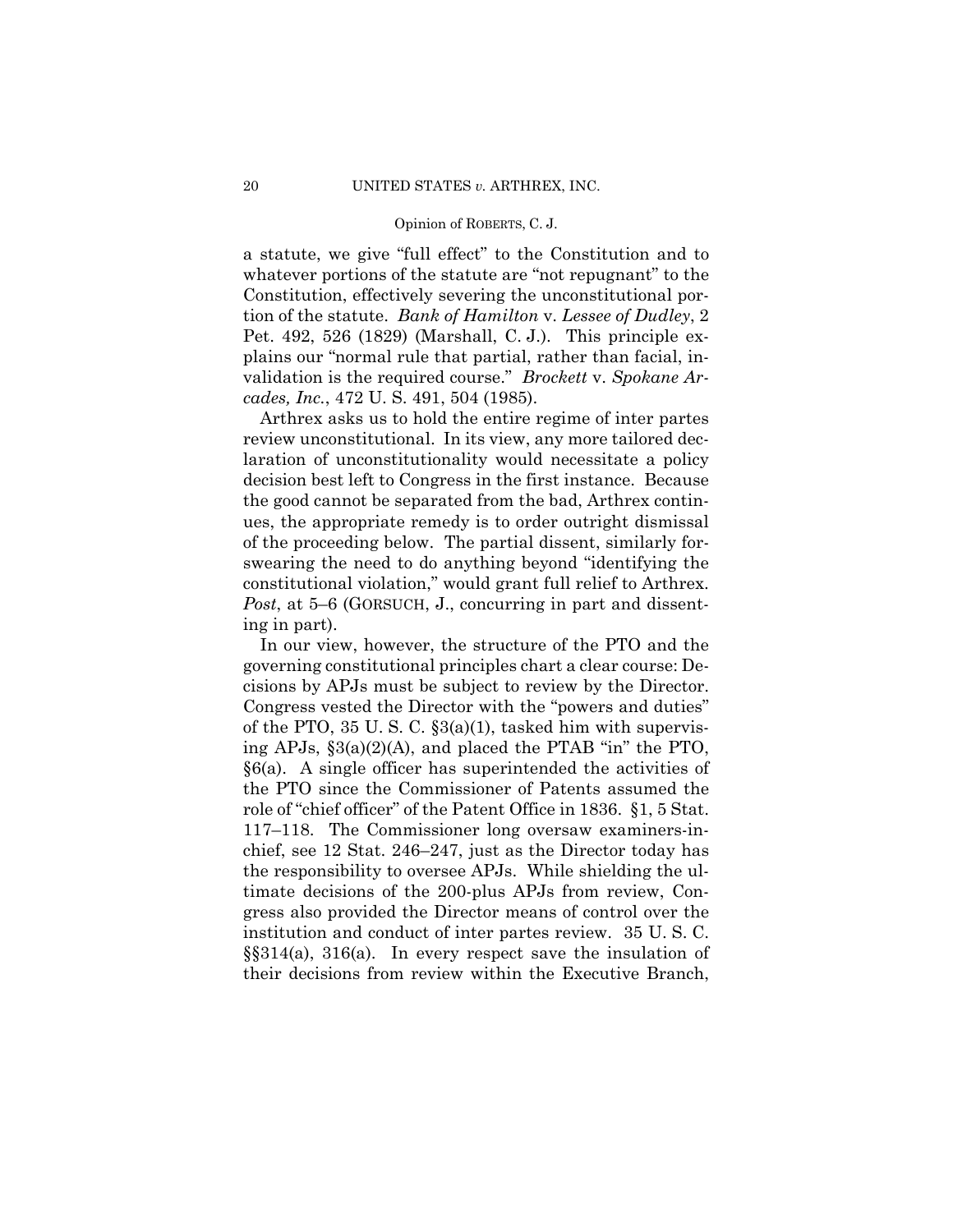APJs appear to be inferior officers—an understanding consistent with their appointment in a manner permissible for inferior but not principal officers.

The America Invents Act insulates APJs from supervision through two mechanisms. The statute provides that "each . . . inter partes review shall be heard by at least 3 members of the [PTAB]" and that "only the [PTAB] may grant rehearings." §6(c). The upshot is that the Director cannot rehear and reverse a final decision issued by APJs. If the Director were to have the "authority to take control" of a PTAB proceeding, APJs would properly function as inferior officers. *Go-Bart Importing Co.* v. *United States*, 282 U. S. 344, 354 (1931).

We conclude that a tailored approach is the appropriate one: Section 6(c) cannot constitutionally be enforced to the extent that its requirements prevent the Director from reviewing final decisions rendered by APJs. Because Congress has vested the Director with the "power and duties" of the PTO, §3(a)(1), the Director has the authority to provide for a means of reviewing PTAB decisions. See also  $\S$ §3(a)(2)(A), 316(a)(4). The Director accordingly may review final PTAB decisions and, upon review, may issue decisions himself on behalf of the Board. Section 6(c) otherwise remains operative as to the other members of the PTAB.

This does not result in an incomplete or unworkable statutory scheme. Cf. *United States* v. *Treasury Employees*, 513 U. S. 454, 479 (1995). To the contrary, review by the Director would follow the almost-universal model of adjudication in the Executive Branch, see *supra*, at 15–16, and aligns the PTAB with the *other* adjudicative body in the PTO, the Trademark Trial and Appeal Board, see §228 of the Trademark Modernization Act of 2020, 134 Stat. 2209.

The Government defends the different approach adopted by the Federal Circuit. The Court of Appeals held unenforceable APJs' protection against removal except "for such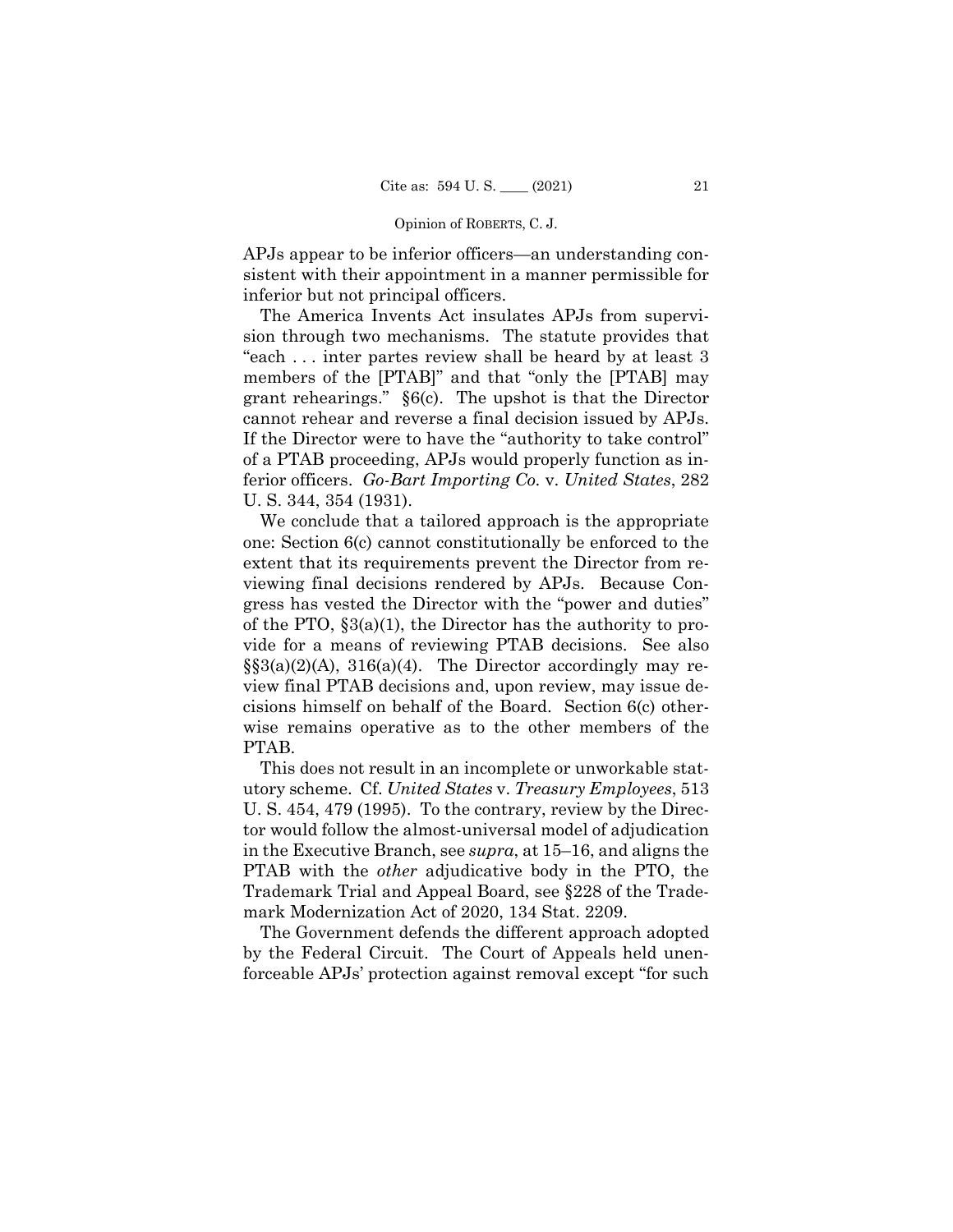cause as will promote the efficiency of the service," 5 U. S. C. §7513(a), which applies through 35 U. S. C. §3(c). See 941 F. 3d, at 1337, 1340. If the for-cause provision were unenforceable, the Secretary could remove APJs at will. See *Ex parte Hennen*, 13 Pet. 230, 259–260 (1839). The Government contends that APJs would then be inferior officers under *Free Enterprise Fund*. But regardless whether the Government is correct that at-will removal by the Secretary would cure the constitutional problem, review by the Director better reflects the structure of supervision within the PTO and the nature of APJs' duties, for the reasons we have explained. See *supra*, at 12, 20–21.

In sum, we hold that 35 U. S. C. §6(c) is unenforceable as applied to the Director insofar as it prevents the Director from reviewing the decisions of the PTAB on his own. The Director may engage in such review and reach his own decision. When reviewing such a decision by the Director, a court must decide the case "conformably to the constitution, disregarding the law" placing restrictions on his review authority in violation of Article II. *Marbury* v. *Madison*, 1 Cranch 137, 178 (1803). We add that this suit concerns only the Director's ability to supervise APJs in adjudicating petitions for inter partes review. We do not address the Director's supervision over other types of adjudications conducted by the PTAB, such as the examination process for which the Director has claimed unilateral authority to issue a patent. See Reply Brief for Arthrex, Inc. 6.

We also conclude that the appropriate remedy is a remand to the Acting Director for him to decide whether to rehear the petition filed by Smith & Nephew. Although the APJs' appointment by the Secretary allowed them to lawfully adjudicate the petition in the first instance, see *Freytag*, 501 U. S., at 881–882, they lacked the power under the Constitution to finally resolve the matter within the Executive Branch. Under these circumstances, a limited remand to the Director provides an adequate opportunity for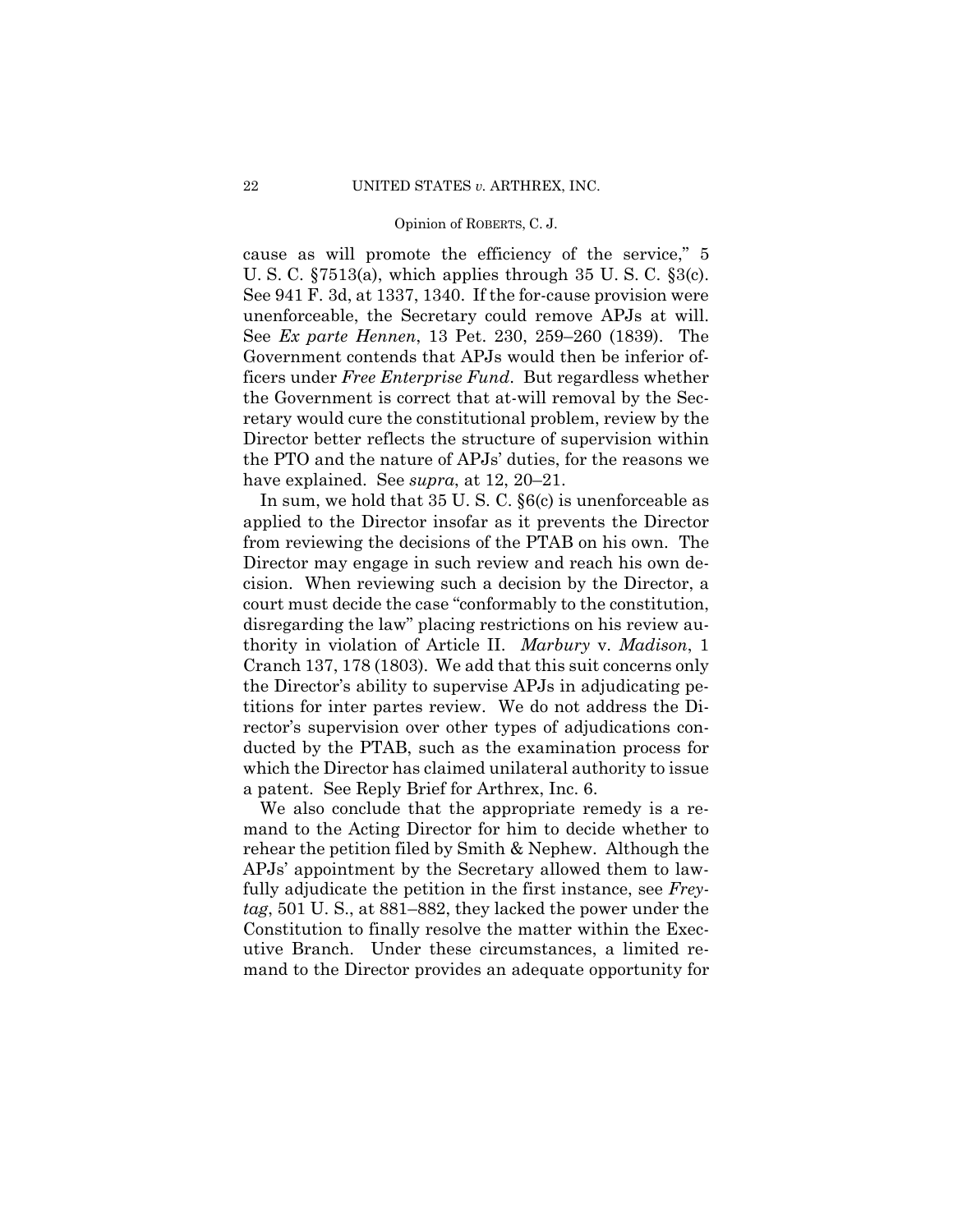review by a principal officer. Because the source of the constitutional violation is the restraint on the review authority of the Director, rather than the appointment of APJs by the Secretary, Arthrex is not entitled to a hearing before a new panel of APJs. Cf. *Lucia*, 585 U. S., at \_\_\_–\_\_\_ (slip op., at 12–13).

\* \* \*

Today, we reaffirm and apply the rule from *Edmond* that the exercise of executive power by inferior officers must at some level be subject to the direction and supervision of an officer nominated by the President and confirmed by the Senate. The Constitution therefore forbids the enforcement of statutory restrictions on the Director that insulate the decisions of APJs from his direction and supervision. To be clear, the Director need not review every decision of the PTAB. What matters is that the Director have the discretion to review decisions rendered by APJs. In this way, the President remains responsible for the exercise of executive power—and through him, the exercise of executive power remains accountable to the people.

The judgment of the United States Court of Appeals for the Federal Circuit is vacated, and the cases are remanded for further proceedings consistent with this opinion.

*It is so ordered.*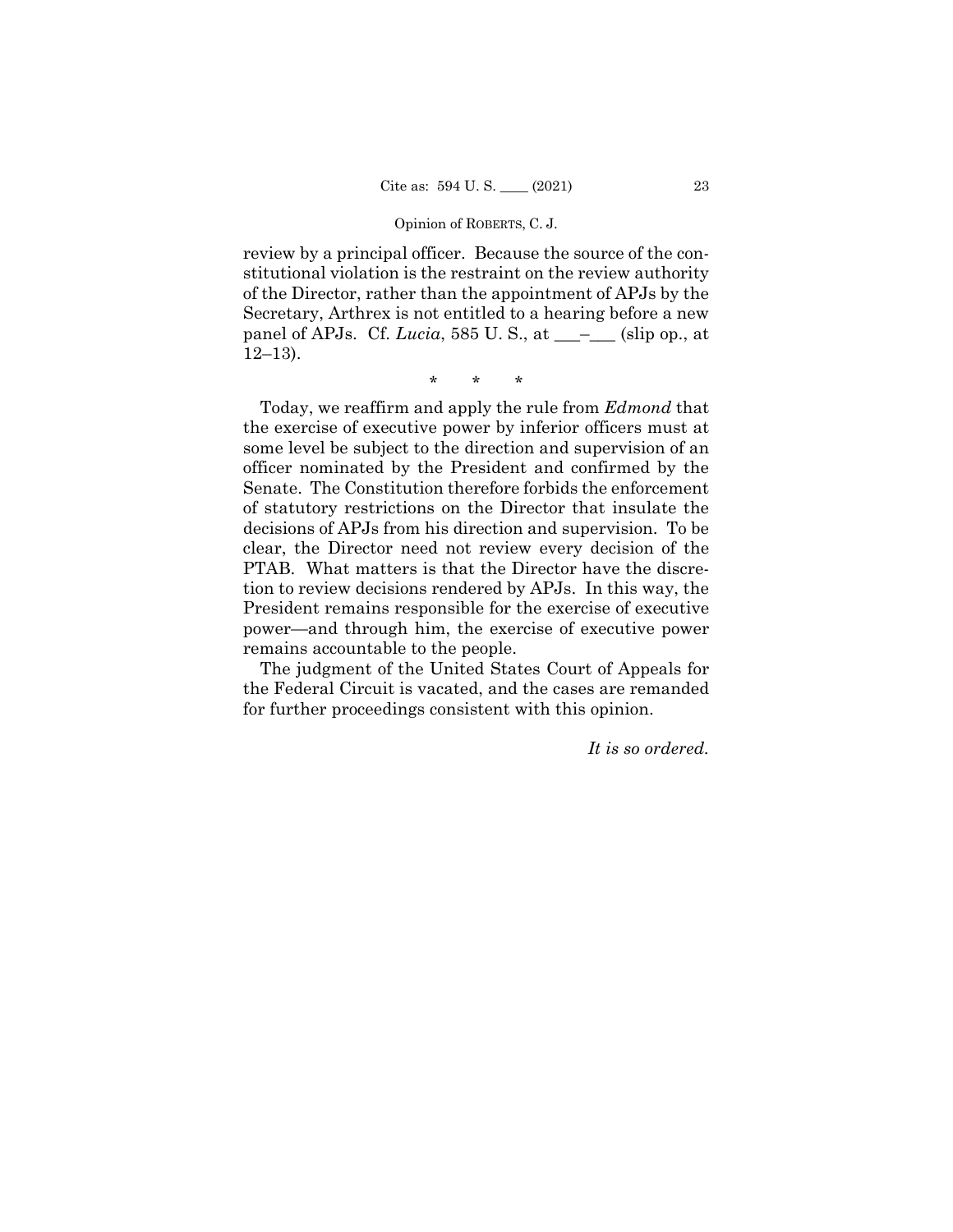## $\frac{1}{2}$  , where  $\frac{1}{2}$ **SUPREME COURT OF THE UNITED STATES**

 $\frac{1}{2}$  ,  $\frac{1}{2}$  ,  $\frac{1}{2}$  ,  $\frac{1}{2}$  ,  $\frac{1}{2}$  ,  $\frac{1}{2}$ Nos. 19–1434, 19–1452 and 19–1458

# UNITED STATES, PETITIONER 19–1434 *v.*  ARTHREX, INC., ET AL.

# SMITH & NEPHEW, INC., ET AL., PETITIONERS 19–1452 *v.*  ARTHREX, INC., ET AL.

# ARTHREX, INC., PETITIONER 19–1458 *v.*  SMITH & NEPHEW, INC., ET AL.

## ON WRITS OF CERTIORARI TO THE UNITED STATES COURT OF APPEALS FOR THE FEDERAL CIRCUIT

[June 21, 2021]

 JUSTICE GORSUCH, concurring in part and dissenting in part.

 an individual only through a lawful process before a court. For most of this Nation's history, an issued patent was considered a vested property right that could be taken from *Oil States Energy Services*, *LLC* v. *Greene's Energy Group*, *LLC*, 584 U.S. \_\_, \_\_\_– (2018) (GORSUCH, J., dissenting) (slip op., at 8–10). I continue to think this Court's recent decision in *Oil States*—upsetting this traditional understanding and allowing officials in the Executive Branch to "cancel" already-issued patents—departed from the Constitution's separation of powers. But it would be an even greater departure to permit those officials to withdraw a vested property right while accountable to no one within the Executive Branch. Accordingly, I join Parts I and II of the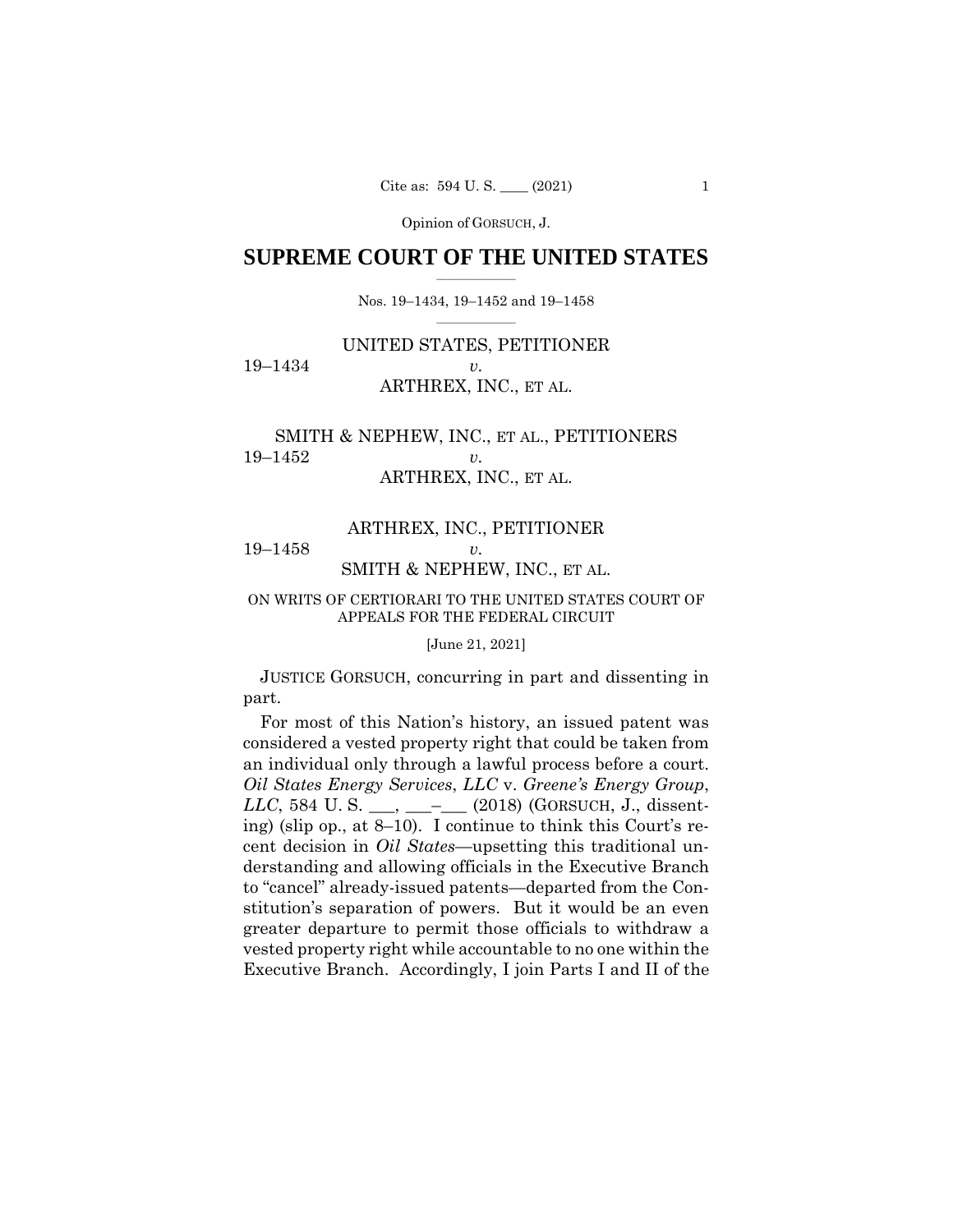Court's opinion. Respectfully, however, I am unable to join the Court's severability discussion in Part III.

\*

 On the merits, I agree with the Court that Article II vests the "executive Power" in the President alone. This admittedly formal rule serves a vital function. If the executive power is exercised poorly, the Constitution's design at least ensures "[t]he people know whom to blame"—and hold accountable. *Morrison* v. *Olson*, 487 U. S. 654, 729 (1988) (Scalia, J., dissenting). As Hamilton explained, the President's "due dependence on the people and . . . due responsibility" to them are key "ingredients which constitute safety in the republican sense." The Federalist No. 70, p. 424 (C. Rossiter ed. 1961). Or as Madison put it, "no principle is more clearly laid down in the Constitution than that of responsibility." 1 Annals of Cong. 462 (1789). Without presidential responsibility there can be no democratic accountability for executive action.

 Of course, the framers recognized that no one alone can discharge all the executive duties of the federal government. They "expected that the President would rely on subordinate officers for assistance." *Seila Law LLC* v. *Consumer Financial Protection Bureau*, 591 U. S. \_\_\_, \_\_\_ (2020) (ROBERTS, C. J.) (slip op., at 2). But the framers took pains to ensure those subordinates would always remain responsible to the President and thus, ultimately, to the people. Because it is the President's duty to take care that the laws be faithfully executed, Art. II, §3, the framers sought to ensure he possessed "the power of *appointing*, *overseeing*, *and controlling* those who execute the laws." 1 Annals of Cong. 463 (Madison) (emphasis added).

 To this end, the Constitution provided for a chain of authority. Several constitutional provisions reflect this structure. See Calabresi & Prakash, The President's Power To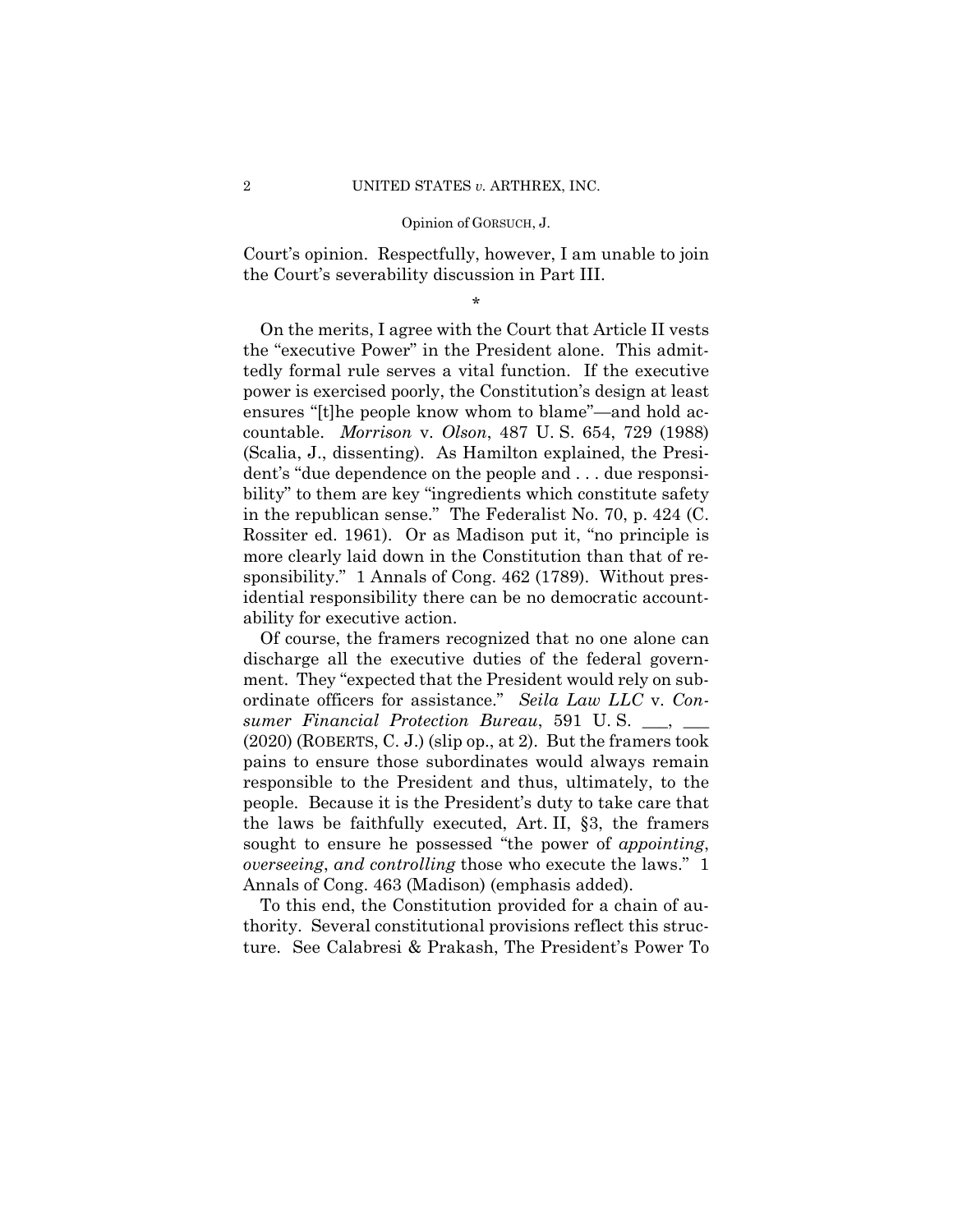Execute the Laws, 104 Yale L. J. 541, 570–599 (1994); Lawson, Appointments and Illegal Adjudication: The American Invents Act Through a Constitutional Lens, 26 Geo. Mason L. Rev. 26, 57–58 (2018). The Appointments Clause, for example, vests the President with the power to appoint "Officers of the United States" with "the Advice and Consent of the Senate," and to appoint "inferior Officers . . . alone" when Congress authorizes him to do so. Art. II, §2, cl. 2.

 *Morrison*, 487 U. S., at 720–721 (Scalia, J., dissenting). In By definition, an "'inferior officer' . . . has a superior." *Edmond* v. *United States*, 520 U. S. 651, 662 (1997). To be an "inferior" officer, then, one must be both "*subordinate* to a[n] officer in the Executive Branch" and "under the direct control of the President" through a "chain of command." this way, the "text and structure of the Appointments Clause" *require* a "reference to hierarchy." Calabresi & Lawson, The Unitary Executive, Jurisdiction Stripping, and the *Hamdan* Opinions: A Textualist Response to Justice Scalia, 107 Colum. L. Rev. 1002, 1018–1020 (2007). Only such an understanding preserves, as Madison described it, the "chain of dependence," where "the lowest officers, the middle grade, and the highest"—each and every one—"will depend, as they ought, on the President." 1 Annals of Cong. 499 (Madison). And where the President, in turn, depends "on the community," so that "[t]he chain of dependence" finally "terminates in the supreme body, namely, in the people." *Ibid.* 

I agree with the Court, too, that the statutory regime before us breaks this chain of dependence. In the America Invents Act of 2011 (AIA), Congress authorized the inter partes review (IPR) process, which permits anyone to file a petition asking the Patent and Trademark Office to "cancel" someone else's patent. 35 U. S. C. §311. Congress assigned the power to decide an IPR proceeding to a specific group of officials—the Patent Trial and Appeal Board (PTAB). Under the AIA's terms, three members from the PTAB—often,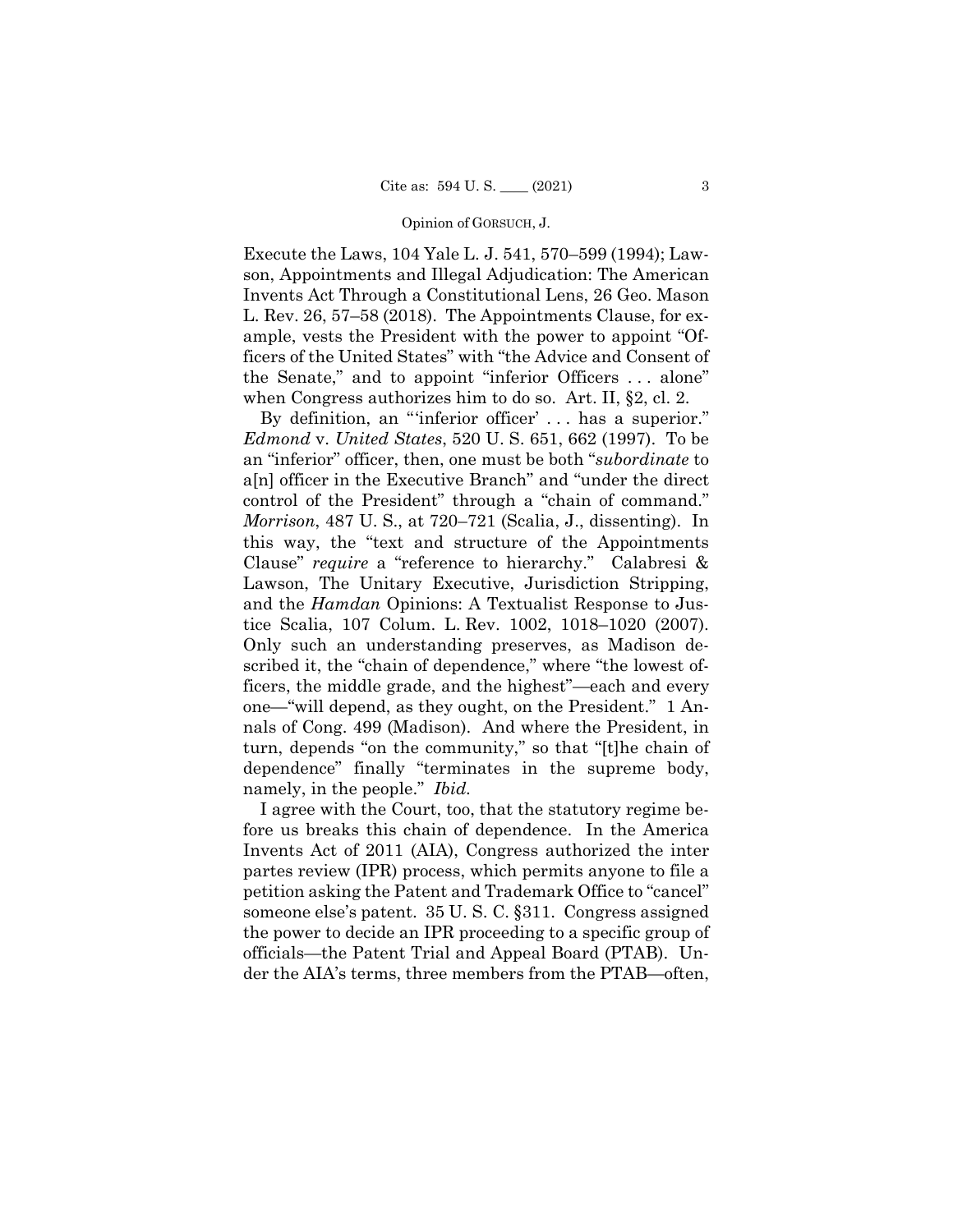as here, administrative patent judges (APJs)—sit on a panel to decide whether to cancel a patent. §6(c). After the three-member panel issues its decision, a party may seek rehearing from another three-member panel. *Ibid.* But only a PTAB panel—and no other official within the Executive Branch—may grant rehearing. *Ibid.* If that fails, a losing party's only recourse is to seek judicial review in the Court of Appeals for the Federal Circuit, which reviews the PTAB's factual findings under the deferential substantial evidence standard of review. See §319; *Oil States*, 584 U. S., at  $\_\_\_$  (slip op., at 4).

Under this statutory arrangement, APJs are executive officers accountable to no one else in the Executive Branch. A panel of bureaucrats wields unreviewable power to take vested property rights. This design may hold its advantages for some. Often enough, the Director of the Patent and Trademark Office and the President may be happy to wash their hands of these decisions. But by breaking the chain of dependence, the statutory scheme denies individuals the right to be subjected only to *lawful* exercises of executive power that can ultimately be controlled by a President accountable to "the supreme body, namely, . . . the people."

\*

The real question here concerns what to do about it. In Part III of its opinion, the Court invokes severability doctrine. *Ante*, at 19–22. It "sever[s]" Congress's statutory direction that PTAB decisions may not be reviewed by the Director of the Patent Office—in that way reconnecting APJs to the chain of command and subjecting their decisions to a superior who is, in turn, ultimately accountable to the President. See *ibid.* 

I don't question that we might proceed this way in some cases. Faced with an application of a statute that violates the Constitution, a court might look to the text of the law in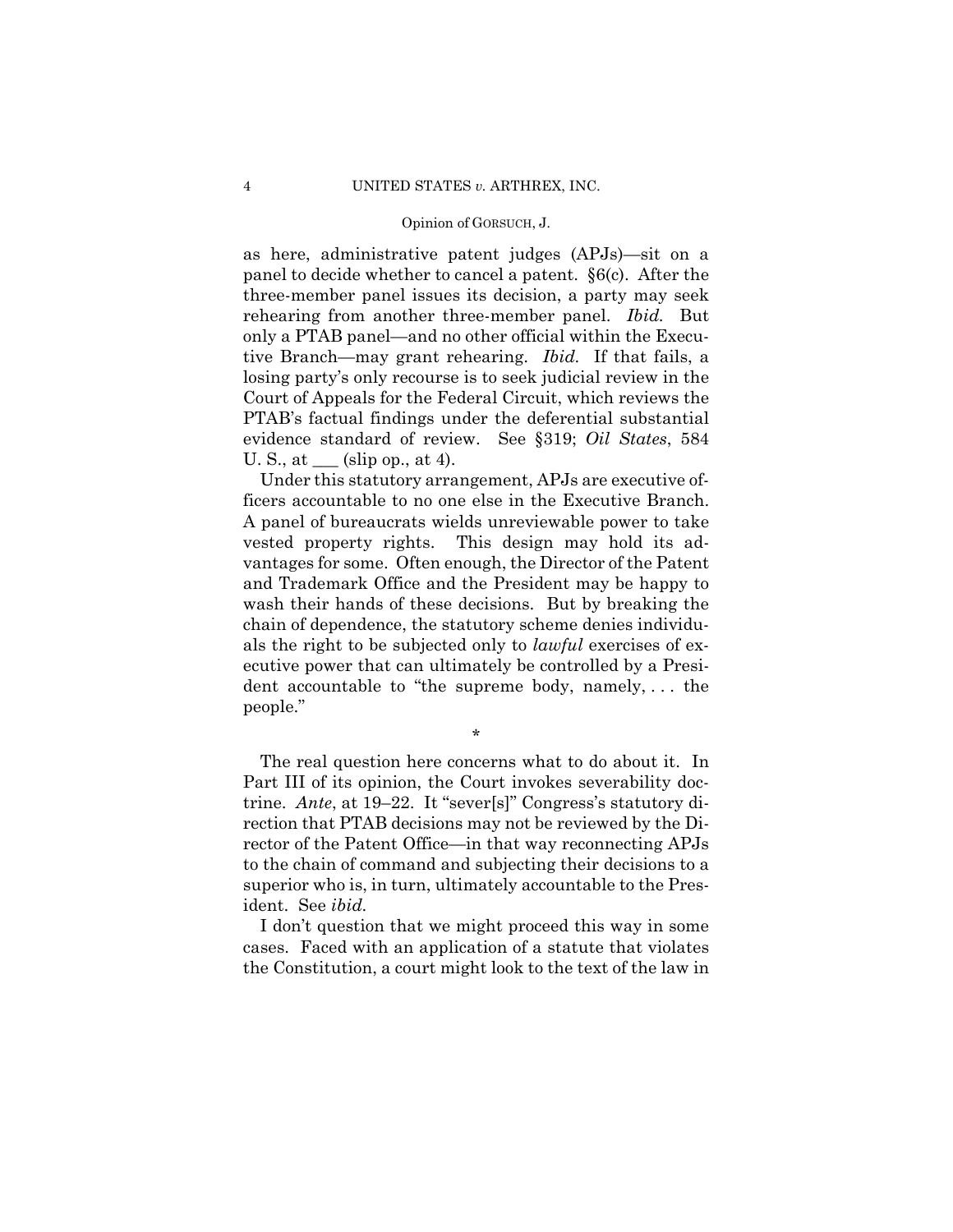question to determine what Congress has said should happen in that event. Sometimes Congress includes "fallback" provisions of just this sort, and sometimes those provisions tell us to disregard this or that provision if its statutory scheme is later found to offend the Constitution. See, *e.g.*, *Bowsher* v. *Synar*, 478 U. S. 714, 718–719 (1986); see also Walsh, Partial Unconstitutionality, 85 N. Y. U. L. Rev. 738, 780–781 (2010).

 ble within the Executive Branch. See §§6(c), 318(b). It's The problem here is that Congress has said nothing of the sort. And here it is the combination of separate statutory provisions that conspire to create a constitutional violation. Through some provisions, Congress has authorized executive officers to cancel patents. §§6(b)(4), 318(a). Through others, it has made their exercise of that power unreviewathe combination of these provisions—the exercise of executive power and unreviewability—that violates the Constitution's separation of powers.

Nor is there only one possible way out of the problem. First, one could choose as the Court does and make PTAB decisions subject to review by the Director, who is answerable to the President through a chain of dependence. See Duffy, Are Administrative Patent Judges Unconstitutional? 77 Geo. Wash. L. Rev. 904, 911 (2009). Separately, one could specify that PTAB panel members should be appointed by the President and confirmed by the Senate and render their decisions directly reviewable by the President. See Lawson, 26 Geo. Mason L. Rev., at 57. Separately still, one could reassign the power to cancel patents to the Judiciary where it resided for nearly two centuries. See *Oil States*, 584 U.S., at \_\_\_\_\_ (GORSUCH, J., dissenting) (slip op., at 8–10). Without some direction from Congress, this problem cannot be resolved as a matter of statutory interpretation. All that remains is a policy choice.

In circumstances like these, I believe traditional remedial principles should be our guide. Early American courts did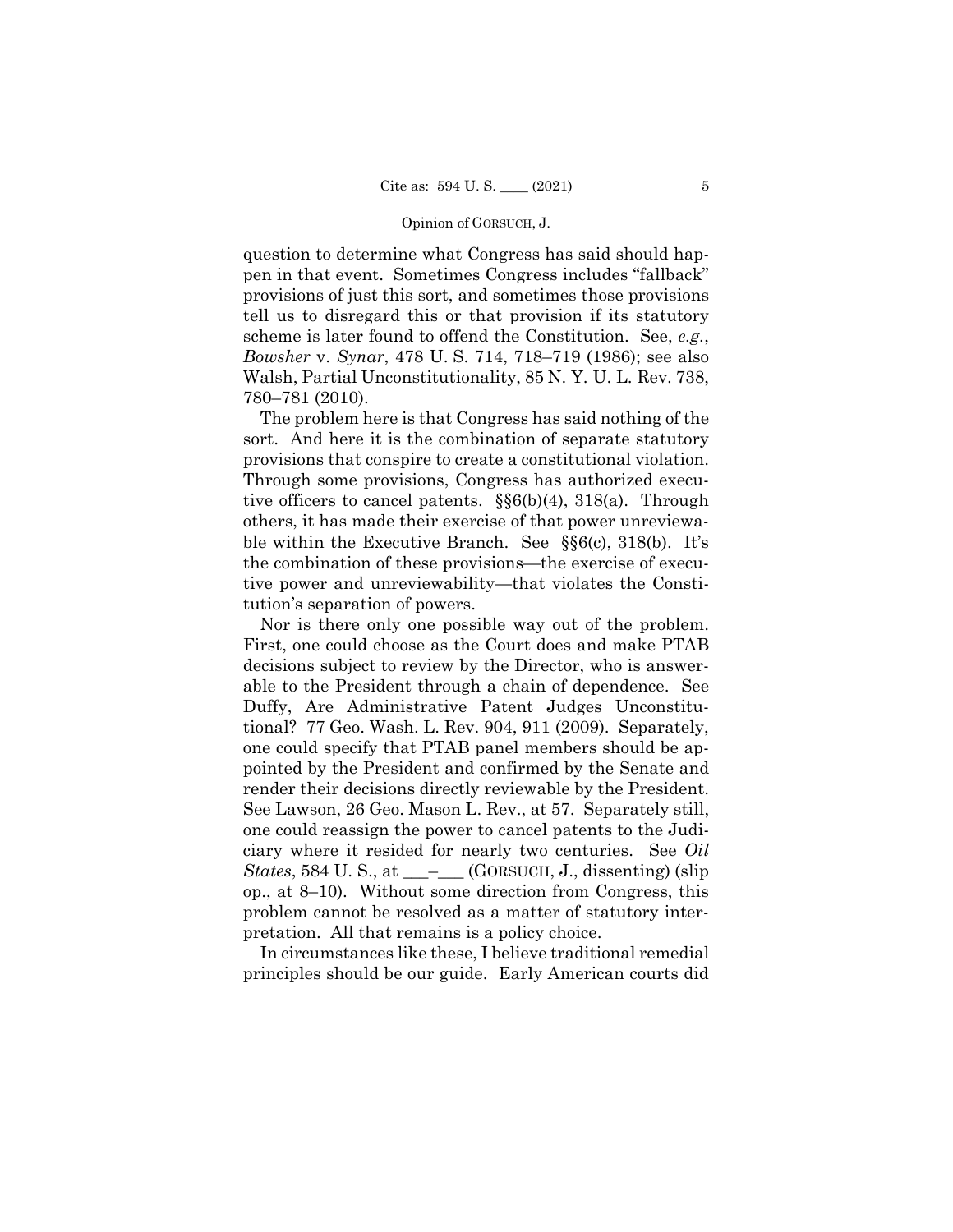not presume a power to "sever" and excise portions of statutes in response to constitutional violations. Instead, when the application of a statute violated the Constitution, courts simply declined to enforce the statute in the case or controversy at hand. See *Seila Law*, 591 U. S., at \_\_\_ (THOMAS, J., dissenting in part) (slip op., at 15); see also Walsh, N. Y. U. L. Rev., at 769. I would follow that course today by identifying the constitutional violation, explaining our reasoning, and "setting aside" the PTAB decision in this case. See *Novartis AG* v. *Torrent Pharmaceuticals Ltd.*, 853 F. 3d 1316, 1323–1324 (CA Fed. 2017) (holding that the standard in 5 U. S. C. §706 governs judicial review of PTAB decisions).

The Court declines to follow this traditional path. Instead, it imagines that, if Congress had known its statutory scheme was unconstitutional, it would have preferred to make the policy choice the Court makes for it today. Faced with an unconstitutional combination of statutory instructions—providing for the exercise of executive power and its unreviewability—the Court *chooses* to act as if the provision limiting the Director's ability to review IPR decisions doesn't exist. Having done that, the Court gifts the Director a new power that he never before enjoyed, a power Congress expressly withheld from him and gave to someone else—the power to cancel patents through the IPR process. Effectively, the Court subtracts statutory powers from one set of executive officials and adds them to another.

While the Court has in relatively recent years proclaimed the power to proceed in this fashion, it has never paused to explain how this "severance doctrine" comports with traditional judicial remedial principles. See *Barr* v*. American Assn. of Political Consultants*, *Inc.*, 591 U. S. \_\_\_, \_\_\_ (2020) (GORSUCH, J., concurring in judgment in part and dissenting in part) (slip op., at 5). Or with the fact that the judicial power is limited to resolving discrete cases and controversies. *Murphy* v. *National Collegiate Athletic Assn.*, 584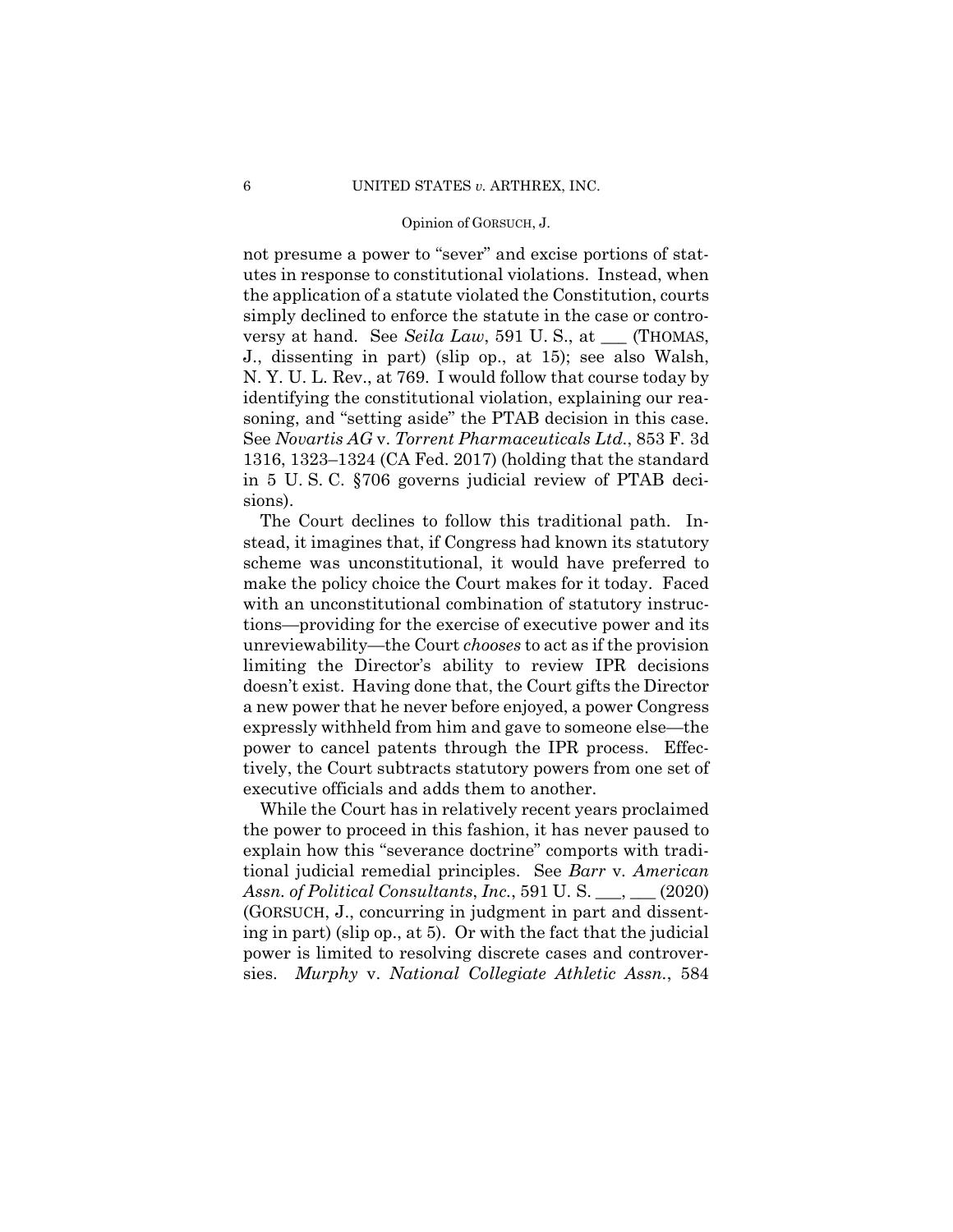U. S.  $\_\_\_\_\_\_\_\_\_\_$  (2018) (THOMAS, J., concurring) (slip op., at 2–3). Or with the framers' explicit rejection of allowing this Court to serve as a council of revision free to amend legislation. See Mitchell, The Writ-of-Erasure Fallacy, 104 Va. L. Rev. 933, 954–960 (2018). Let alone with our constant admonitions that policy choices belong to Congress, not this Court. *E.g.*, *Pereida* v. *Wilkinson*, 592 U. S. \_\_\_, \_\_\_ (2021) (slip op., at 16). And certainly none of the early cases the Court cites today proceeded as it does. See *ante*, at 19, 22.

Nor does the Court pause to consider whether venturing further down this remedial path today risks undermining the very separation of powers its merits decision purports to vindicate. While the Court's merits analysis ensures that executive power properly resides in the Executive Branch, its severability analysis seemingly confers legislative power to the Judiciary—endowing us with the authority to make a raw policy choice between competing lawful options. No doubt, if Congress is dissatisfied with the choice the Court makes on its behalf today, it can always reenter the field and revise our judgment. But doesn't that just underscore the legislative nature of the Court's judgment? And doesn't deciding for ourselves which policy course to pursue today allow Congress to disclaim responsibility for our legislative handiwork much as the President might the PTAB's executive decisions under the current statutory structure?

Instead of confronting these questions, the Court has justified modern "severance" doctrine on assumptions and presumptions about what Congress would have chosen to do, had it known that its statutory scheme was unconstitutional. See, *e.g.*, *Seila Law*, 591 U. S., at \_\_\_ (slip op., at 32) ("We will presume that Congress did not intend the validity of the statute in question to depend on the validity of the constitutionally offensive provision" (internal quotation marks omitted)). But any claim about "congressional intent" divorced from enacted statutory text is an appeal to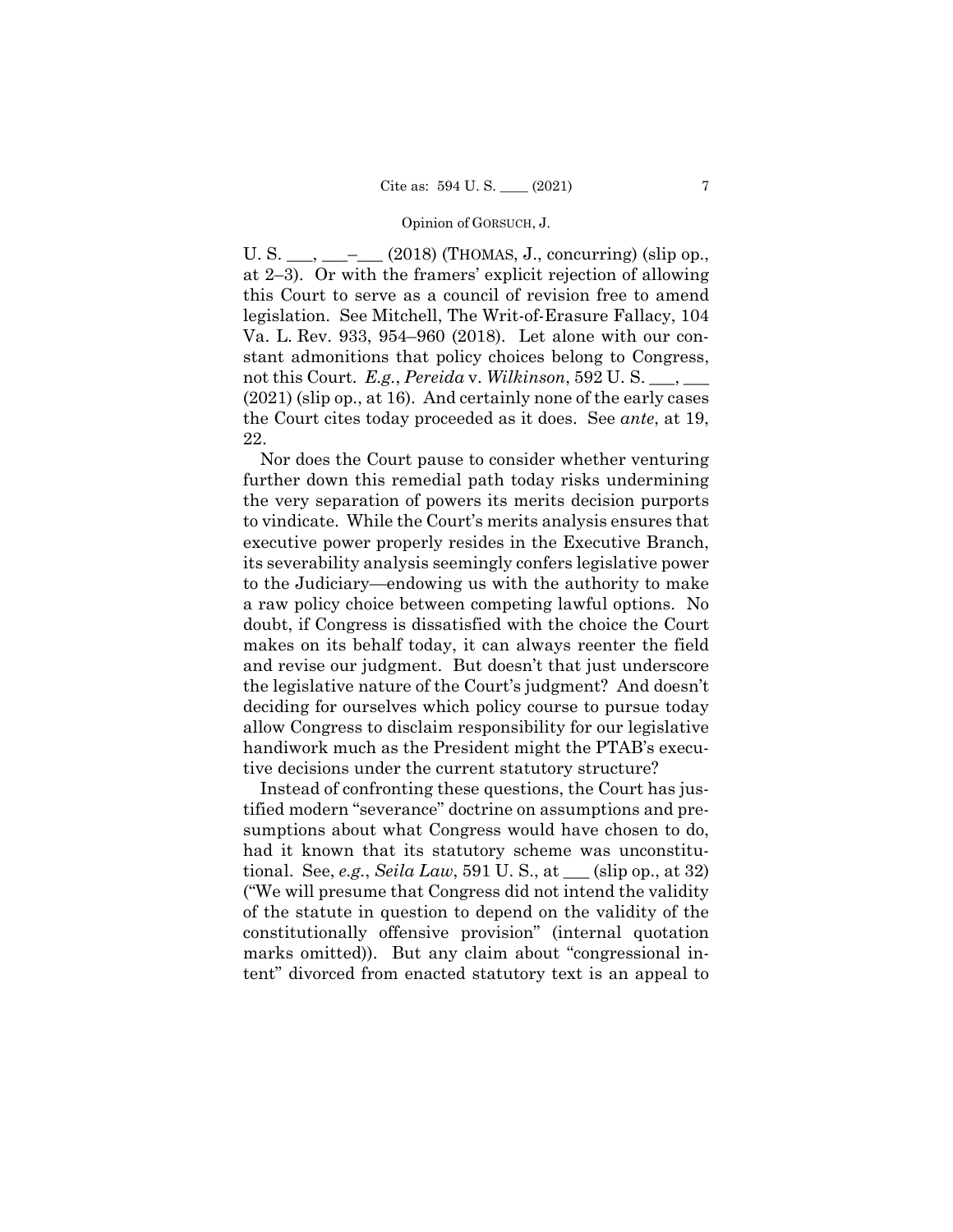mysticism. Short of summoning ghosts and spirits, how are we to know what those in a past Congress might think about a question they never expressed any view on—and may have never foreseen?

Let's be honest, too. These legislative séances usually wind up producing only the results intended by those conducting the performance: "When you are told to decide, not on the basis of what the legislature said, but on the basis of what it *meant*, . . . your best shot at figuring out what the legislature meant is to ask yourself what a wise and intelligent person *should* have meant; and that will surely bring you to the conclusion that the law means what you think it *ought* to mean." Scalia, Common Law Courts in a Civil-Law System, in A Matter of Interpretation: Federal Courts and the Law 18 (A. Gutmann ed. 1997); see also *United States*  v. *Public Util. Comm'n of Cal.*, 345 U. S 295, 319 (1953) (Jackson, J., concurring) (describing that process as "not interpretation of a statute but creation of a statute"). The crystal ball ends up being more of a mirror.

 Agency Adjudication, 107 Cal. L. Rev. 141, 143–144 (2019). Our case illustrates the problem. The Court apparently believes that Congress would have wanted us to render PTAB decisions reviewable by the Director. This regime is consistent with the "'standard federal model'" for agency adjudication. Walker & Wasserman, The New World of It's easy enough to see why a group of staid judges selecting among policy choices for itself might prefer a "standard" model. But if there is anything we know for certain about the AIA, it is that Congress *rejected* this familiar approach when it came to PTAB proceedings. Multiple *amici* contend that Congress did so specifically to ensure APJs enjoy "independence" from superior executive officers and thus possess more "impartiality." Brief for Fair Inventing Fund as *Amicus Curiae* 20–21 (quoting legislative history that Congress desired a "'fairer'" and "'more objective'" process); see also, *e.g.*, Brief for New Civil Liberties Alliance as *Amicus*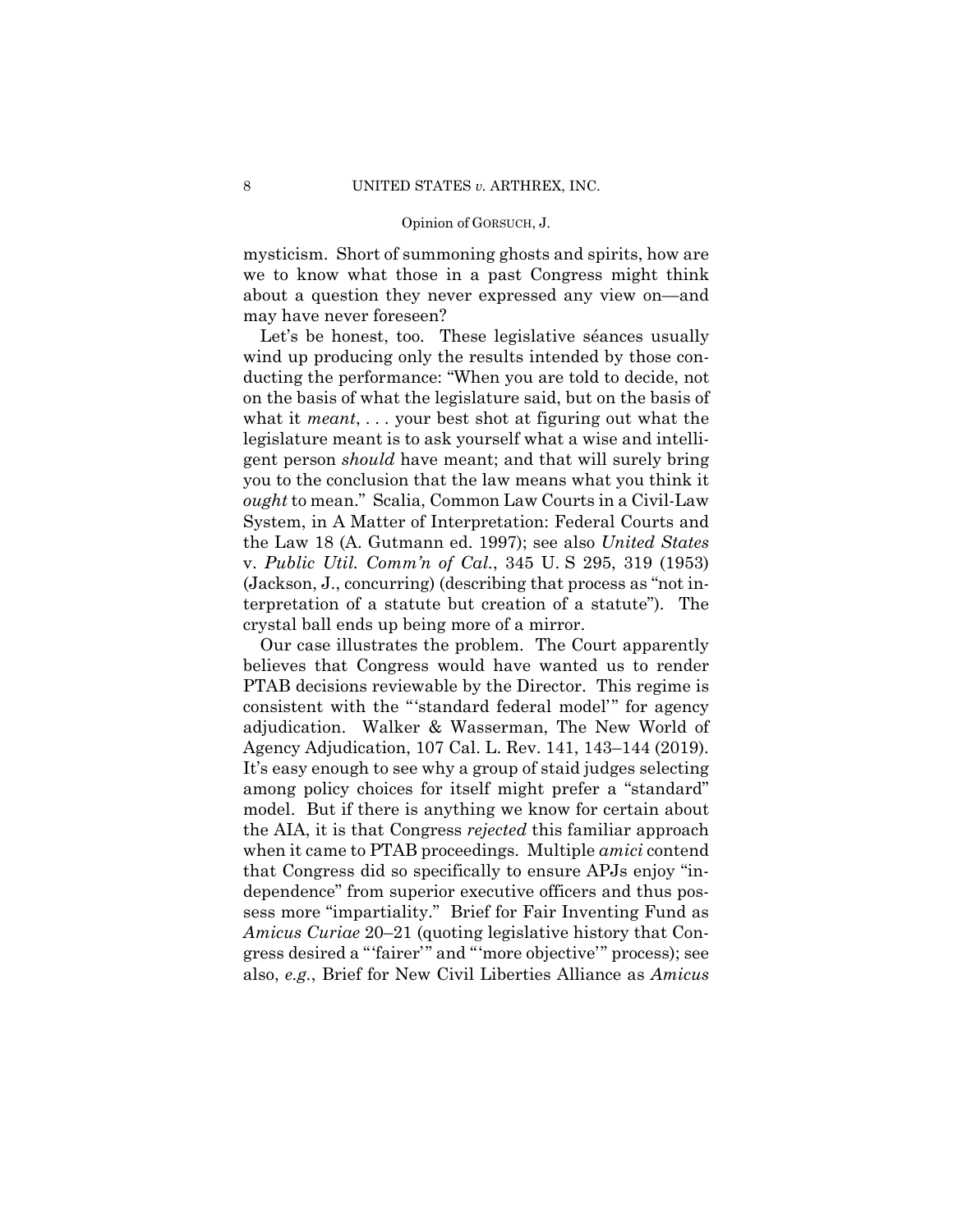*Curiae* 6 (Congress sought "to preserve the independence of those conducting inter partes review"); Brief for US Inventor Inc. as *Amicus Curiae* 22 ("[I]t is plainly evident that Congress would not have enacted an APJ patentability trial system that was more political than the one they did enact"); Brief for Cato Institute et al. as *Amici Curiae* 20 (It was a "conscious congressional decision to provide individuals with the power to adjudicate (and often destroy) vested patent rights with some level of independence"). All of which suggests that the majority's severability analysis defies, rather than implements, legislative intent. At the least, it is surely plausible that, if faced with a choice between giving the power to cancel patents to political officials or returning it to courts where it historically resided, a Congress so concerned with independent decisionmaking might have chosen the latter option.

My point here isn't that I profess any certainty about what Congress would have chosen; it's that I confess none. Asking what a past Congress would have done if confronted with a contingency it never addressed calls for raw speculation. Speculation that, under traditional principles of judicial remedies, statutory interpretation, and the separation of powers, a court of law has no authority to undertake.

\*

If each new case this Court entertains about the AIA highlights more and more problems with the statute, for me the largest of them all is the wrong turn we took in *Oil States*. There, the Court upheld the power of the Executive Branch to strip vested property rights in patents despite a long history in this country allowing only courts that authority. See  $584$  U.S., at  $\_\_\_\_\_\$  (GORSUCH, J., dissenting) (slip op., at  $8-10$ ). In the course of rejecting a separationof-powers challenge to this novel redistribution of historic authority, the Court acknowledged the possibility that permitting politically motivated executive officials to "cancel"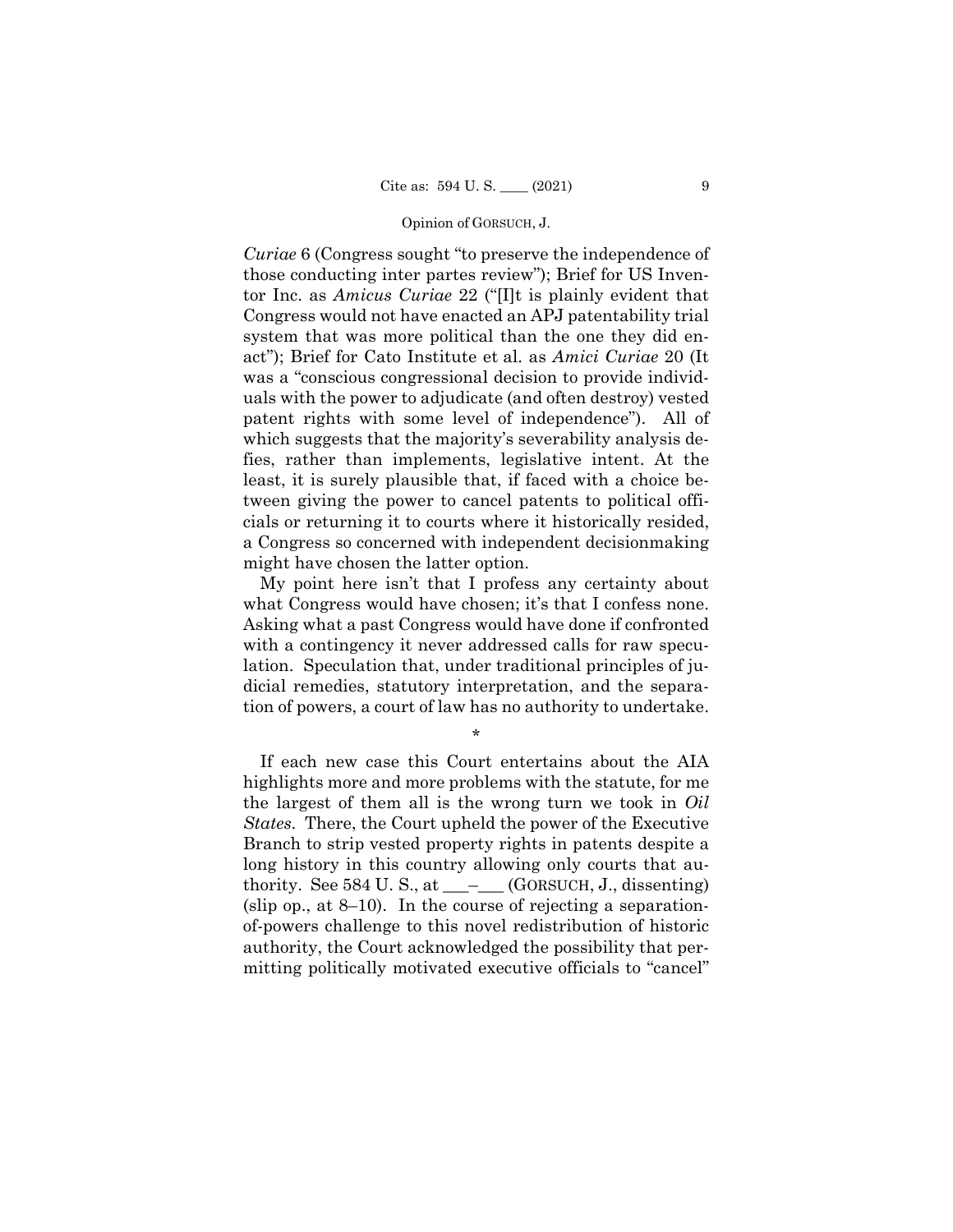#### Opinion of GORSUCH, J.

patents might yet raise due process concerns. *Id.*, at  $\equiv$ (slip op., at 17). But the Court refused to consider those concerns in *Oil States* because, it said, no one had "raised a due process challenge." *Ibid.* 

It was my view at the time that the separation of powers—and its guarantee that cases involving the revocation of vested property rights must be decided by Article III courts—is *itself* part of the process that is due under our Constitution. See Chapman & McConnell, Due Process as Separation of Powers, 121 Yale L. J. 1672, 1801–1804 (2012). Any suggestion that the neutrality and independence the framers guaranteed for courts could be replicated within the Executive Branch was never more than wishful thinking. The Court's decision in *Oil States* allowing executive officials to assume an historic judicial function was always destined to invite familiar due process problems like decisions "favor[ing] those with political clout, the powerful and the popular." *Thryv*, *Inc.* v. *Click-To-Call Technologies*, *LP*, 590 U. S. \_\_\_, \_\_\_ (2020) (GORSUCH, J., dissenting) (slip op., at 20). After all, "[p]owerful interests are capable of amassing armies of lobbyists and lawyers to influence (and even capture) politically accountable bureaucracies." *Oil States*, 584 U. S., at \_\_\_ (same) (slip op., at 3).

 dozens of IPRs brought by his former company. *Ibid.* In Already in the AIA's short tenure these problems have started coming home to roost—even with supposedly "independent" APJs. The briefs before us highlight example after example. I leave the interested reader to explore others. See, *e.g.*, Brief for TiVo Corporation as *Amicus Curiae* 6–13; Brief for 39 Aggrieved Inventors as *Amici Curiae* 14–23; Brief for Joshua J. Malone as *Amicus Curiae* 9–11. Here just consider the tale of a patent attorney at one of the world's largest technology companies who left the company to become an APJ. See Brief for US Inventor Inc. as *Amicus Curiae* 12. This private advocate-turned-APJ presided over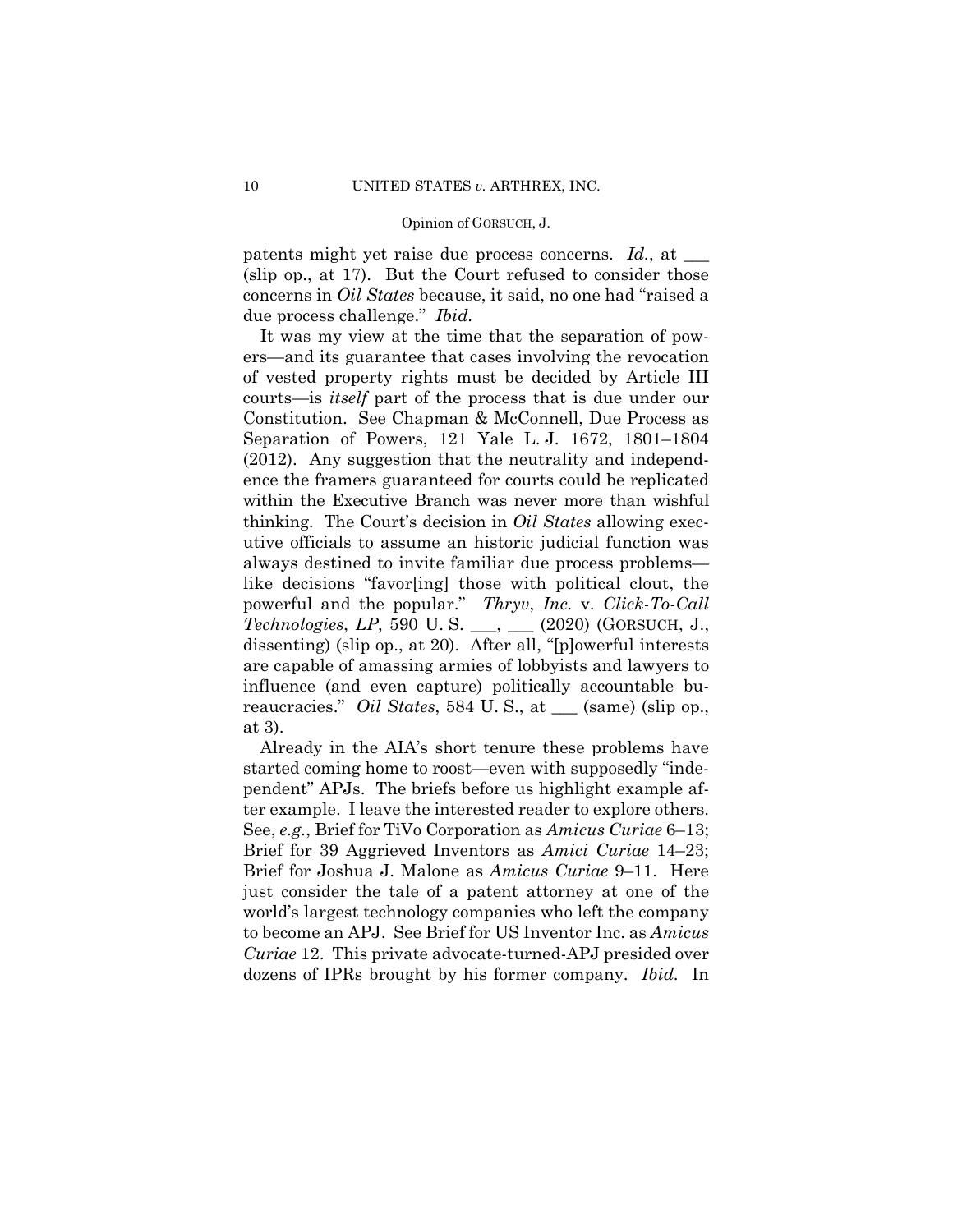#### Opinion of GORSUCH, J.

those proceedings, the company prevailed in its efforts to cancel patents damaging to its private economic interests 96% of the time. *Ibid.* After six years of work, the APJ decided he had done enough, resigned, and (yes) returned to the company. *Ibid.* Without a hint of irony, that company has filed an *amicus* brief in this case to inform us, as a self-described "frequent user of the IPR process," about "the benefits of the system." Brief for Apple Inc. as *Amicus Curiae* 3. Nor is that the only large technology company to have its attorneys rotate in and out of the PTO to similar effect. See Brief for B. E. Technology, LLC, as *Amicus Curiae*  17 (discussing a Google attorney). *Oil States* virtually assured results like these.

 That's not the end of the constitutional problems flowing from *Oil States* either. The Director has asserted "plenary authority" to personally select which APJs will decide an IPR proceeding. Brief for United States 5–6. Thus, any APJs whose rulings displease the party currently in power could soon find themselves with little to do. The PTAB has even "claimed the power through inter partes review to overrule final judicial judgments affirming patent rights." *Thryv*, 590 U. S., at \_\_\_ (GORSUCH, J., dissenting) (slip op., at 20). And this menu of constitutional problems is surely just illustrative, not exhaustive.

 Today's decision at least avoids the very worst of what *Oil States* could have become—investing the power to revoke an individual's property rights in some unaccountable fourth branch controlled by powerful companies seeking a competitive advantage. Alignments between the moneyed and the permanent bureaucracy to advance the narrow interests of the elite are as old as bureaucracy itself. Our decision today represents a very small step back in the right direction by ensuring that the people at least know who's responsible for supervising this process—the elected President and his designees.

Still, I harbor no illusions that today's decision will resolve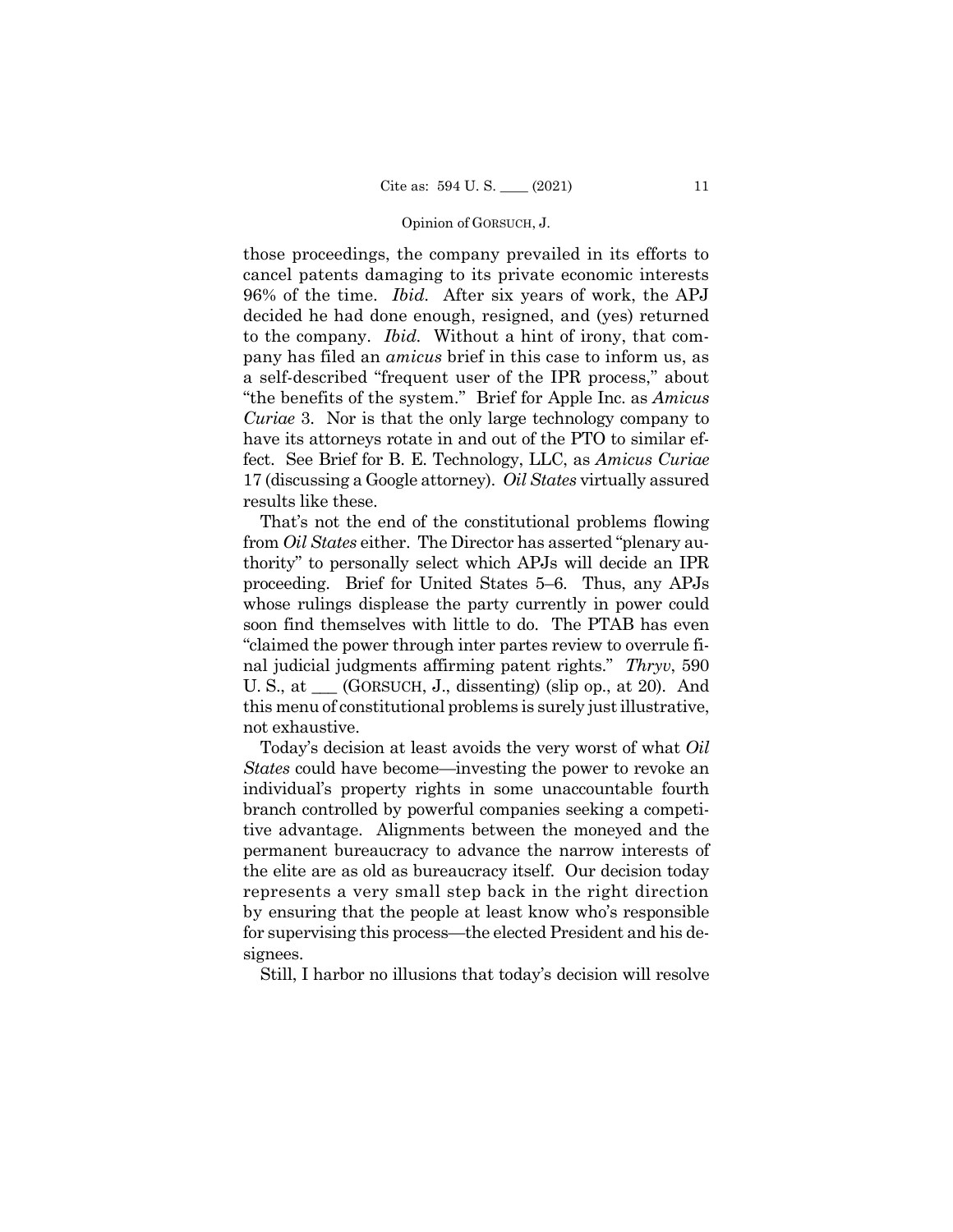### Opinion of GORSUCH, J.

 all the problems. Even if our judgment demands some degree of democratic accountability in the IPR process, it does not begin to fix the revolving door or any of the other due process problems *Oil States* ignored. No doubt, challenges involving those aspects of the IPR process will come. When they do, I hope this Court will come to recognize what was evident for so much of our history—that the process due someone with a vested property right in a patent is a proceeding before a neutral and independent judge.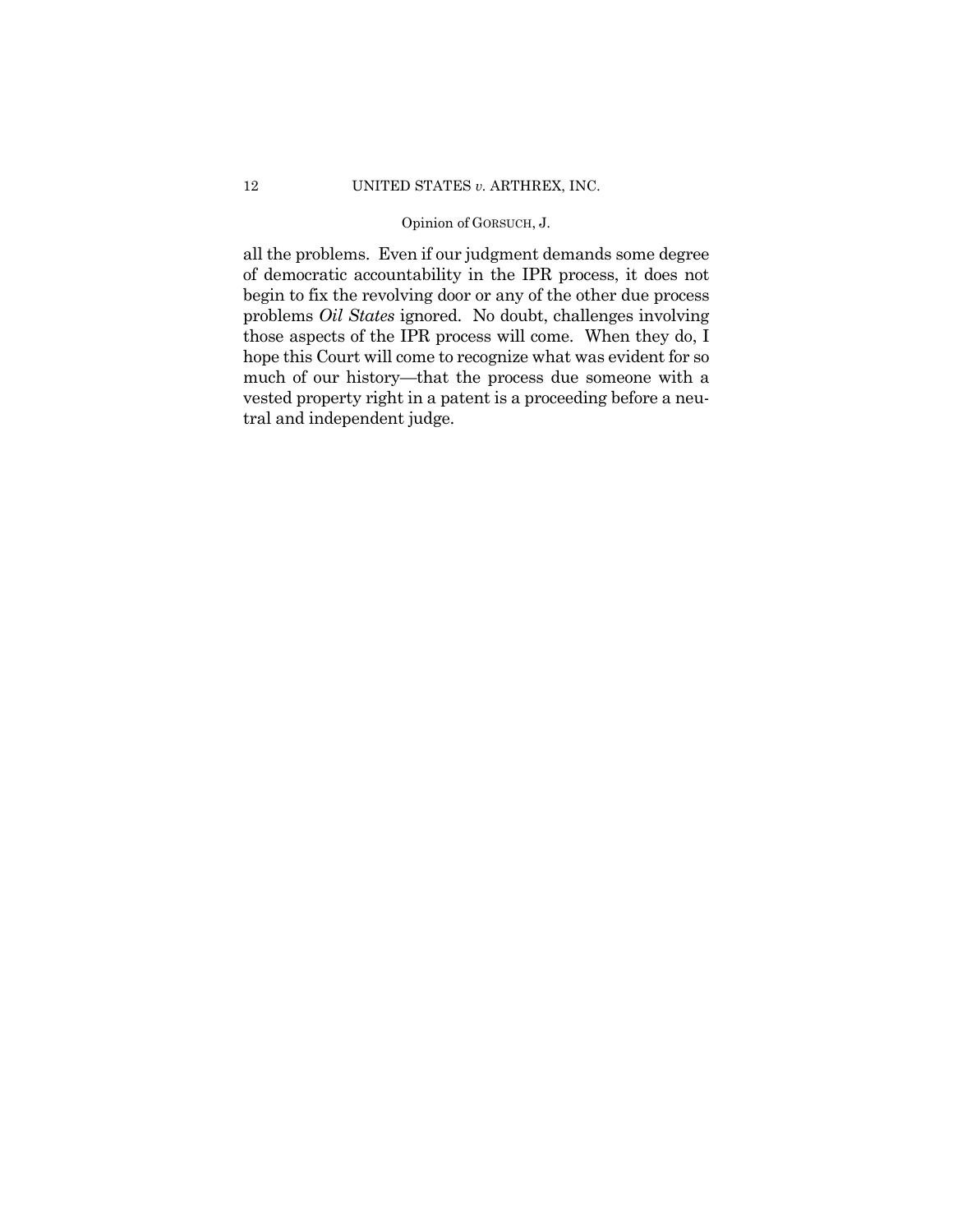## $\frac{1}{2}$  , where  $\frac{1}{2}$ **SUPREME COURT OF THE UNITED STATES**

 $\frac{1}{2}$  ,  $\frac{1}{2}$  ,  $\frac{1}{2}$  ,  $\frac{1}{2}$  ,  $\frac{1}{2}$  ,  $\frac{1}{2}$ Nos. 19–1434, 19–1452 and 19–1458

# UNITED STATES, PETITIONER 19–1434 *v.*  ARTHREX, INC., ET AL.

# SMITH & NEPHEW, INC., ET AL., PETITIONERS 19–1452 *v.*  ARTHREX, INC., ET AL.

# ARTHREX, INC., PETITIONER 19–1458 *v.*  SMITH & NEPHEW, INC., ET AL.

### ON WRITS OF CERTIORARI TO THE UNITED STATES COURT OF APPEALS FOR THE FEDERAL CIRCUIT

#### [June 21, 2021]

JUSTICE BREYER, with whom JUSTICE SOTOMAYOR and JUSTICE KAGAN join, concurring in the judgment in part and dissenting in part.

I

I agree with JUSTICE THOMAS' discussion on the merits and I join Parts I and II of his dissent. Two related considerations also persuade me that his conclusion is correct.

*First*, in my view, the Court should interpret the Appointments Clause as granting Congress a degree of leeway to establish and empower federal offices. Neither that Clause nor anything else in the Constitution describes the degree of control that a superior officer must exercise over the decisions of an inferior officer. To the contrary, the Constitution says only that "Congress may by Law vest the Appointment of such inferior Officers, as they think proper, . . . in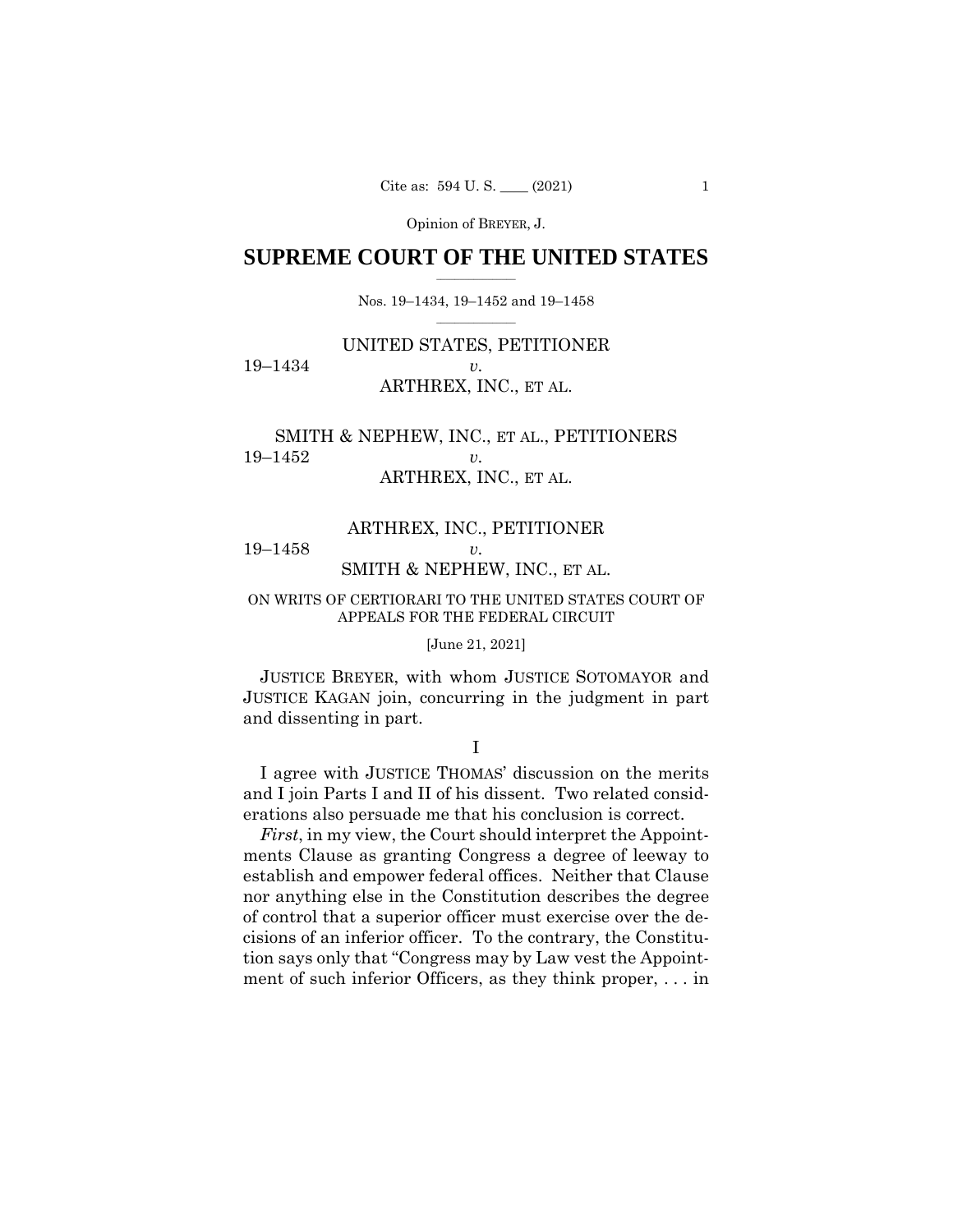the Heads of Departments." Art. II, §2, cl. 2. The words "by Law ... as they think proper" strongly suggest that Congress has considerable freedom to determine the nature of an inferior officer's job, and that courts ought to respect that judgment. See *Lucia* v. *SEC*, 585 U. S. \_\_\_, \_\_\_–\_\_\_ (2018) (BREYER, J., concurring in judgment in part and dissenting in part) (slip op., at 9–10). In a word, the Constitution grants to Congress the "authority to create both categories of offices—those the President must fill with the Senate's concurrence and 'inferior' ones. . . . That constitutional assignment to Congress counsels judicial deference." *In re Sealed Case*, 838 F. 2d 476, 532 (CADC) (R. Ginsburg, J., dissenting), rev'd *sub nom. Morrison* v. *Olson*, 487 U. S. 654 (1988). Article I's grant to Congress of broad authority to enact laws of different kinds concerning different subjects and to implement those laws in ways that Congress determines are "necessary and proper"—suggests the same. Art. I, §8, cl. 18.

Even a small degree of "judicial deference" should prove sufficient to validate the statutes here. For one, the provisions at issue fall well within Article I's grant to Congress of the patent power. Nothing in them represents an effort by the "Legislative Branch [to] aggrandize itself at the expense of the other two branches." *Buckley* v. *Valeo*, 424 U. S. 1, 129 (1976) (*per curiam*). There is accordingly no general separation-of-powers defect that has arisen in other cases. See, *e.g., Metropolitan Washington Airports Authority* v. *Citizens for Abatement of Aircraft Noise, Inc.*, 501 U. S. 252, 277 (1991).

For another, Congress' scheme is consistent with our Appointments Clause precedents. They require only that an inferior officer be "directed and supervised at some level," *Edmond* v. *United States*, 520 U. S. 651, 663 (1997), and the Administrative Patent Judges (APJs) are supervised by two separate Senate-confirmed officers, the Secretary of Commerce and the Director of the Patent and Trademark Office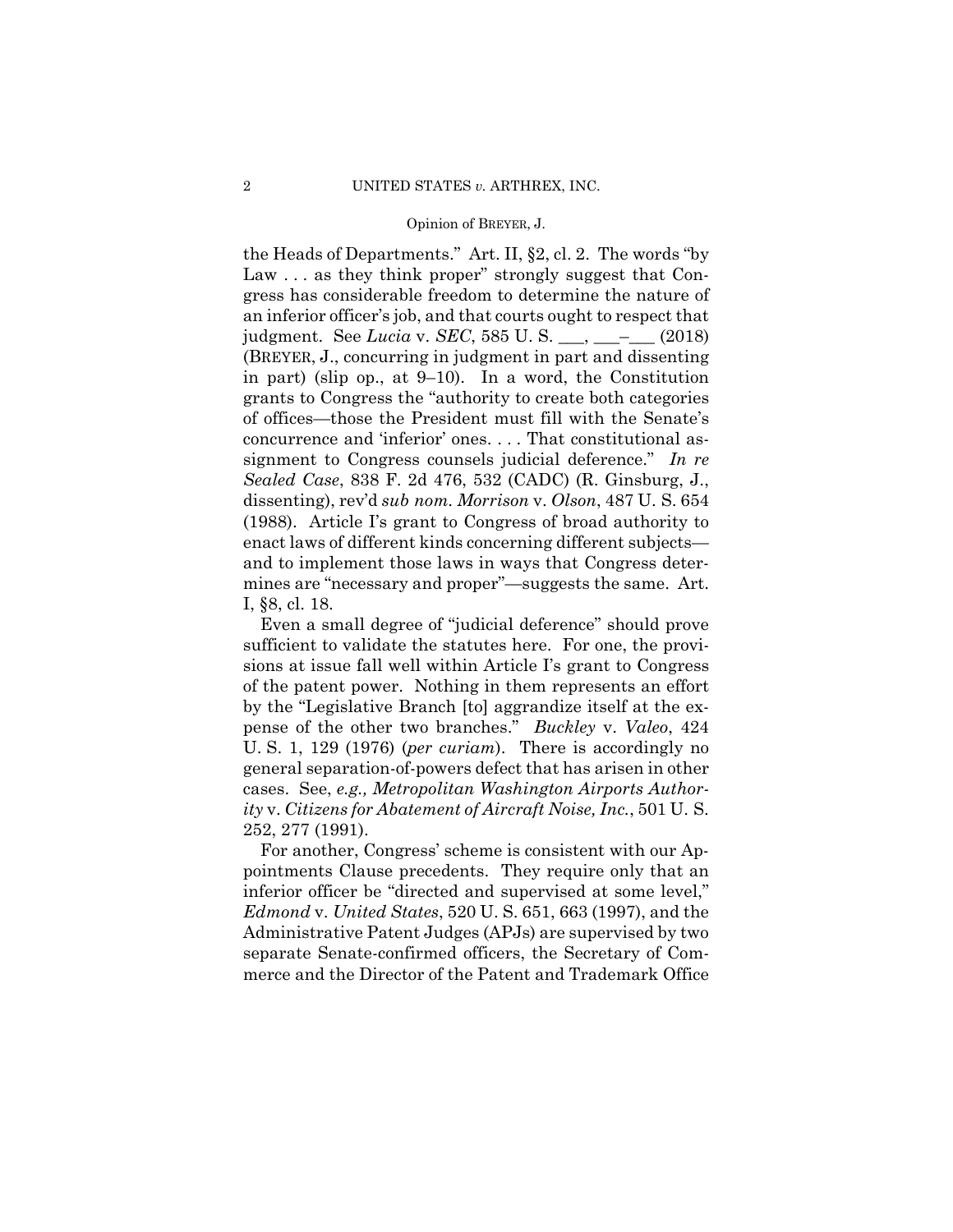(PTO). Even were I to assume, with the majority, that the Director must have power to "control" the APJs, the statutes grant the Director considerable control. As the Court recognizes, the Director "fixes" their "rate[s] of pay," decides "whether to institute inter partes review," "selects the APJ's" who will preside at each particular proceeding, "promulgates regulations governing inter partes review," "issues prospective guidance on patentability issues," and "designates past PTAB decisions as 'precedential' for future panels." *Ante,* at 10. All told, the Director maintains control of decisions insofar as they determine policy. The Director cannot rehear and decide an individual case on his own; but Congress had good reason for seeking independent Board determinations in those cases—cases that will apply, not create, Director-controlled policy.

Finally, Congress' judgment is unusually clear in this suit, as there is strong evidence that Congress designed the current structure specifically to address constitutional concerns. See *In re DBC*, 545 F. 3d 1373, 1377–1380 (CA Fed. 2008) (explaining amendment to address defects in prior appointment process).

*Second*, I believe the Court, when deciding cases such as these, should conduct a functional examination of the offices and duties in question rather than a formalist, judicial-rules-based approach. In advocating for a "functional approach," I mean an approach that would take account of, and place weight on, why Congress enacted a particular statutory limitation. It would also consider the practical consequences that are likely to follow from Congress' chosen scheme.

*Wiener* v. *United States*, 357 U. S. 349 (1958), provides a good example of the role that purposes and consequences can play. In that case, the Court considered whether, in the face of congressional silence on the matter, the President had the constitutional or statutory authority to remove without cause a member of the War Claims Commission.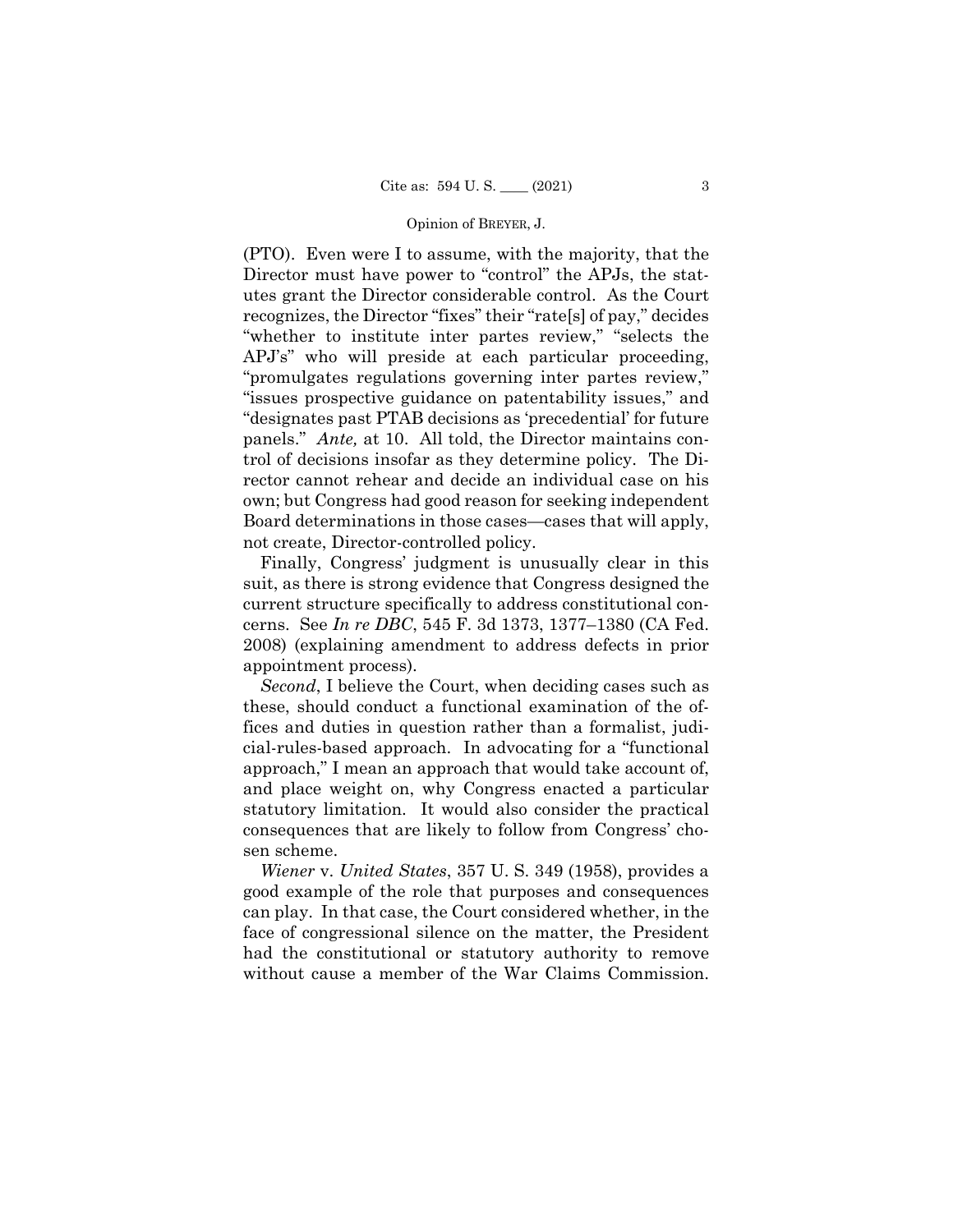Justice Frankfurter, writing for a unanimous Court, said that Congress sought to create a commission that was "'entirely free from the control or coercive influence, direct or indirect,' of either the Executive or the Congress." *Id.,* at 355–356 (quoting *Humphrey's Executor* v. *United States*, 295 U. S. 602, 629 (1935)). He then asked why Congress might want to deny the President the power to remove a commissioner. Because, he answered, the "intrinsic judicial character" of the Commission's duties required that it be able to adjudicate claims solely on the merits of each claim free of external executive pressure. 357 U. S., at 355. "Congress did not wish to have hang over the Commission the Damocles' sword of removal by the President for no reason other than that he preferred to have on that Commission men of his own choosing." *Id.,* at 356. The Court has subsequently used the functional approach reflected in *Wiener*  to resolve all manner of separation-of-powers disputes, including disputes under the Appointments Clause. See, *e.g., Buckley*, 424 U. S., at 126 (distinguishing employees from officers by asking if the individual exercises "significant authority"); *Mistretta* v. *United States*, 488 U. S. 361, 409 (1989) (asking whether a statute "prevents the Judicial Branch from performing its constitutionally assigned functions").

In this suit, a functional approach, which considers purposes and consequences, undermines the Court's result. Most agencies (and courts for that matter) have the power to reconsider an earlier decision, changing the initial result if appropriate. Congress believed that the PTO should have that same power and accordingly created procedures for reconsidering issued patents. Congress also believed it important to strengthen the reconsideration power with procedural safeguards that would often help those whom the PTO's initial decision had favored, such as the requirement that review be available only when there is a "reasonable likelihood" that the patent will be invalid. 35 U. S. C.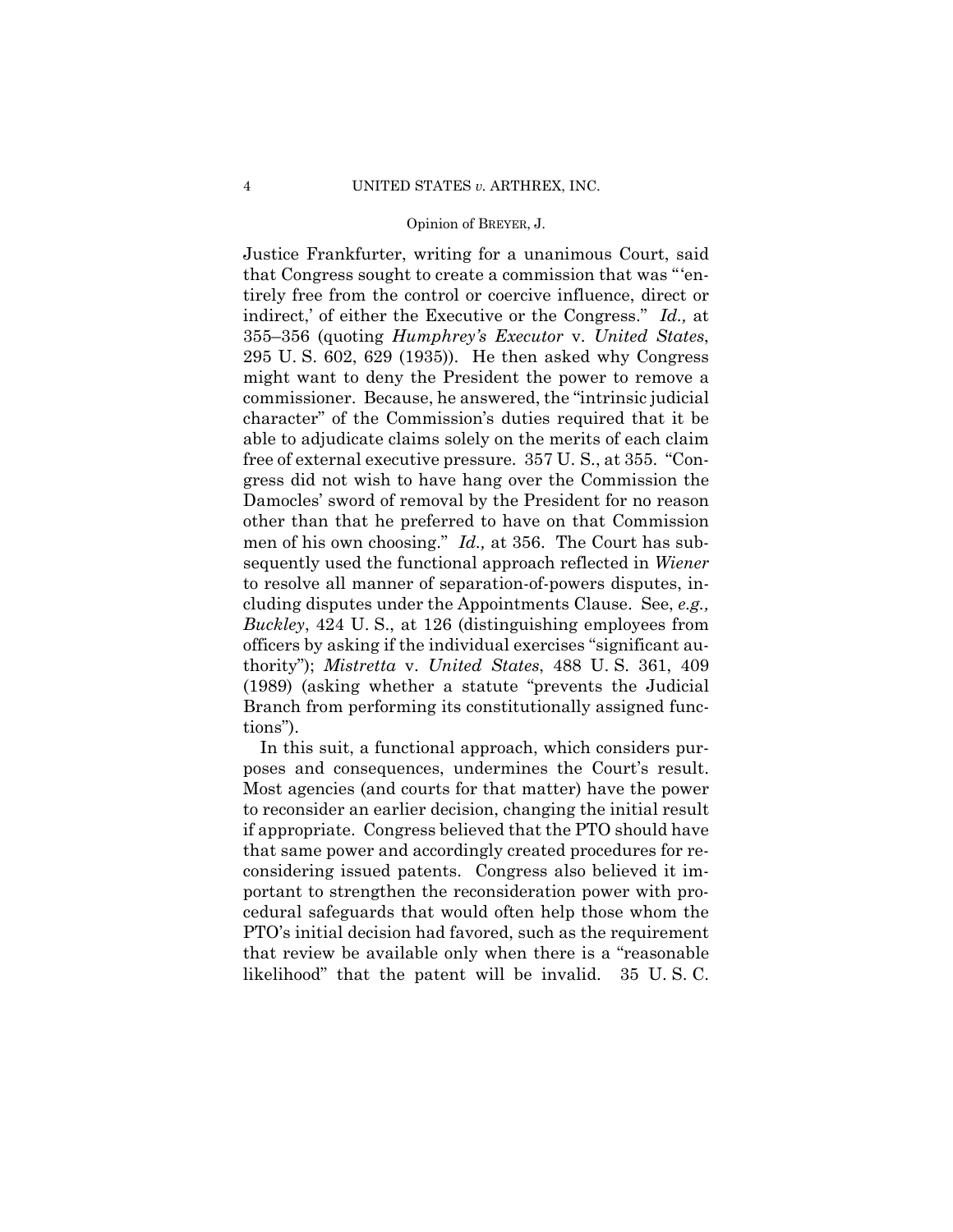§314(a). Given the technical nature of patents, the need for expertise, and the importance of avoiding political interference, Congress chose to grant the APJs a degree of independence. These considerations set forth a reasonable legislative objective sufficient to justify the restriction upon the Director's authority that Congress imposed. And, as JUSTICE THOMAS thoroughly explains, there is no reason to believe this scheme will prevent the Director from exercising policy control over the APJs or will break the chain of accountability that is needed to hold the President responsible for bad nominations. *Post*, at 7–10 (dissenting opinion).

The Court does not take these realities into account. Instead, for the first time, it examines the APJs' office function by function and finds, in *Edmond*, a judicially created rule: "Only an officer properly appointed to a principal office may issue a final decision binding the Executive Branch in [inter partes review] proceeding[s]." *Ante,* at 19. As an initial matter, I agree with JUSTICE THOMAS that this rule has no foundation in *Edmond* or our Appointments Clause precedents. *Post*, at 10–11.

More broadly, I see the Court's decision as one part of a larger shift in our separation-of-powers jurisprudence. The Court applied a similarly formal approach in *Free Enterprise Fund* v. *Public Company Accounting Oversight Bd.*, 561 U. S. 477 (2010), where it considered the constitutional status of the members of an accounting board appointed by the Securities and Exchange Commission. It held that Congress could not limit the SEC's power to remove those members without cause. The Court also applied a formalist approach in *Seila Law LLC* v. *Consumer Financial Protection Bureau*, 591 U. S. \_\_\_ (2020), where it held that Congress could not protect from removal without cause the (single) head of the Consumer Financial Protection Bureau. My dissent in the first case and JUSTICE KAGAN's dissent in the second explain in greater detail why we believed that this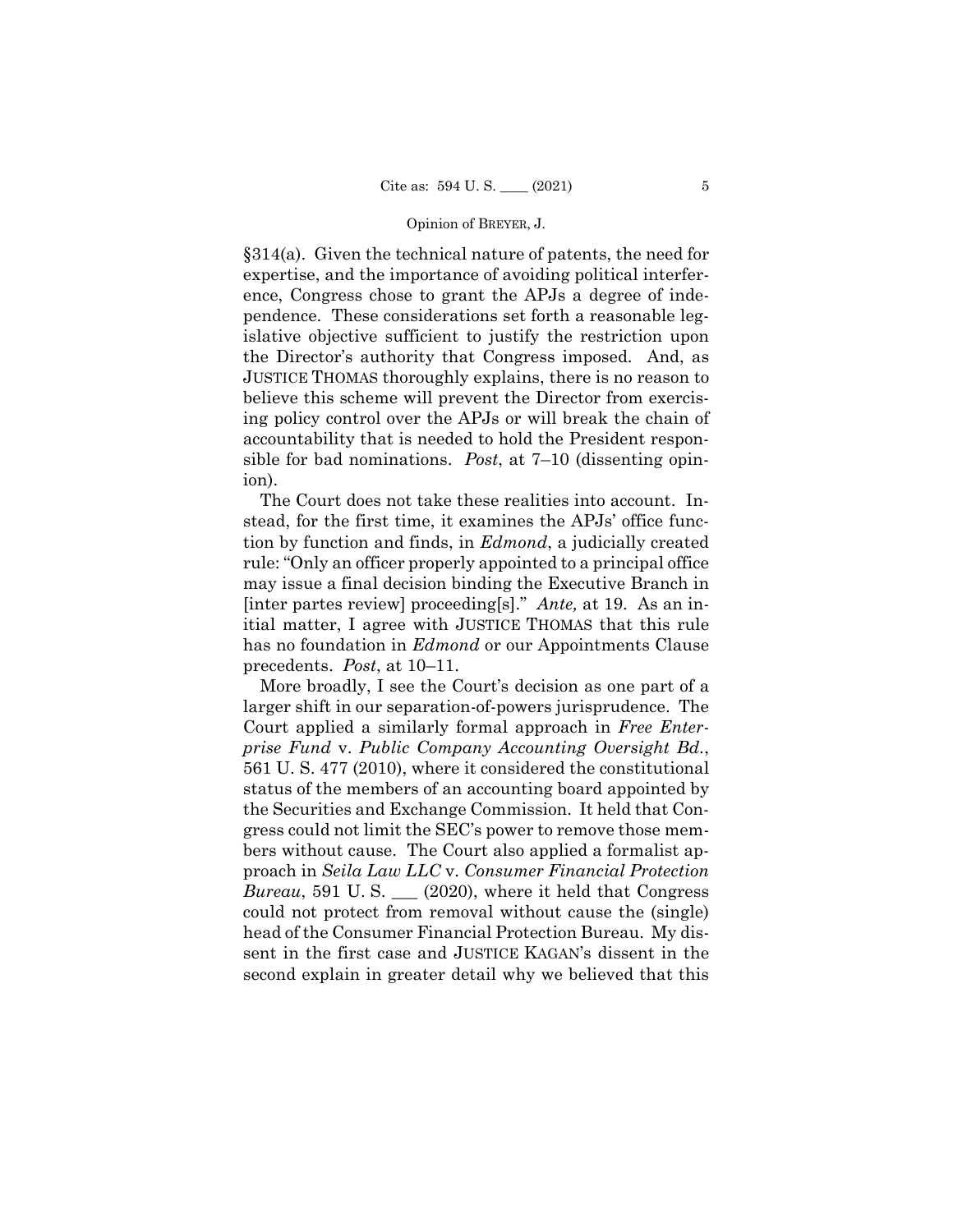shift toward formalism was a mistake.

I continue to believe that a more functional approach to constitutional interpretation in this area is superior. As for this particular suit, the consequences of the majority's rule are clear. The nature of the PTAB calls for technically correct adjudicatory decisions. And, as in *Wiener*, that fact calls for greater, not less, independence from those potentially influenced by political factors. The Court's decision prevents Congress from establishing a patent scheme consistent with that idea.

 that extend beyond the bounds of patent adjudication. But there are further reasons for a functional approach First, the Executive Branch has many different constituent bodies, many different bureaus, many different agencies, many different tasks, many different kinds of employees. Administration comes in many different shapes and sizes. Appreciating this variety is especially important in the context of administrative adjudication, which typically demands decisionmaking (at least where policy made by others is simply applied) that is free of political influence. Are the President and Congress, through judicial insistence upon certain mechanisms for removal or review, to be denied the ability to create independent adjudicators?

Second, the Constitution is not a detailed tax code, and for good reason. The Nation's desires and needs change, sometimes over long periods of time. In the 19th century the Judiciary may not have foreseen the changes that produced the New Deal, along with its accompanying changes in the nature of the tasks that Government was expected to perform. We may not now easily foresee just what kinds of tasks present or future technological changes will call for. The Founders wrote a Constitution that they believed was flexible enough to respond to new needs as those needs developed and changed over the course of decades or centuries. At the same time, they designed a Constitution that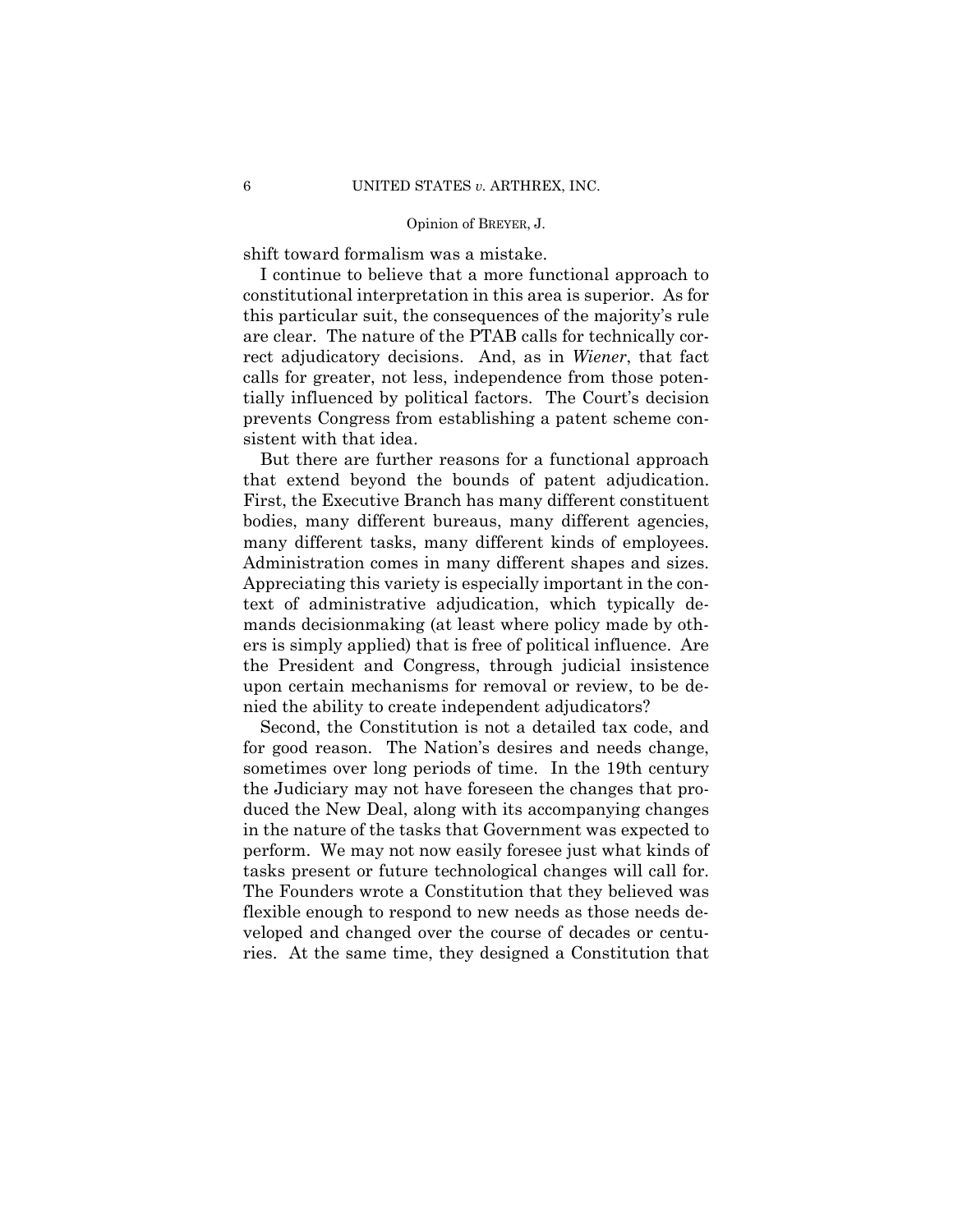would protect certain basic principles. A principle that prevents Congress from affording inferior level adjudicators some decisionmaking independence was not among them.

Finally, the Executive Branch and Congress are more likely than are judges to understand how to implement the tasks that Congress has written into legislation. That understanding encompasses the nature of different mechanisms of bureaucratic control that may apply to the many thousands of administrators who will carry out those tasks. And it includes an awareness of the reasonable limits that can be placed on supervisors to ensure that those working under them enjoy a degree of freedom sufficient to carry out their responsibilities. Considered as a group, unelected judges have little, if any, experience related to this kind of a problem.

This is not to say that the Constitution grants Congress free rein. But in this area of the law a functional approach, when compared with the highly detailed judicial-rulesbased approach reflected in the Court's decision, is more likely to prevent inappropriate judicial interference. It embodies, at least to a degree, the philosopher's advice: "Whereof one cannot speak, thereof one must be silent."

II

For the reasons I have set forth above, I do not agree with the Court's basic constitutional determination. For purposes of determining a remedy, however, I recognize that a majority of the Court has reached a contrary conclusion. On this score, I believe that any remedy should be tailored to the constitutional violation. Under the Court's new test, the current statutory scheme is defective only because the APJ's decisions are not reviewable by the Director alone. The Court's remedy addresses that specific problem, and for that reason I agree with its remedial holding.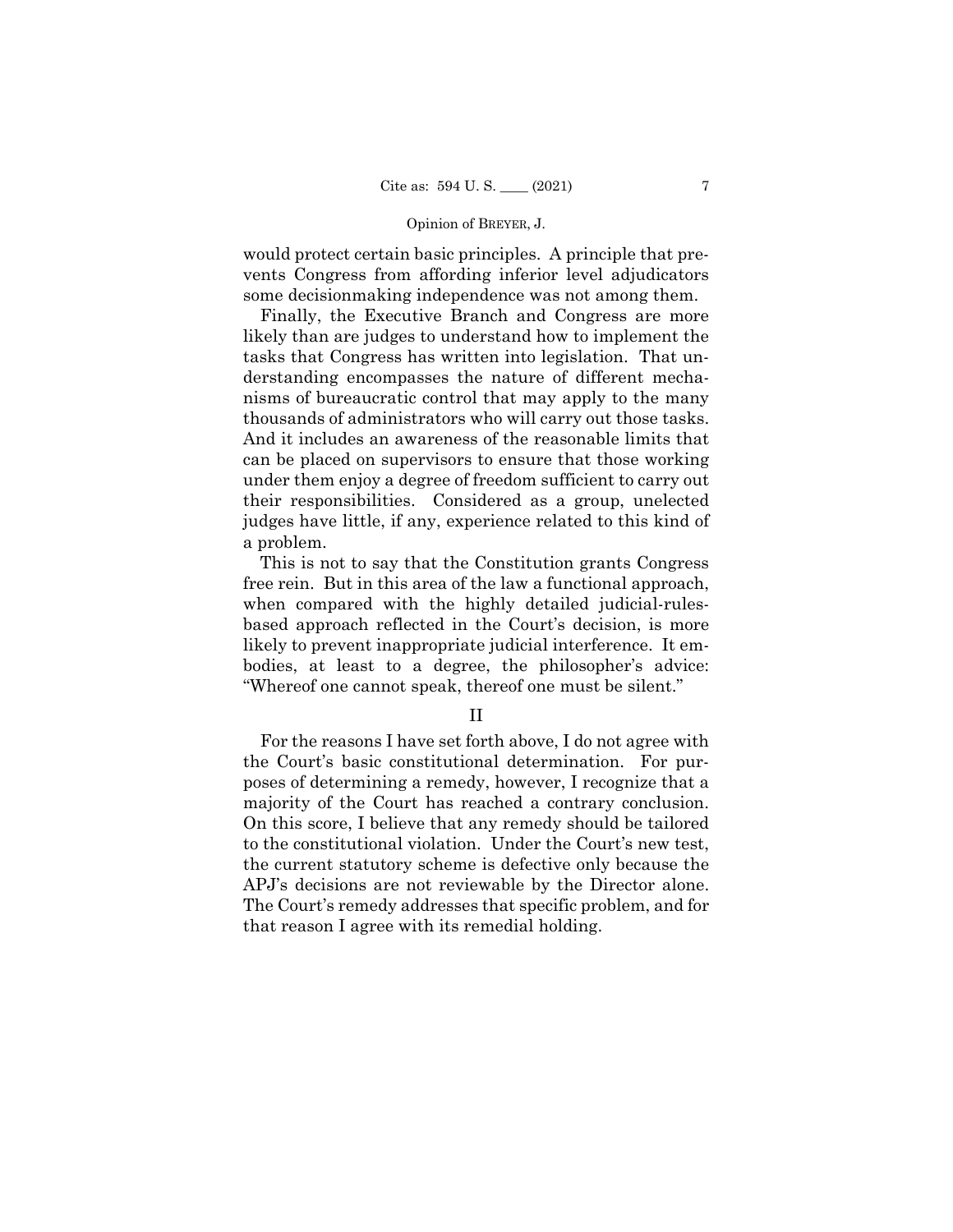\* \* \*

In my view, today's decision is both unprecedented and unnecessary, and risks pushing the Judiciary further into areas where we lack both the authority to act and the capacity to act wisely. I respectfully dissent.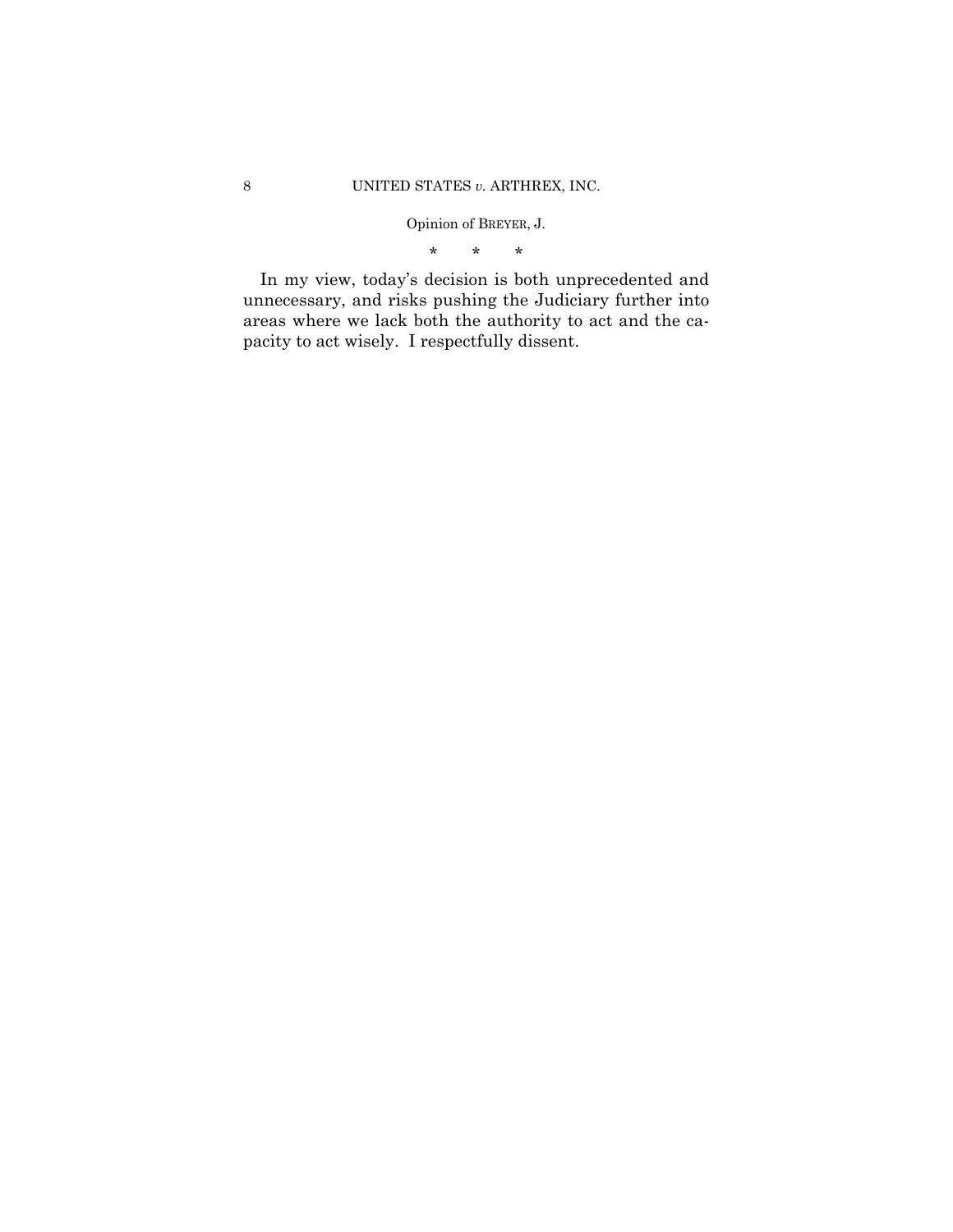## $\frac{1}{2}$  , where  $\frac{1}{2}$ **SUPREME COURT OF THE UNITED STATES**

 $\frac{1}{2}$  ,  $\frac{1}{2}$  ,  $\frac{1}{2}$  ,  $\frac{1}{2}$  ,  $\frac{1}{2}$  ,  $\frac{1}{2}$ Nos. 19–1434, 19–1452 and 19–1458

# UNITED STATES, PETITIONER 19–1434 *v.*  ARTHREX, INC., ET AL.

# SMITH & NEPHEW, INC., ET AL., PETITIONERS 19–1452 *v.*  ARTHREX, INC., ET AL.

# ARTHREX, INC., PETITIONER 19–1458 *v.*  SMITH & NEPHEW, INC., ET AL.

### ON WRITS OF CERTIORARI TO THE UNITED STATES COURT OF APPEALS FOR THE FEDERAL CIRCUIT

[June 21, 2021]

 JUSTICE THOMAS, with whom JUSTICE BREYER, JUSTICE SOTOMAYOR, and JUSTICE KAGAN join as to Parts I and II, dissenting.

For the very first time, this Court holds that Congress violated the Constitution by vesting the appointment of a federal officer in the head of a department. Just who are these "principal" officers that Congress unsuccessfully sought to smuggle into the Executive Branch without Senate confirmation? About 250 administrative patent judges who sit at the bottom of an organizational chart, nestled under at least two levels of authority. Neither our precedent nor the original understanding of the Appointments Clause requires Senate confirmation of officers inferior to not one, but *two* officers below the President.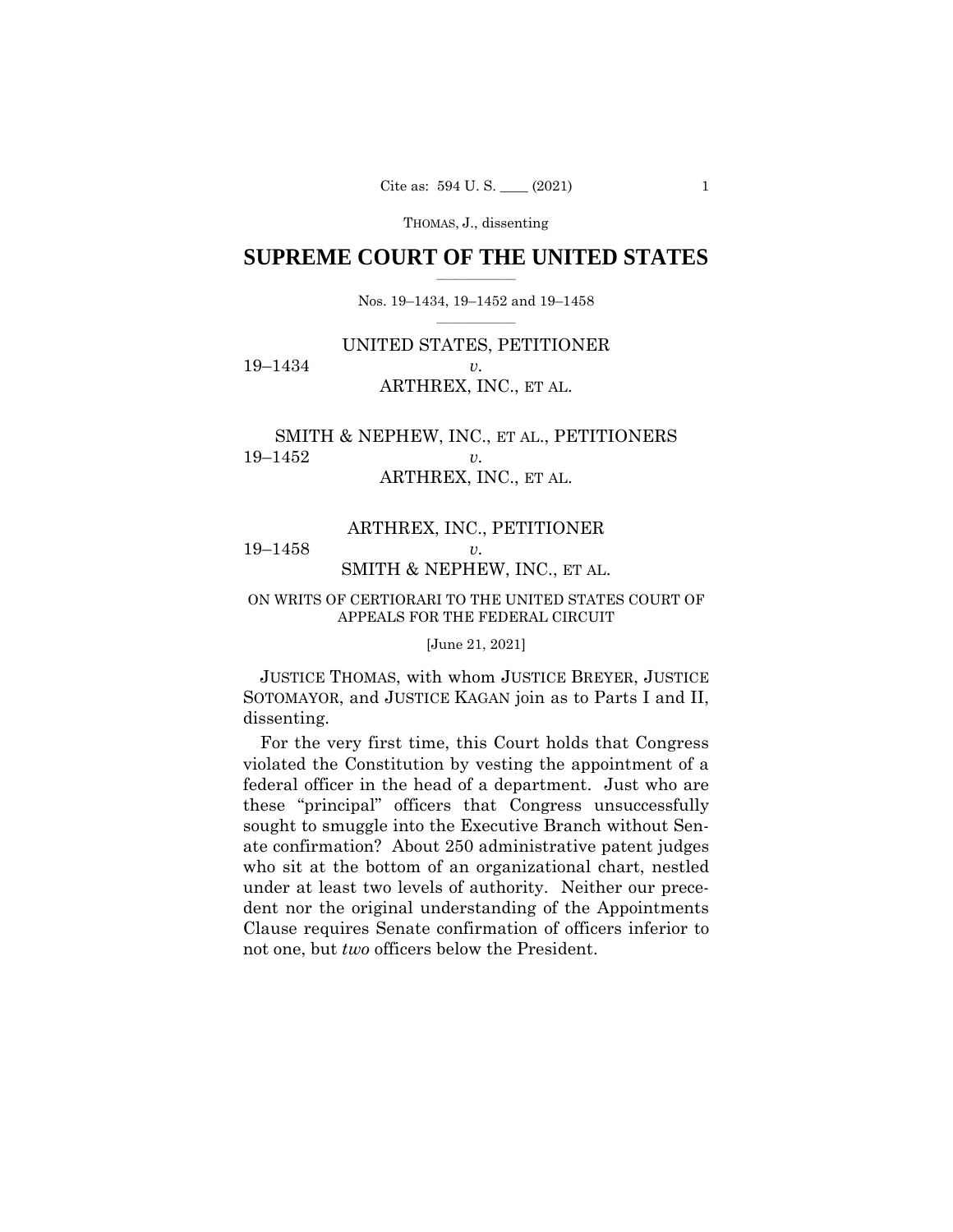I

The Executive Branch is large, and the hierarchical path from President to administrative patent judge is long. At the top sits the President, in whom the executive power is vested. U. S. Const., Art. II, §1. Below him is the Secretary of Commerce, who oversees the Department of Commerce and its work force of about 46,000. 15 U. S. C. §§1501, 1513. Within that Department is the United States Patent and Trademark Office led by a Director. 35 U. S. C. §§1, 2(a), 3(a) (also known as the Under Secretary of Commerce for Intellectual Property). In the Patent and Trademark Office is the Patent Trial and Appeal Board. §6(a). Serving on this Board are administrative patent judges. *Ibid.* 

 istrative patent judges. *Ibid*. There are few statutory prerequisites to becoming an administrative patent judge. One must be a "perso[n] of competent legal knowledge and scientific ability" and be "appointed by the Secretary." *Ibid*. The job description too is relatively straightforward: sit on the Board along with the Director, the Deputy Director, the Commissioner for Patents, the Commissioner for Trademarks, and other admin-

The Board adjudicates both appellate and trial disputes. See §6(b). It may directly review certain decisions made by patent examiners, and it may hold its own proceedings to determine the patentability of patent claims. As relevant here, it conducts inter partes review, which "offers a second look at an earlier administrative grant of a patent." *Cuozzo Speed Technologies*, *LLC* v. *Lee*, 579 U. S. 261, 279 (2016). Inter partes review—and all other types of Board hearings—must be "heard by at least 3 members" of the Board.  $§6(c)$ .

 would prevail, the Director instituted review. §314(a). A In this suit, Smith & Nephew, Inc., and Arthrocare Corp. (collectively, Smith & Nephew) filed a petition challenging some of Arthrex, Inc.'s patent claims. After deciding that there was a reasonable likelihood that Smith & Nephew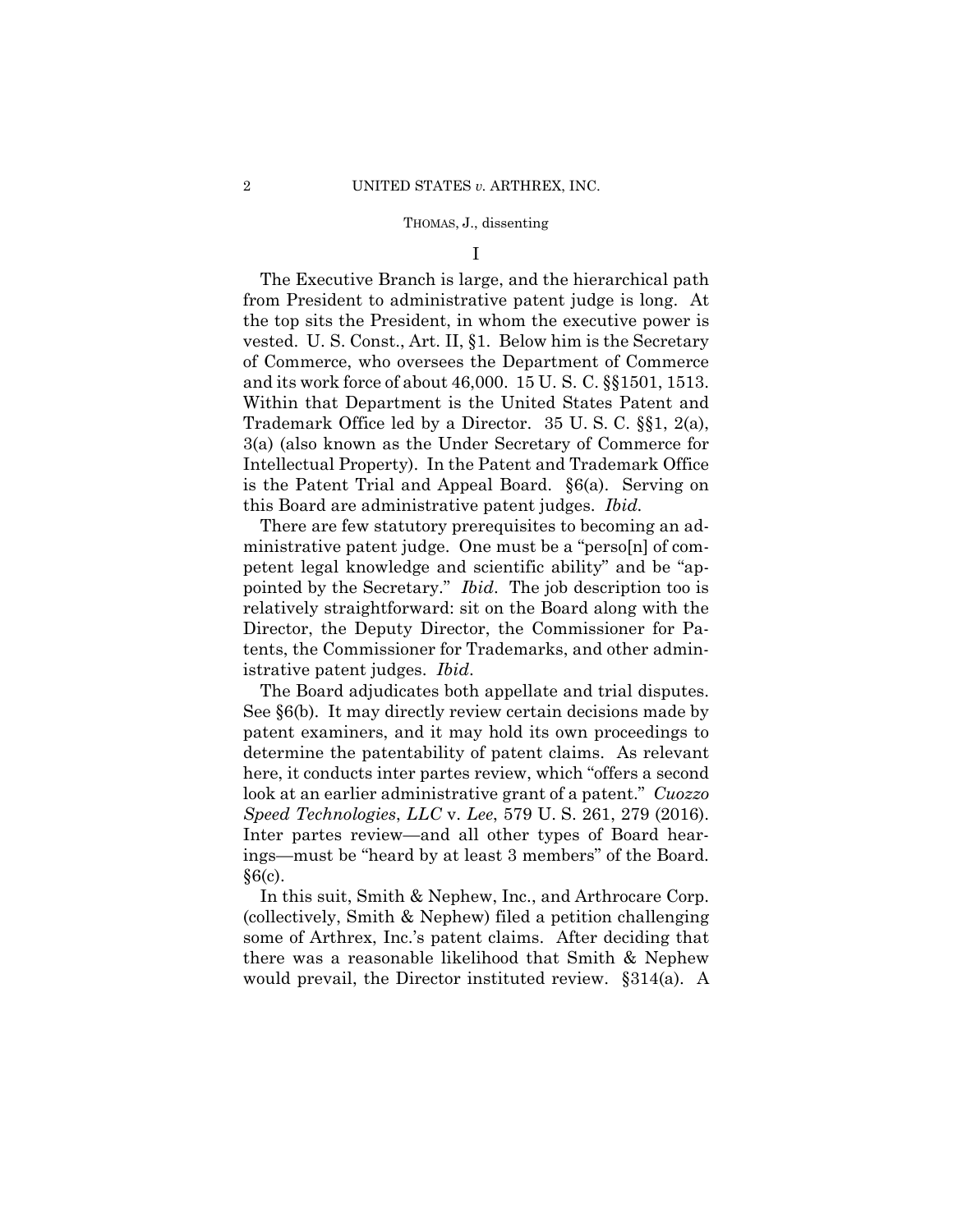panel of three administrative judges ultimately agreed with Smith & Nephew that the disputed claims were unpatentable. The Director did not convene a panel to rehear that decision. Nor is there any suggestion that Arthrex sought rehearing from the Board or from the Director. Instead, Arthrex appealed the Board's decision to the United States Court of Appeals for the Federal Circuit.

On appeal, Arthrex argued that the Federal Circuit must vacate the Board's decision. According to Arthrex, administrative patent judges are constitutionally defective because they are principal officers who were neither appointed by the President nor confirmed by the Senate. The Federal Circuit agreed in part. The court held that administrative patent judges *are* principal officers. 941 F. 3d 1320, 1335 (2019). But the court professed to transform these principal officers into inferior ones by withdrawing statutory removal restrictions. *Id.,* at 1338.

The Court now partially agrees with the Federal Circuit. Although it cannot quite bring itself to say so expressly, it too appears to hold that administrative patent judges are principal officers under the current statutory scheme. See *ante*, at 10–14. But it concludes that the better way to judicially convert these principal officers to inferior ones is to allow the Director to review Board decisions unilaterally. *Ante*, at 21 (plurality opinion); *ante*, at 7 (BREYER, J., concurring in part and dissenting in part).

That both the Federal Circuit and this Court would take so much care to ensure that administrative patent judges, appointed as inferior officers, would remain inferior officers at the end of the day suggests that perhaps they were inferior officers to begin with. Instead of rewriting the Director's statutory powers, I would simply leave intact the patent scheme Congress has created.

## II

The Constitution creates a default process to appoint all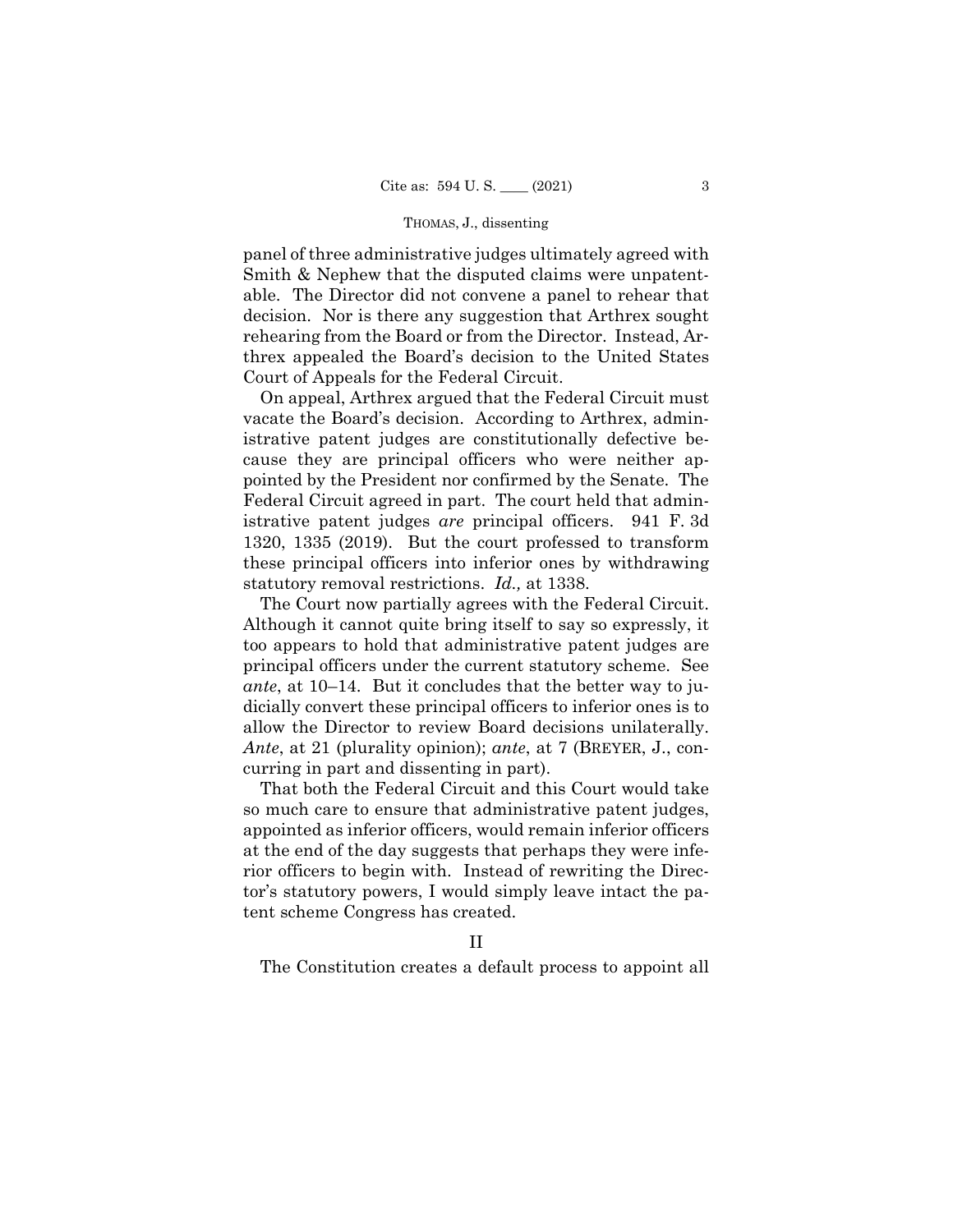officers: The President "by and with the Advice and Consent of the Senate, shall appoint Ambassadors, other public Ministers and Consuls, Judges of the supreme Court, and all other Officers of the United States." Art. II, §2. But Congress has discretion to change the default process for "inferior" officers: "Congress may by Law vest the Appointment of such inferior Officers, as they think proper, in the President alone, in the Courts of Law, or in the Heads of Departments." *Ibid.* 

The Court has been careful not to create a rigid test to divide principal officers—those who must be Senate confirmed—from inferior ones. See, *e.g.*, *Edmond* v. *United States*, 520 U. S. 651, 661 (1997) (the Court has "not set forth an exclusive criterion"); *Morrison* v. *Olson,* 487 U. S. 654, 671 (1988) ("We need not attempt here to decide exactly where the line falls between the two types of officers"). Instead, the Court's opinions have traditionally used a caseby-case analysis. And those analyses invariably result in this Court deferring to Congress' choice of which constitutional appointment process works best.<sup>1</sup> No party (nor the

A

<sup>&</sup>lt;sup>1</sup>This Court has found a vast range of positions to be inferior, including a district court clerk, *Ex parte Hennen*, 13 Pet. 230, 258 (1839) ("that a clerk is one of the inferior officers contemplated by . . . the Constitution cannot be questioned"); election supervisors tasked with registering names, inspecting and scrutinizing the register of voters, and counting the votes cast, *Ex parte Siebold*, 100 U. S. 371, 380, 398 (1880) ("Congress had the power to vest the appointment of the supervisors in question in the circuit courts"); a vice consul who temporarily carried out the duties of the consul, *United States* v. *Eaton*, 169 U. S. 331, 343 (1898) ("The claim that Congress was without power to vest in the President the appointment of a subordinate officer called a vice-consul, to be charged with the duty of temporarily performing the functions of the consular office, disregards both the letter and spirit of the Constitution"); a United States Commissioner, entrusted with "issu[ing] warrants," "caus[ing] the offenders to be arrested and imprisoned, or bailed, for trial," "sit[ting] as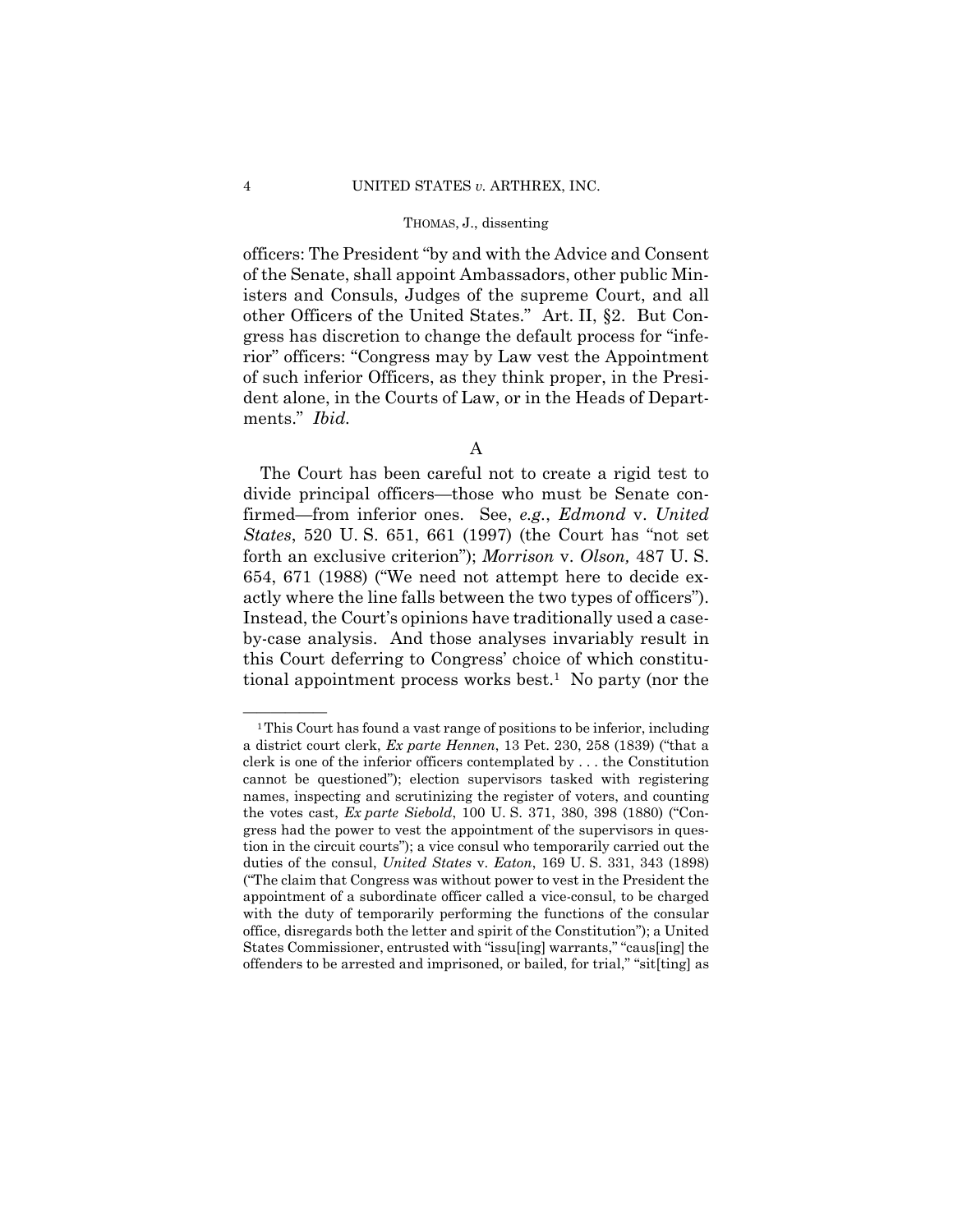majority) has identified any instance in which this Court has found unconstitutional an appointment that aligns with one of the two processes outlined in the Constitution.

Our most exhaustive treatment of the inferior-officer question is found in *Edmond*. There, we evaluated the status of civilian judges on the Coast Guard Court of Criminal Appeals who were appointed by the Secretary of Transportation. As in all previous decisions, the Court in *Edmond*  held that the Secretary's appointment of the judges complied with the Appointments Clause.

Recognizing that no "definitive test" existed for distinguishing between inferior and principal officers, the Court set out two general guidelines. 520 U. S., at 661–662. First, there is a formal, definitional requirement. The officer must be lower in rank to "a superior." *Id.*, at 662. But according to the Court in *Edmond*, formal inferiority is "not enough." *Ibid.* So the Court imposed a functional requirement: The inferior officer's work must be "directed and supervised at some level by others who were appointed by

judge or arbitrator in such differences as may arise between the captains and crews of any vessels belonging to the nations whose interests are committed to his charge"; "institut[ing] prosecutions" and who enjoys "to a certain extent, independen[ce] in their statutory and judicial action," *United States* v. *Allred*, 155 U. S. 591, 594–595 (1895); *Go-Bart Importing Co.* v. *United States*, 282 U. S. 344, 352–354 (1931) ("United States commissioners are inferior officers"); an independent counsel, charged with "'full power and independent authority to exercise all investigative and prosecutorial functions," Morrison, 487 U. S., at 661, 661-662, 671-672; special trial judges within the United States Tax Court "who exercise independent authority" and may "hear certain specifically described proceedings" and may "render the decisions of the Tax Court in declaratory judgment proceedings and limited-amount tax cases," *Freytag* v. *Commissioner*, 501 U. S. 868, 870–871, 882 (1991); judges on the Coast Guard Court of Criminal Appeals, *Edmond*, 520 U. S., at 653; and members of the Public Company Accounting Oversight Board who "determin[e] the policy and enforc[e] the laws of the United States," *Free Enterprise Fund* v. *Public Company Accounting Oversight Bd.*, 561 U. S. 477, 484, 511 (2010).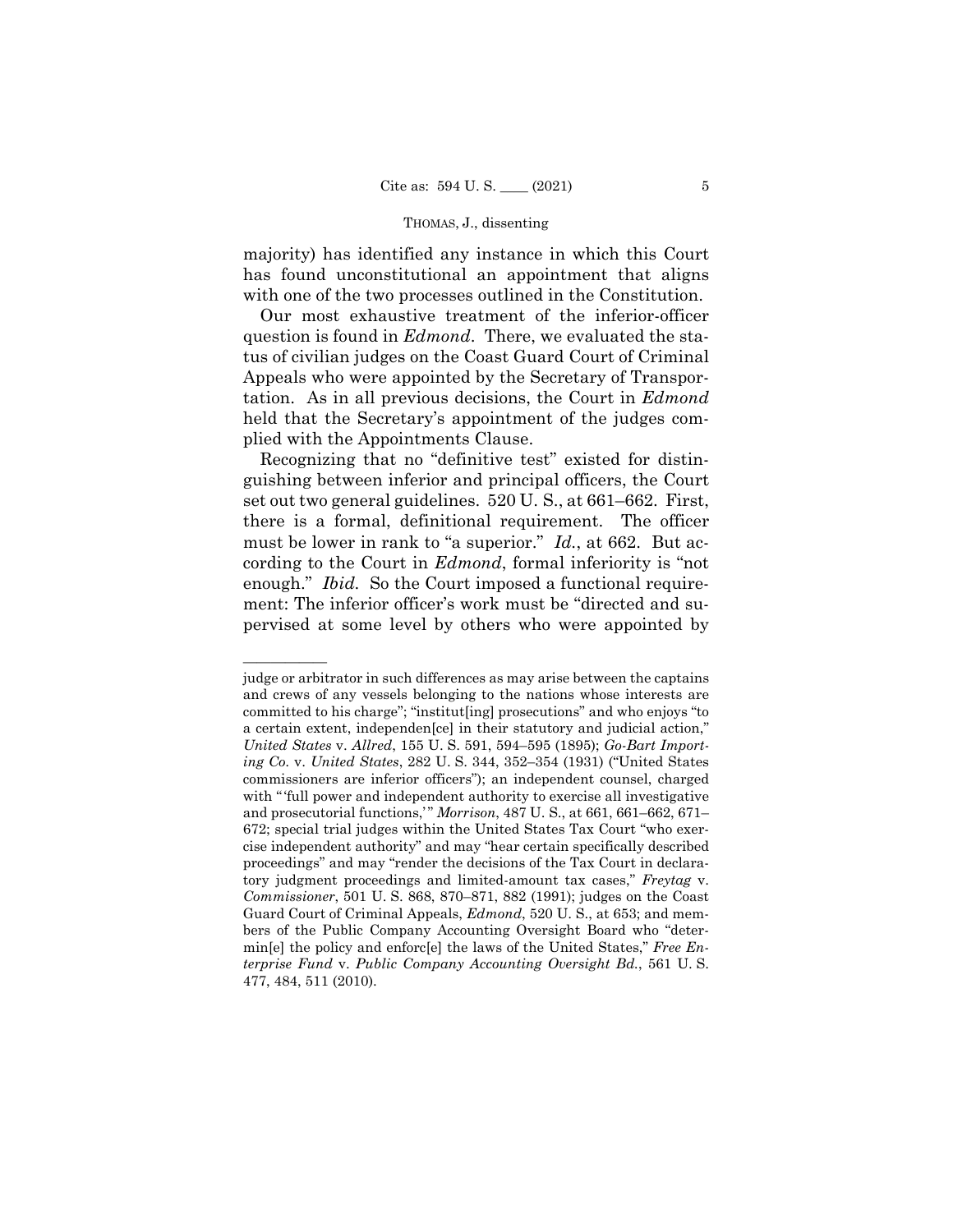Presidential nomination with advice and consent of the Senate." *Id.*, at 663. Because neither side asks us to overrule our precedent, I would apply this two-part guide.

There can be no dispute that administrative patent judges are, in fact, inferior: They are lower in rank to at least two different officers. As part of the Board, they serve in the Patent and Trademark Office, run by a Director "responsible for providing policy direction and management supervision for the Office and for the issuance of patents and the registration of trademarks." 35 U. S. C. §3(a)(2)(A). That Office, in turn, is "[w]ithin the Department of Commerce" and "subject to the policy direction of the Secretary of Commerce." §1(a). The Secretary, in consultation with the Director, appoints administrative patent judges. §6(a).

As a comparison to the facts in *Edmond* illustrates, the Director and Secretary are also functionally superior because they supervise and direct the work administrative patent judges perform. In *Edmond*, the Court focused on the supervision exercised by two different entities: the Judge Advocate General and the Court of Appeals for the Armed Forces (CAAF). The Judge Advocate General exercised general administrative oversight over the court on which the military judges sat. *Edmond*, 520 U. S., at 664. He possessed the power to prescribe uniform rules of procedure for the court and to formulate policies and procedure with respect to the review of court-martial cases in general. *Ibid.* And he could remove a Court of Criminal Appeals judge from his judicial assignment without cause, a "powerful tool for control." *Ibid.* 

The Court noted, however, that "[t]he Judge Advocate General's control over Court of Criminal Appeals judges is . . . not complete." *Ibid.* This was so for two reasons. He could "not attempt to influence (by threat of removal or otherwise) the outcome of individual proceedings." *Ibid.* And, he had "no power to reverse decisions of the court." *Ibid.*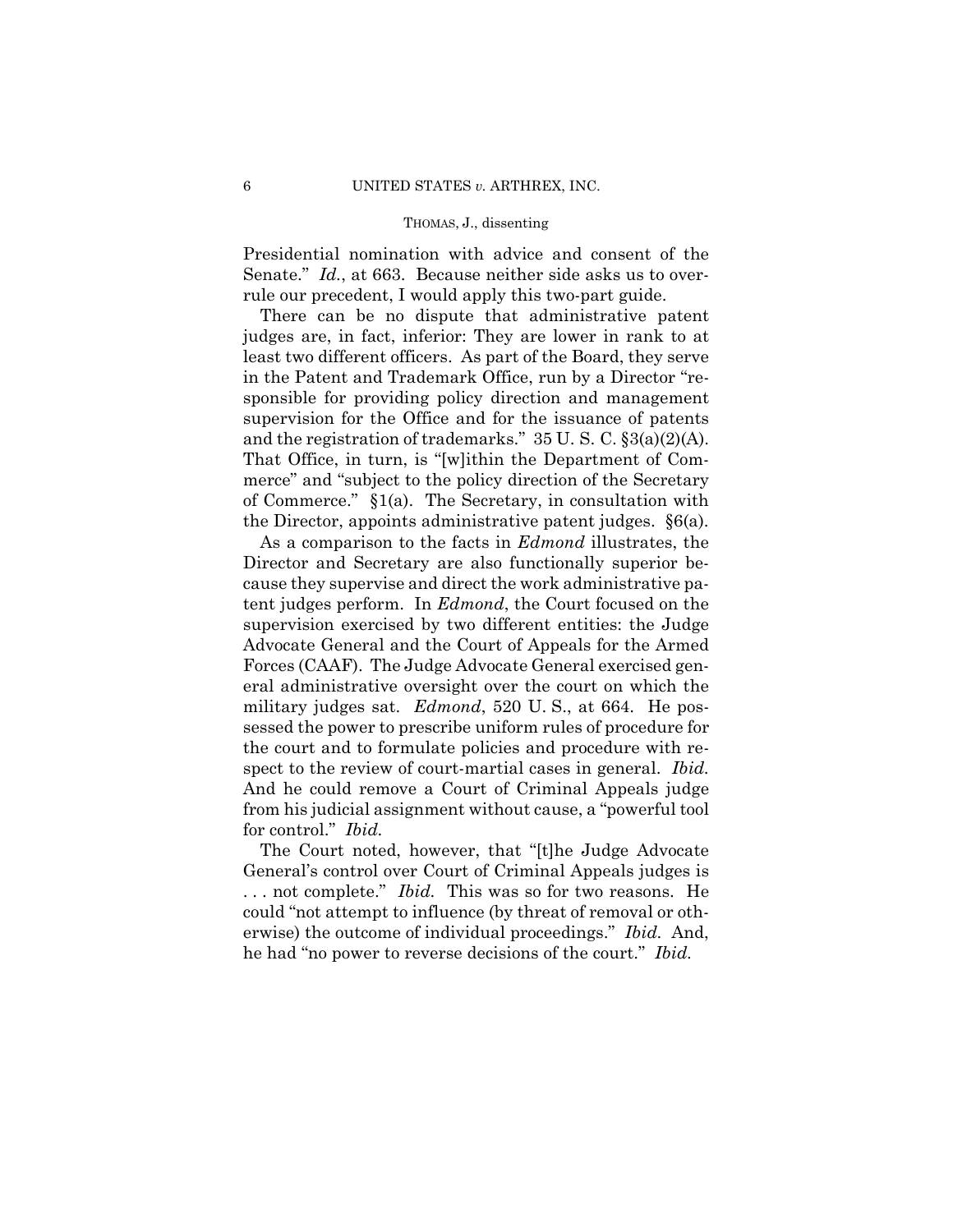ers." *Ibid.* Having recounted the various means of super-But this lack of complete control did not render the military judges principal officers. That is because one of the two missing powers resided, to a limited degree, in a different entity: the CAAF. *Ibid.* CAAF could not "reevaluate the facts" where "there [was] some competent evidence in the record to establish each element of the offense beyond a reasonable doubt." *Id.*, at 665. Still, it was "significant ... that the judges of the Court of Criminal Appeals ha[d] no power to render a final decision on behalf of the United States unless permitted to do so by other Executive officvision, the Court held that the military judges were inferior officers. Consistent with the Constitution, Congress had the power to vest the judges' appointments in the Secretary of Transportation. *Id.*, at 665–666.

The Director here possesses even greater functional power over the Board than that possessed by the Judge Advocate General. Like the Judge Advocate General, the Director exercises administrative oversight over the Board. Because the Board is within the Patent and Trademark Office, all of its powers and duties are ultimately held by the Director. 35 U.S.C.  $\S3(a)(1)$ . He "direct[s]" and "supervis[es]" the Office and "the issuance of patents."  $\S 3(a)(2)(A)$ . He may even "fix the rate of basic pay for the administrative patent judges." §3(b)(6). And ultimately, after the Board has reached a decision in a specific case, the Director alone has the power to take final action to cancel a patent claim or confirm it. §318(b).

Also like the Judge Advocate General in *Edmond*, the Director prescribes uniform procedural rules and formulates policies and procedures for Board proceedings. Among other things, he has issued detailed regulations that govern "Trial Practice and Procedure" before the Board. 37 CFR pt. 42 (2020); see also *ibid*. (prescribing regulations governing, *inter alia*, discovery, oral argument, termination of trial, notice, privilege, filing fees, etc.); see also 35 U. S. C.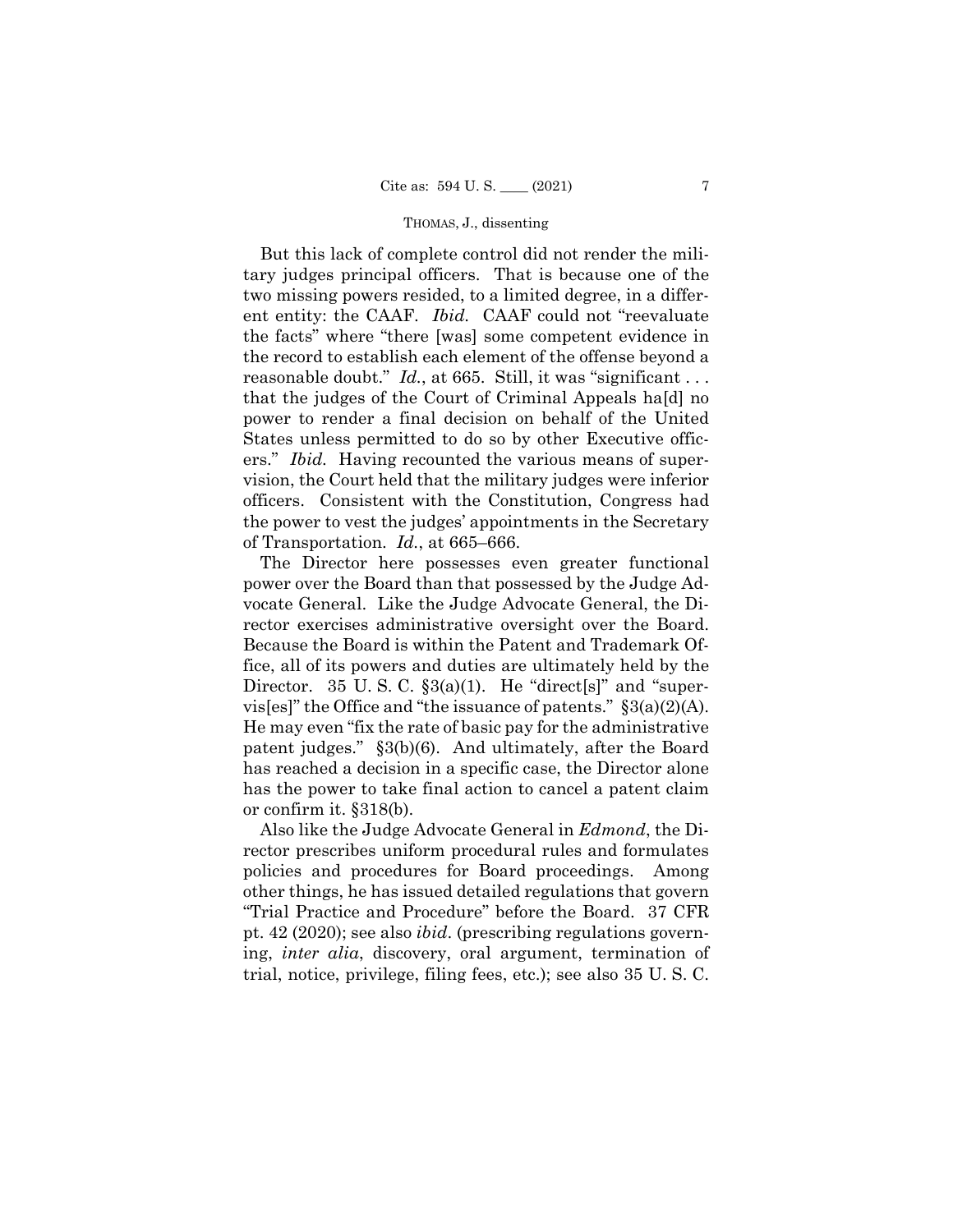Procedure 2 (Revision 10), pp. 1–2 (Sept. 20, 2018) (SOP2). is not just administrative; it is substantive as well.  $\S(2(b)(2), 316(a)(4), 326(a)(4)$ . He has designed a process to designate and de-designate Board decisions as precedential. Patent Trial and Appeal Board, Standard Operating He may issue binding policy directives that govern the Board.  $\S3(a)(2)(A)$ . And he may release "instructions that include exemplary applications of patent laws to fact patterns, which the Board can refer to when presented with factually similar cases." 941 F. 3d, at 1331. His oversight  $§3(a)(2)(A).$ 

The Director has yet another "powerful tool for control." *Edmond*, 520 U. S., at 664. He may designate which of the 250-plus administrative patent judges hear certain cases and may remove administrative patent judges from their specific assignments without cause. See §6(c). So, if any administrative patent judges depart from the Director's direction, he has ample power to rein them in to avoid erroneous decisions. And, if an administrative patent judge consistently fails to follow instructions, the Secretary has the authority to fire him. 5 U. S. C. §7513(a); 35 U. S. C. §3(c); *Cobert* v. *Miller*, 800 F. 3d 1340, 1351 (CA Fed. 2015) (interpreting  $$7513(a)$  to allow removal for "[f]ailure to follow instructions or abide by requirements [that] affec[t] the agency's ability to carry out its mission'").2

To be sure, the Director's power over administrative patent judges is not complete. He cannot singlehandedly reverse decisions. Still, he has two powerful checks on Board decisions not found in *Edmond.* 

Unlike the Judge Advocate General and CAAF in *Edmond*, the Director *may* influence individual proceedings.

<sup>&</sup>lt;sup>2</sup>Although not applicable to any who served on the Board in this suit, a small subset of administrative patent judges are subject to a slightly different removal standard. See 83 Fed. Reg. 29324 (2018); see also 5 U. S. C. §7543(a); 5 CFR pt. 359 (2020); Brief for United States 5, n. 1.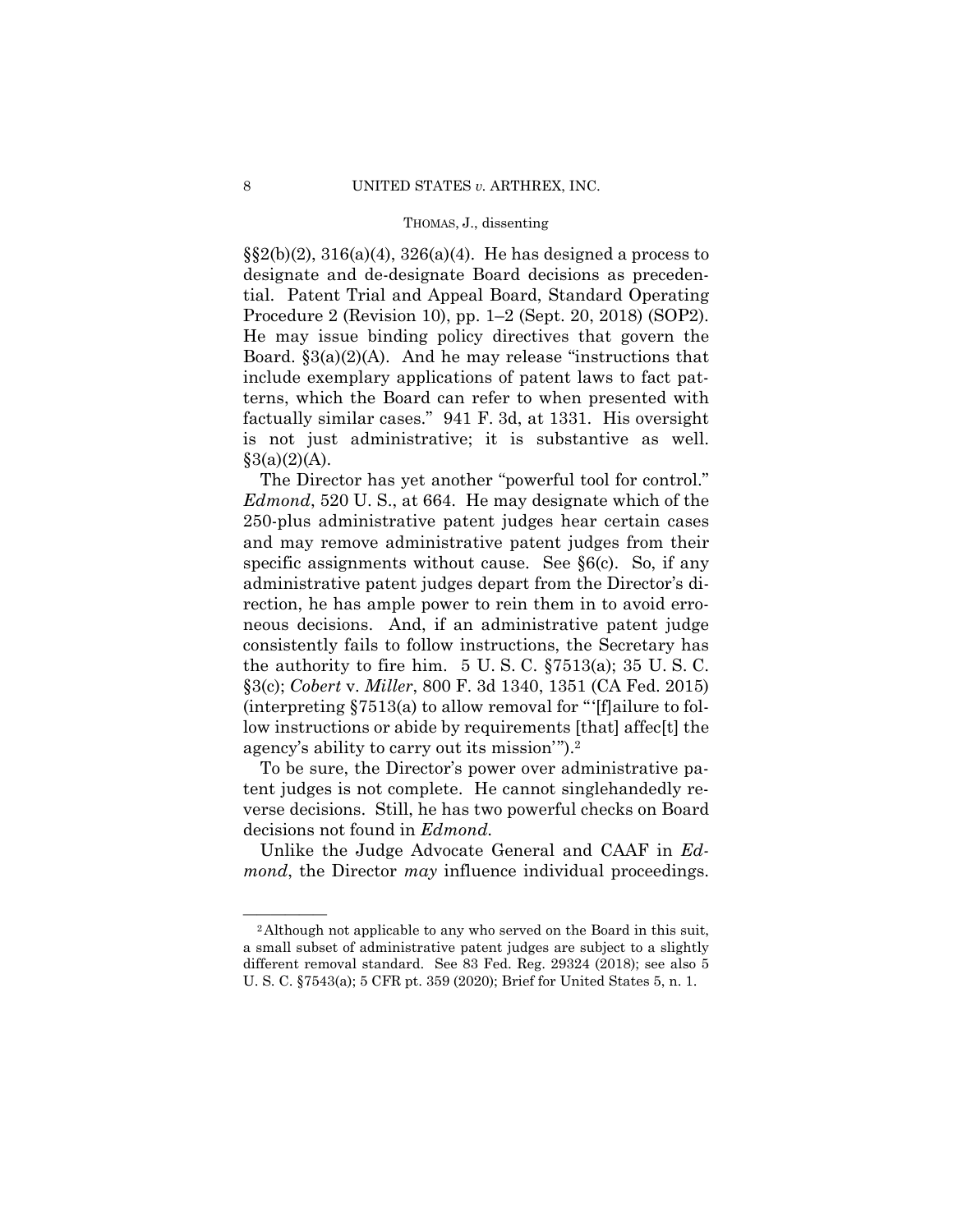The Director decides in the first instance whether to institute, refuse to institute, or de-institute particular reviews, a decision that is "final and nonappealable." 35 U. S. C.  $§314(d)$ ; see also §314(a). If the Director institutes review, he then may select which administrative patent judges will hear the challenge.  $\S6(c)$ . Alternatively, he can avoid assigning *any* administrative patent judge to a specific dispute and instead designate himself, his Deputy Director, and the Commissioner of Patents. In addition, the Director decides which of the thousands of decisions issued each year bind other panels as precedent. SOP2, at 8. No statute bars the Director from taking an active role to ensure the Board's decisions conform to his policy direction.

But, that is not all. If the administrative patent judges "(somehow) reach a result he does not like, the Director can add more members to the panel—including himself—and order the case reheard." *Oil States Energy Services*, *LLC* v. *Greene's Energy Group*, *LLC*, 584 U. S. \_\_\_, \_\_\_ (2018) (GORSUCH, J., dissenting) (slip op., at 3). There is a formalized process for this type of review. The Director may unilaterally convene a special panel—the Precedential Opinion Panel—to review a decision in a case and determine whether to order rehearing *sua sponte*. SOP2, at 5. (Any party to a proceeding or any Board member can also recommend rehearing by the Precedential Opinion Panel. *Ibid.*) The default members of the panel are the Director, the Commissioner for Patents, and the Chief Administrative Patent Judge. *Id.*, at 4. So even if *all* administrative patent judges decide to defy the Director's authority and go their respective ways, the Director and the Commissioner for Patents can still put a stop to it. And, if the Commissioner for Patents is running amuck, the Director may expand the size of the panel or may replace the Commissioner with someone else, including his Deputy Director. *Ibid.* Further, this panel is not limited to reviewing whether there is "competent evidence" as the CAAF was. It can correct anything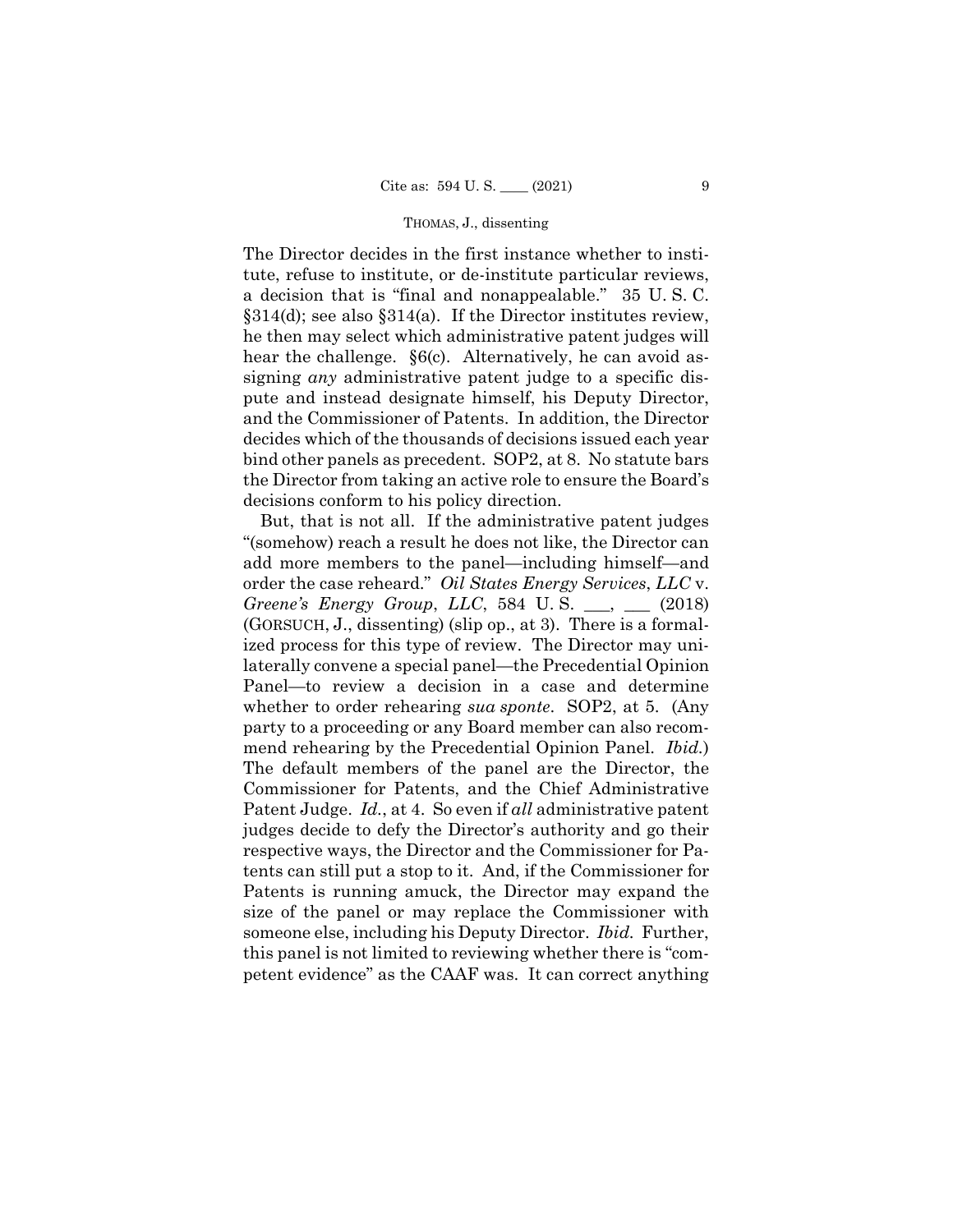that may "have been misapprehended or overlooked" in the previous opinion. 37 CFR §41.79(b)(1). This broad oversight ensures that administrative patent judges "have no power to render a final decision on behalf of the United States unless permitted to do so by other Executive officers." *Edmond*, 520 U. S., at 665.

### B

The Court today appears largely to agree with all of this. "In every respect" save one, the plurality says, "[administrative patent judges] appear to be inferior officers." *Ante*, at 20–21. But instead of finding it persuasive that administrative patent judges seem to be inferior officers—"an understanding consistent with their appointment"—the majority suggests most of *Edmond* is superfluous: All that matters is whether the Director has the statutory authority to individually reverse Board decisions. See *ante*, at 10; see also *ante*, at 20 (plurality opinion).

 on the Court of Criminal Appeals. *Ibid.* And recall that The problem with that theory is that there is no precedential basis (or historical support)<sup>3</sup> for boiling down "inferiorofficer" status to the way Congress structured a particular agency's process for reviewing decisions. If anything, *Edmond* stands for the proposition that a "limitation upon review does not . . . render [officers] principal officers." 520 U. S., at 665. Recall that the CAAF could not reevaluate certain factual conclusions reached by the military judges neither CAAF nor the Judge Advocate General could "attempt to influence" individual proceedings. *Id.*, at 664. Yet, those constraints on supervision and control did not matter because the Court in *Edmond* considered all the means of supervision and control exercised by the superior officers. Although CAAF could not reevaluate everything, "[w]hat is significant" is that CAAF could oversee the military judges

<sup>—————— 3</sup>See Part IV, *infra*.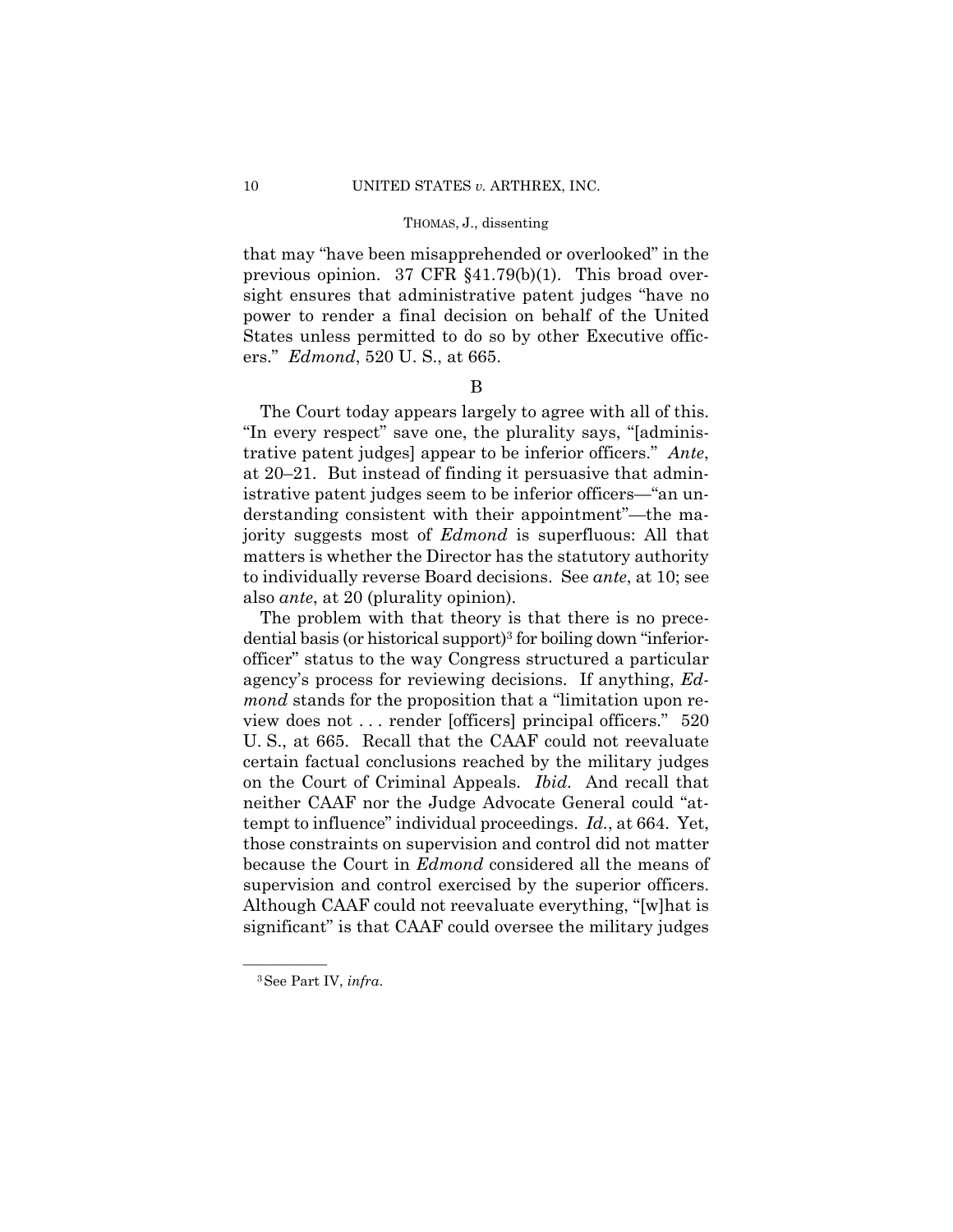in other ways: The military judges could not render "a final decision on behalf of the United States unless permitted to do so by other Executive officers." *Id.*, at 665. Here, the Director cannot singlehandedly reevaluate individual decisions, but he still directs and "supervises . . . the Board members responsible for deciding patent disputes." *Oil States Energy Services*, 584 U. S., at \_\_\_ (GORSUCH, J., dissenting) (slip op., at 3).

 $\mathcal{C}$ 

Perhaps the better way to understand the Court's opinion today is as creating a new form of intrabranch separationof-powers law. Traditionally, the Court's task when resolving Appointments Clause challenges has been to discern whether the challenged official qualifies as a specific sort of officer and whether his appointment complies with the Constitution. See *Lucia* v. *SEC*, 585 U. S. \_\_\_, \_\_\_ (2018) (slip op., at 1) ("This case requires us to decide whether administrative law judges . . . qualify as [officers of the United States]"). If the official's appointment is inconsistent with the constitutional appointment process for the position he holds, then the Court provides a remedy. *Id.*, at <u>section</u> op., at 12). Otherwise, the Court must conclude that the "appointments at issue in th[e] case are . . . valid." *Edmond*, 520 U. S., at 666.

Today's majority leaves that tried-and-true approach behind. It never expressly tells us whether administrative patent judges are inferior officers or principal. And the Court never tells us whether the appointment process complies with the Constitution. The closest the Court comes is to say that "the source of the constitutional violation" is *not*  "the appointment of [administrative patent judges] by the Secretary." *Ante*, at 23 (plurality opinion). Under our precedent and the Constitution's text, that should resolve the suit. If the appointment process for administrative patent judges—appointment by the Secretary—does not violate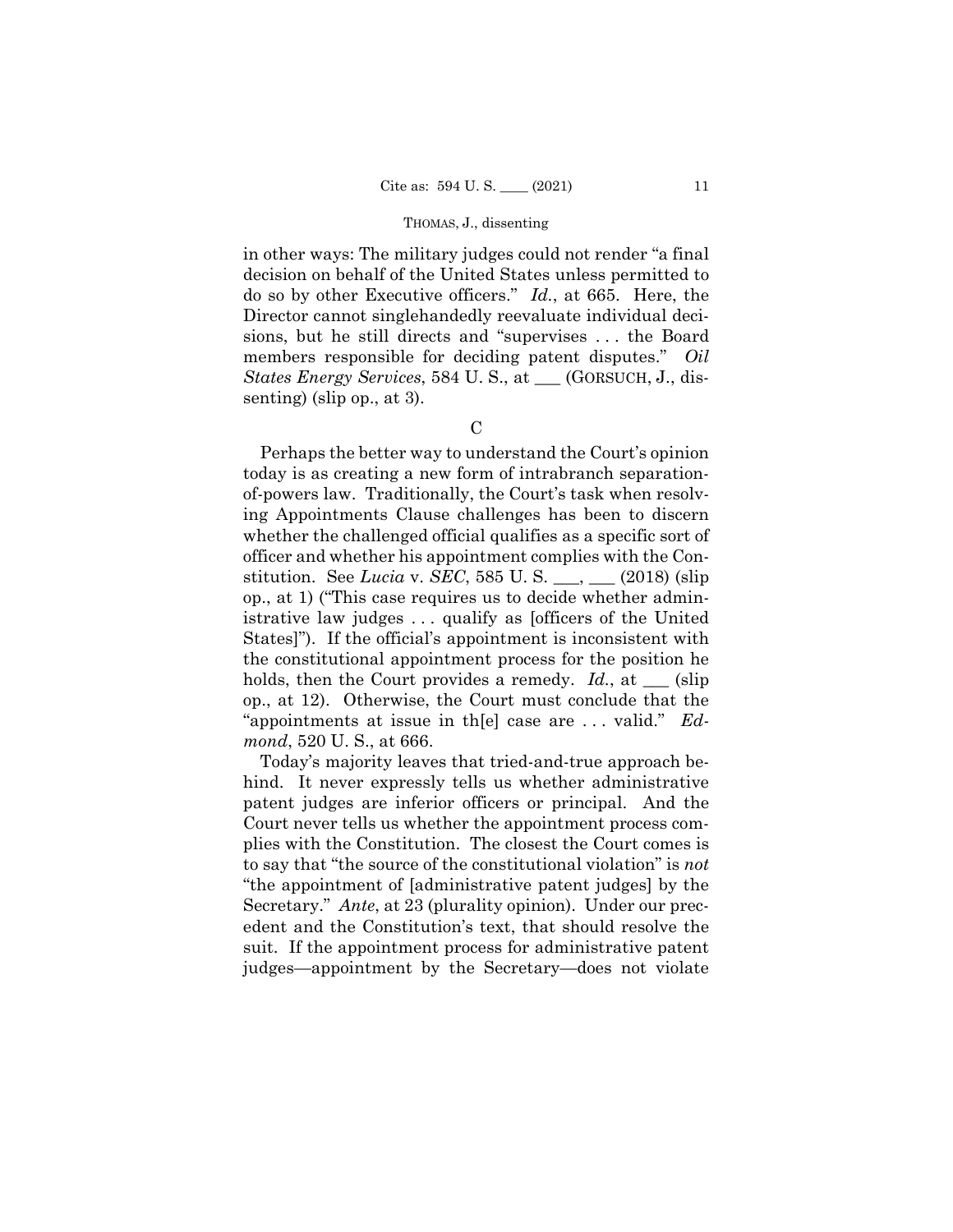the Constitution, then administrative patent judges must be inferior officers. See Art. II, §2, cl. 2. And if administrative patent judges are inferior officers and have been properly appointed as such, then the Appointments Clause challenge fails. After all, the Constitution provides that "Congress may by Law vest the Appointment of . . . inferior Officers . . . in the Heads of Departments." *Ibid*.

The majority's new Appointments Clause doctrine, though, has nothing to do with the validity of an officer's appointment. Instead, it polices the dispersion of executive power among officers. Echoing our doctrine that Congress may not mix duties and powers from different branches into one actor, the Court finds that the constitutional problem here is that Congress has given a specific power—the authority to finally adjudicate inter partes review disputes to one type of executive officer that the Constitution gives to another. See *ante*, at 21 (plurality opinion); see also, *e.g.*, *Stern* v. *Marshall*, 564 U. S. 462, 503 (2011) (assignment of Article III power to Bankruptcy Judge); *Bowsher* v. *Synar*, 478 U. S. 714, 728–735 (1986) (assignment of executive power to a legislative officer). That analysis is doubly flawed.

For one thing, our separation-of-powers analysis does not fit. The Constitution recognizes executive, legislative, and judicial power, and it vests those powers in specific branches. Nowhere does the Constitution acknowledge any such thing as "inferior-officer power" or "principal-officer power." And it certainly does not distinguish between these sorts of powers in the Appointments Clause.

And even if it did, early patent dispute schemes establish that the power exercised by the administrative patent judges here does not belong exclusively to principal officers. Nonprincipal officers could—and did—render final decisions in specific patent disputes, not subject to any appeal to a superior executive officer. In 1793, Congress provided that resolution of disputes, where two applicants sought a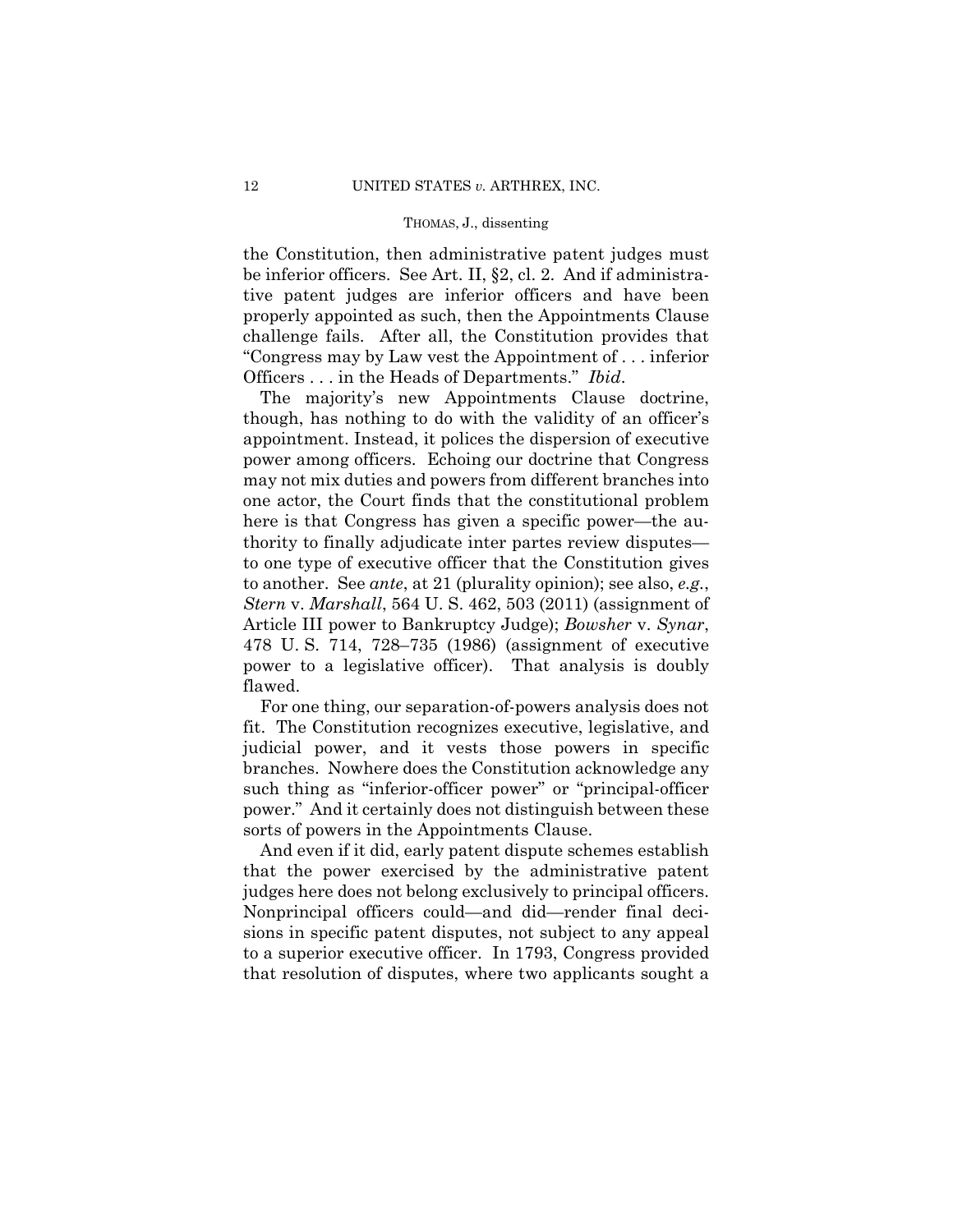patent for the same invention, "shall be submitted to the arbitration of three persons" chosen by the Secretary or by the parties, and that "the decision or award . . . , delivered to the Secretary of State . . . or any two of them, shall be final, as far as respects the granting of the patent." Act of Feb. 21, 1793, §9, 1 Stat. 322–333. In 1836, Congress allowed applicants to appeal the denial of a patent application to "a board of examiners, to be composed of three disinterested persons, who shall be appointed for that purpose by the Secretary of State." Act of July 4, 1836, §7, 5 Stat. 119–120. The Board had the power "to reverse the decision of the Commissioner, either in whole or in part," and the decision governed "further proceedings." *Ibid.* These two early examples show, at a minimum, that the final resolution of patent disputes is not the sole preserve of principal officers.

 plea deal without sign off from a principal officer?4 If faced More broadly, interpreting the Appointments Clause to bar any nonprincipal officer from taking "final" action poses serious line-drawing problems. The majority assures that not every decision by an inferior officer must be reviewable by a superior officer. *Ante*, at 19. But this sparks more questions than it answers. Can a line prosecutor offer a with a life-threatening scenario, can an FBI agent use deadly force to subdue a suspect? Or if an inferior officer temporarily fills a vacant office tasked with making final decisions, do those decisions violate the Appointments

 $\frac{1}{4}$ And all this contemplates that it is easy to distinguish between a principal and inferior officer. But recall that the default appointment scheme for *all* officers—inferior and principal alike—is Presidential appointment and Senate confirmation. Senate confirmation says nothing about whether an officer is principal or inferior for constitutional purposes. Cf. 2 Opinion of Office of Legal Counsel 58, 59 (1978) (concluding that United States Attorneys "can be considered to be inferior officers," even though Congress has never "exercised its discretionary power to vest the appointment of U. S. Attorneys in the Attorney General").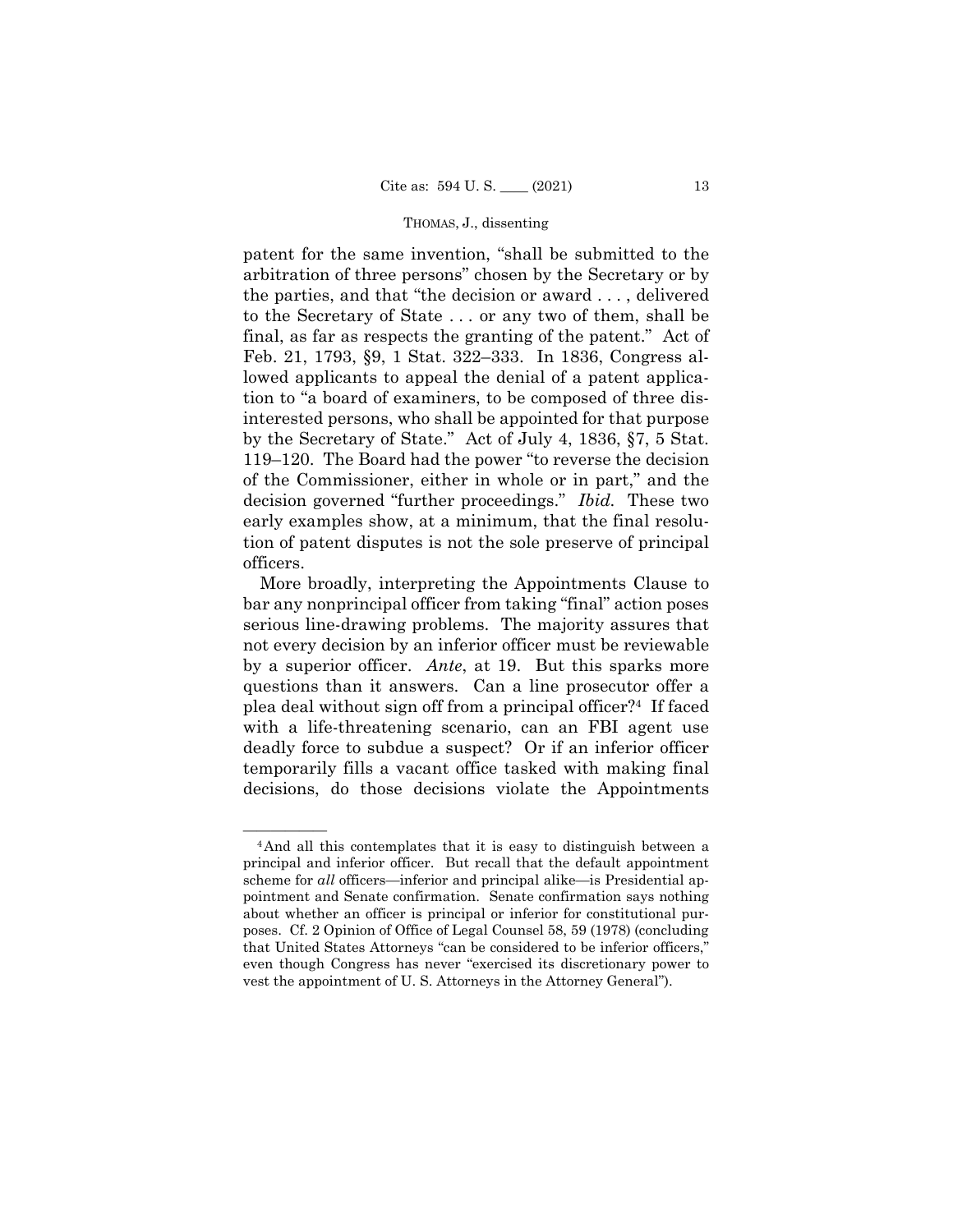Clause?5 And are courts around the country supposed to sort through lists of each officer's (or employee's) duties, categorize each one as principal or inferior, and then excise any that look problematic?

Beyond those questions, the majority's nebulous approach also leaves open the question of how much "principalofficer power" someone must wield before he becomes a principal officer. What happens if an officer typically engages in normal inferior-officer work but also has several principal-officer duties? Is he a hybrid officer, properly appointed for four days a week and improperly appointed for the fifth? And whatever test the Court ultimately comes up with to sort through these difficult questions, are we sure it is encapsulated in the two words "inferior officer"?

D

The majority offers one last theory. Although the parties raise only an Appointments Clause challenge and the plurality concedes that there is no appointment defect, *ante,* at 23, the Court appears to suggest that the *real* issue is that this scheme violates the Vesting Clause. See Art. II, §1, cl.1; see also a*nte*, at 13–14 (citing *Free Enterprise Fund* v. *Public Company Accounting Oversight Bd.*, 561 U. S. 477, 496 (2010)); *Myers* v. *United States*, 272 U. S. 52, 135 (1926)). According to the majority, the PTAB's review process inverts the executive "chain of command," allowing administrative patent judges to wield "unchecked . . . executive power" and to "dictat[e]" what the Director must do. *Ante*, at 11, 14. This final offering falters for several reasons.

First no court below passed on this issue. See 941 F. 3d,

<sup>&</sup>lt;sup>5</sup> See *Eaton*, 169 U. S., at 343 ("The claim that Congress was without power to vest in the President the appointment of a subordinate officer called a vice-consul, to be charged with the duty of temporarily performing the functions of the consular office, disregards both the letter and spirit of the Constitution").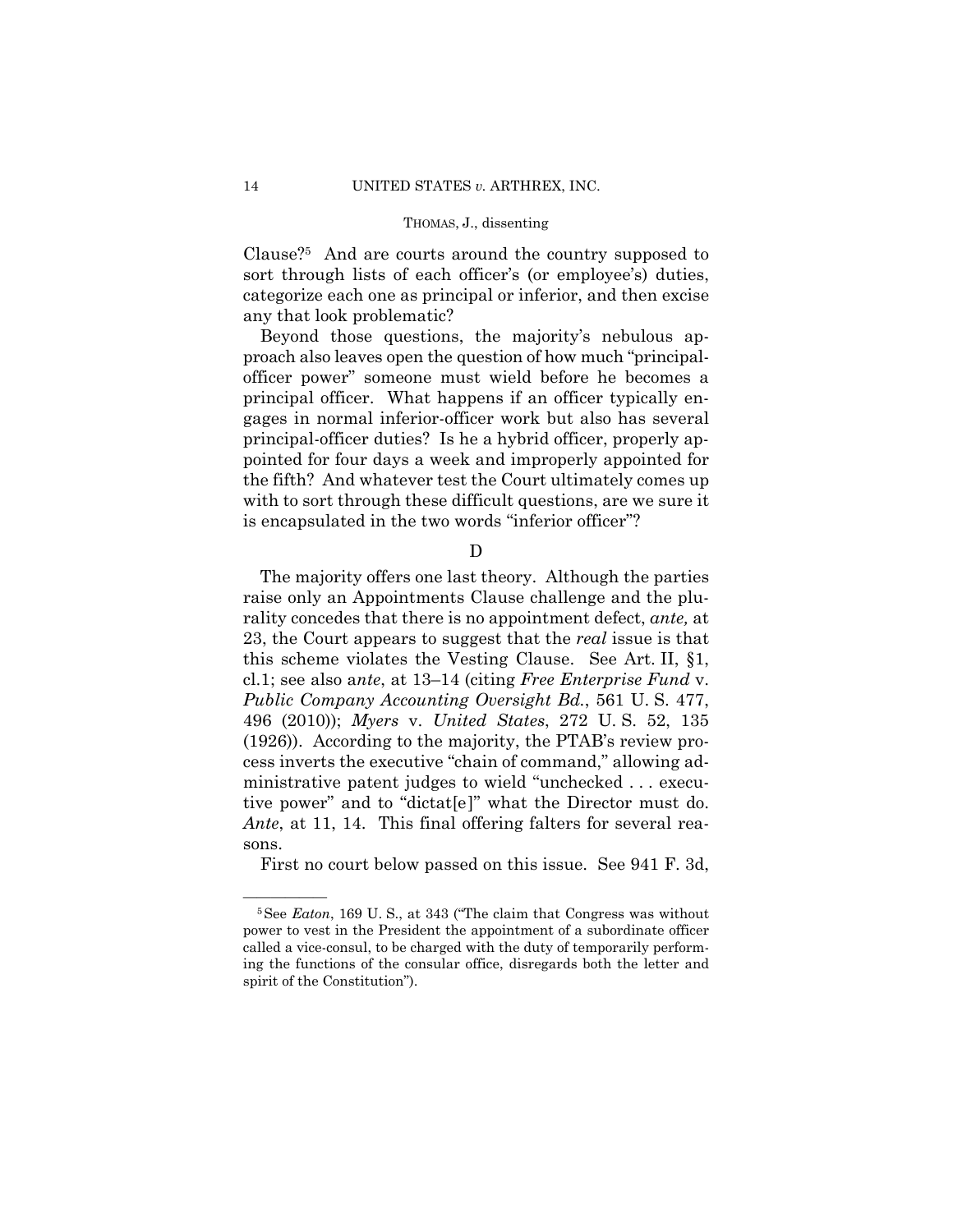judges] who presided over this *inter partes* review were . . . at 1327 (addressing whether "the [administrative patent constitutionally appointed"). Given that this Court is generally one "of review, not of first view," it is unclear why we would grant relief on this ground. *Cutter* v. *Wilkinson*, 544 U. S. 709, 718, n. 7 (2005).

Second, the idea that administrative patent judges are at the *top* of the chain of command is belied not only by the statutory scheme, see *supra,* at 7–10, but also by the majority's own refusal to ever name these judges principal officers. See *ante,* at 19.

Third, even if the chain of command were broken, Senate confirmation of an administrative patent judge would offer no fix. As Madison explained, the Senate's role in appointments is an *exception* to the vesting of executive power in the President; it gives another branch a say in the hiring of executive officials. 1 Annals of Cong. 463 (1789). An Article II Vesting Clause problem cannot be remedied by stripping away even more power from the Executive.

Fourth, and finally, historical practice establishes that the vesting of executive power in the President did not require that every patent decision be appealable to a principal officer. As the majority correctly explains, these sorts of final decisions were routinely made by inferior executive officers (or, perhaps, by mere executive employees). See *ante*, at 17–18. If no statutory path to appeal to an executive principal officer existed then, I see no constitutional reason why such a path must exist now.

Perhaps this Vesting Clause theory misunderstands the majority's argument. After all, the Court never directly says that any law or action violates the Vesting Clause. The Court simply criticizes as overly formalistic the notion that both Clauses do exactly what their names suggest: The Appointments Clause governs only appointments; the Vesting Clause deals just with the vesting of executive power in the President. *Ante*, at 13. I would not be so quick to stare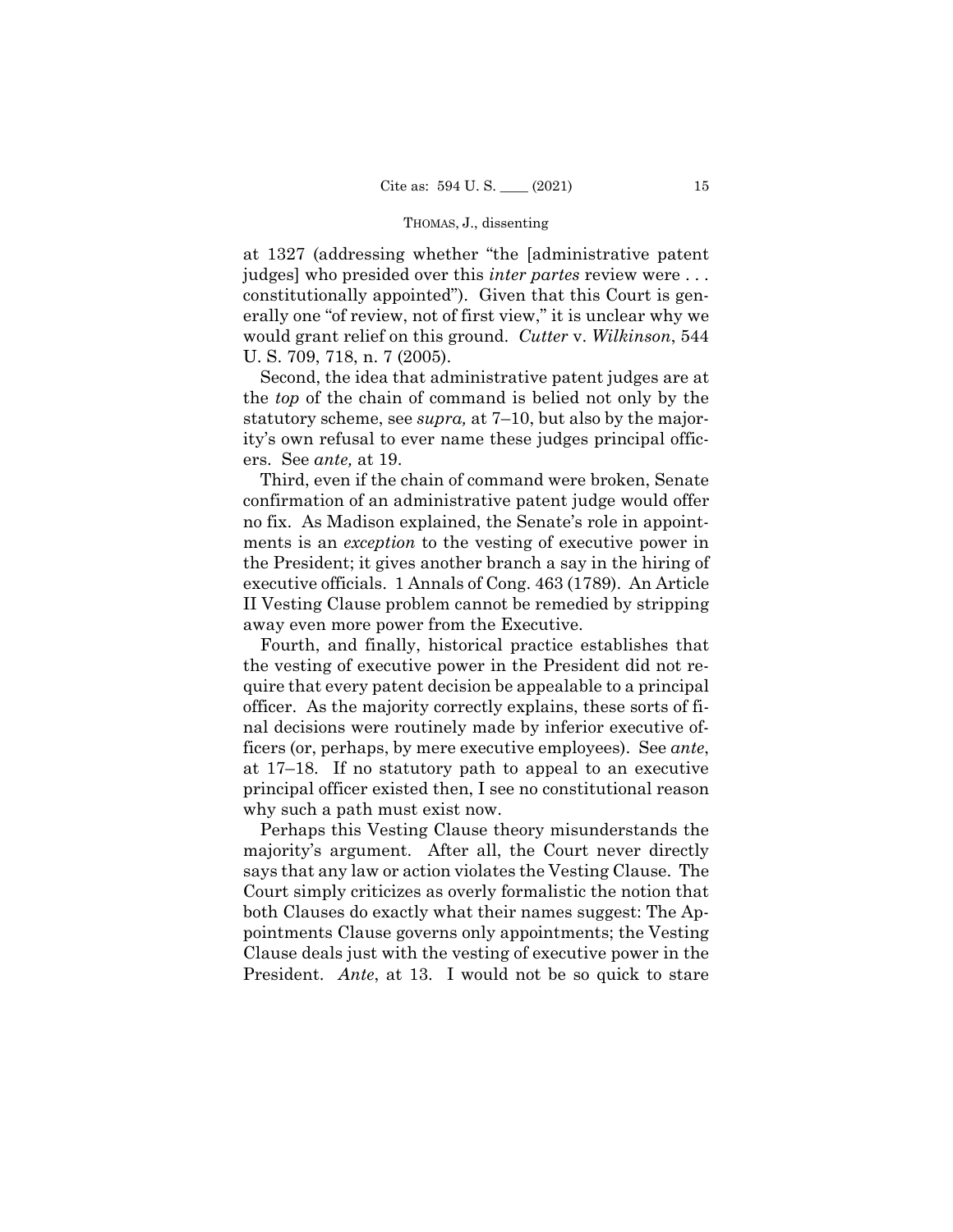deeply into the penumbras of the Clauses to identify new structural limitations.

## III

In the end, the Court's remedy underscores that it is ambivalent about the idea of administrative patent judges *actually* being principal officers. Instead of holding as much explicitly, the Court rewrites the statutory text to ensure that the Director can directly review Board decisions. *Ante*, at 21–22 (plurality opinion). Specifically, the Court declares unenforceable the statutory provision that "prevents the Director from reviewing the decisions of the [Board] on his own." *Ante*, at 22. And as a remedy, the Court "remand[s] to the Acting Director for him to decide whether to rehear the petition." *Ibid*. In that way, the Court makes extra clear what should already be obvious: Administrative patent judges are inferior officers.

But neither reading of the majority's opinion—(1) that administrative patent judges are principal officers that the Court has converted to inferior officers, or (2) that administrative patent judges are inferior officers whose decisions must constitutionally be reversible by the Director alone supports its proposed remedy.

Take the principal officer view. If the Court truly believed administrative patent judges are principal officers, then the Court would need to vacate the Board's decision. As this Court has twice explained, "the 'appropriate' remedy for an adjudication tainted with an appointments violation is a new 'hearing before a properly appointed' official." *Lucia*, 585 U. S., at \_\_\_ (slip op., at 12) (quoting *Ryder*  v. *United States*, 515 U. S. 177, 183, 188 (1995)). If administrative patent judges are (or were) constitutionally deficient principal officers, then surely Arthrex is entitled to a new hearing before officers untainted by an appointments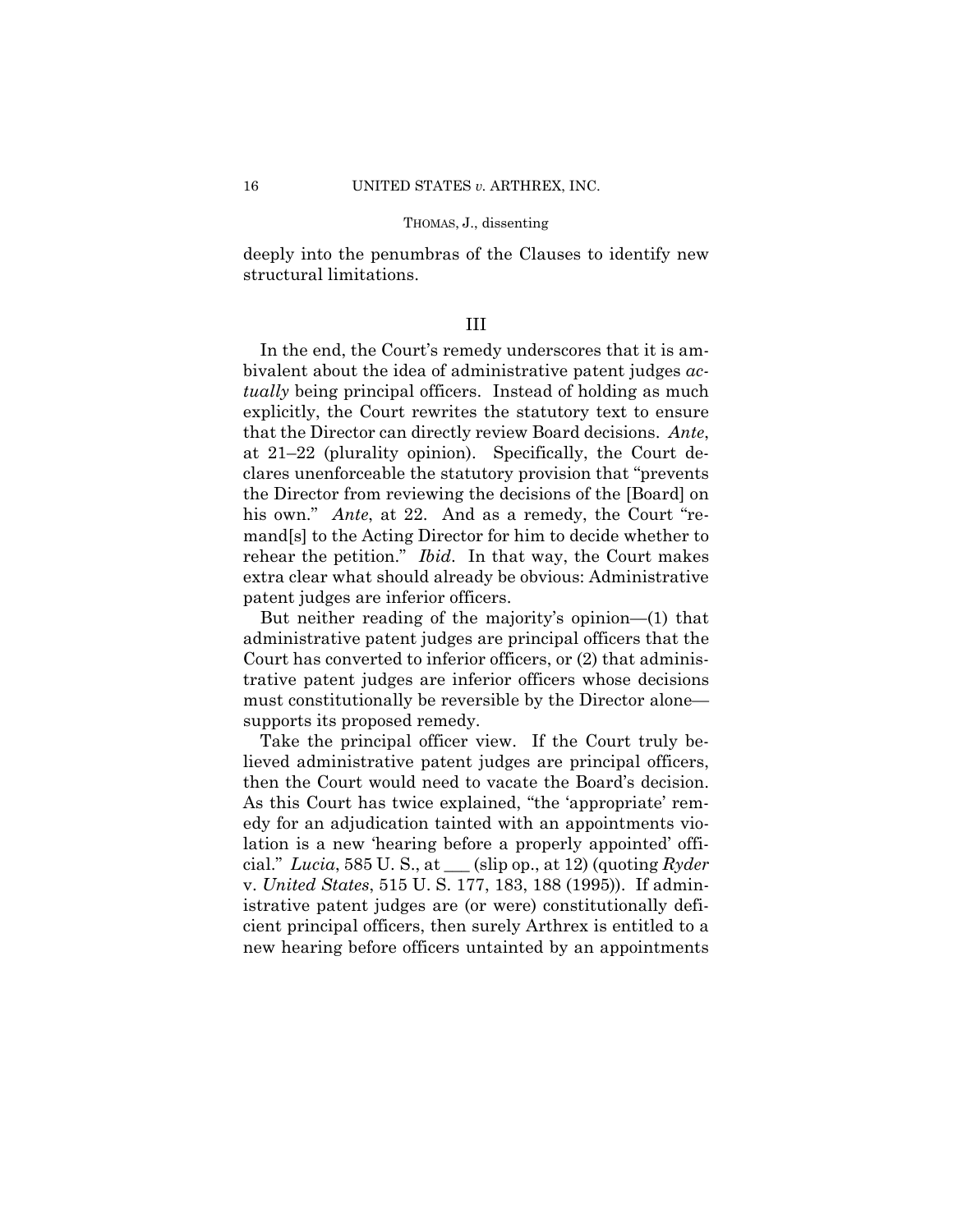violation. But, the Court does not vacate the Board's decision. In fact, it expressly disavows the existence of an appointments violation. *Ante*, at 23 (plurality opinion).

The quasi-separation-of-powers view fares no better. If we accept as true the Court's position that the Appointments Clause inherently grants the Director power to reverse Board decisions, then another problem arises: No constitutional violation has occurred in this suit. The Board had the power to decide and lawfully did decide the dispute before it. The Board did not misinterpret its statutory authority or try to prevent direct review by the Director. Nor did the Director wrongfully decline to rehear the Board's decision. Moreover, Arthrex has not argued that it sought review by the Director. So to the extent "the source of the constitutional violation is the restraint on the review authority of the Director," *ibid.*, his review was not constrained. Without any constitutional violation in this suit to correct, one wonders how the Court has the power to issue a remedy. See *Carney* v. *Adams*, 592 U. S. \_\_\_, \_\_\_ (2020) (slip op., at 4) (Article III prevents "the federal courts from issuing advisory opinions").

Perhaps the majority thinks Arthrex should receive some kind of bounty for raising an Appointments Clause challenge and *almost* identifying a constitutional violation. But the Constitution allows us to award judgments, not participation trophies.

## IV

Although unnecessary to resolve this suit, at some point it may be worth taking a closer look at whether the functional element of our test in *Edmond*—the part that the Court relies on today—aligns with the text, history, and structure of the Constitution. The founding era history surrounding the Inferior Officer Clause points to at least three different definitions of an inferior officer, none of which requires a case-by-case functional examination of exactly how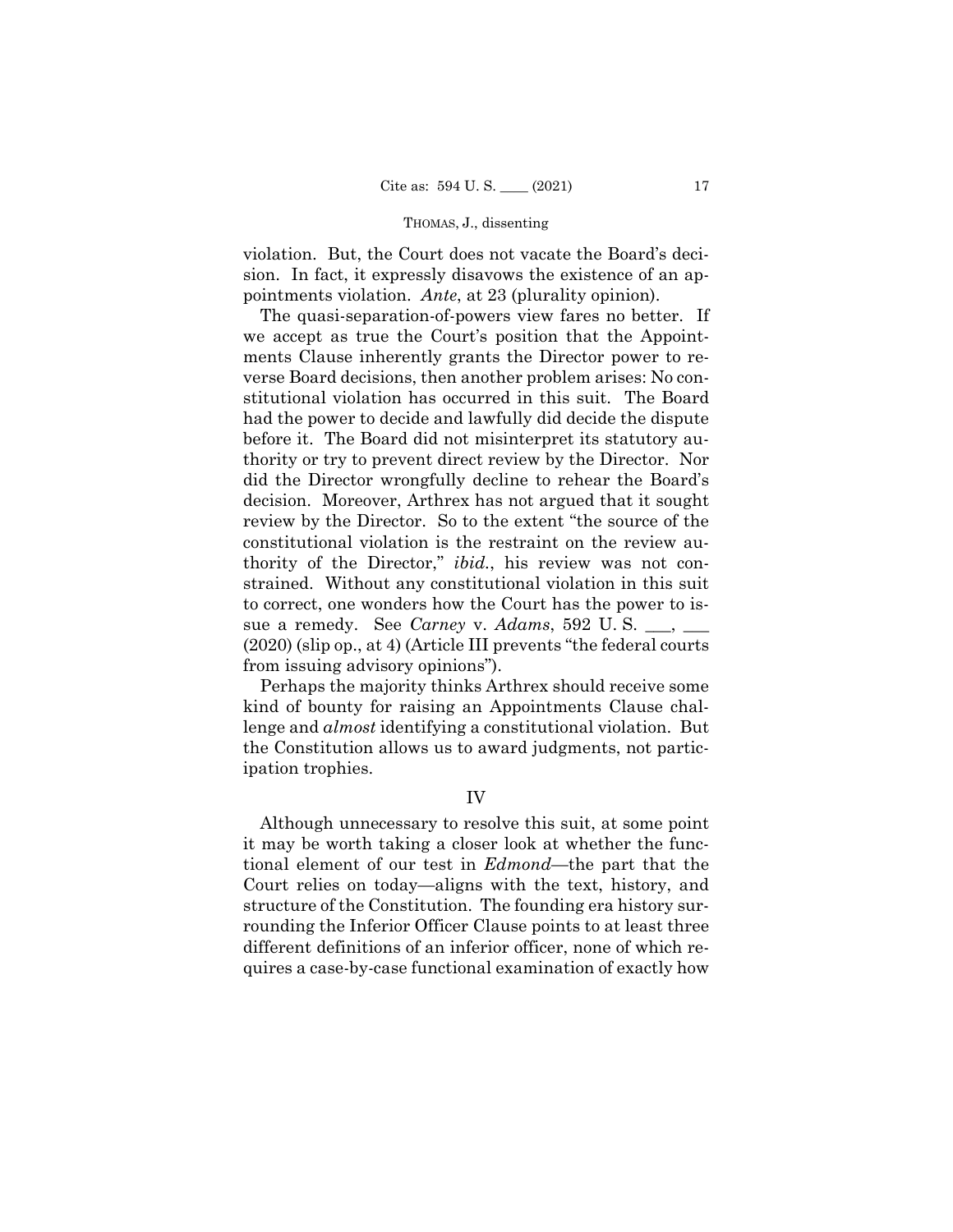much supervision and control another officer has. The rationales on which *Edmond* relies to graft a functional element into the inferior-officer inquiry do not withstand close scrutiny.

## A

Early discussions of inferior officers reflect at least three understandings of who these officers were—and who they were not—under the Appointments Clause. Though I do not purport to decide today which is best, it is worth noting that administrative patent judges would be inferior under each.

1

The narrowest understanding divides all executive officers into three categories: heads of departments, superior officers, and inferior officers. During the Constitutional Convention, James Madison supported this view in a brief discussion about the addition of the Inferior Officer Clause. 2 Records of the Federal Convention of 1787, p. 627 (M. Farrand ed. 1911) (Farrand); see also Mascott, Who Are "Officers of the United States," 70 Stan. L. Rev. 443, 468, n. 131 (2018). Gouverneur Morris moved to add the clause. But Madison initially resisted. He argued that it did "not go far enough if it be necessary at all [because] Superior Officers below Heads of Departments ought in some cases to have the appointment of the lesser offices." 2 Farrand 627. The motion nonetheless passed. The crux of Madison's objection appears to rely on the idea that there are three types of officers: inferior officers, superior officers, and department heads. Congress could vest the appointment of inferior officers in the President, the courts, or a department head. But the others must be appointed by the President with Senate confirmation.

As Justice Story put it, Some held a second understanding: Inferior officers encompass nearly *all* officers.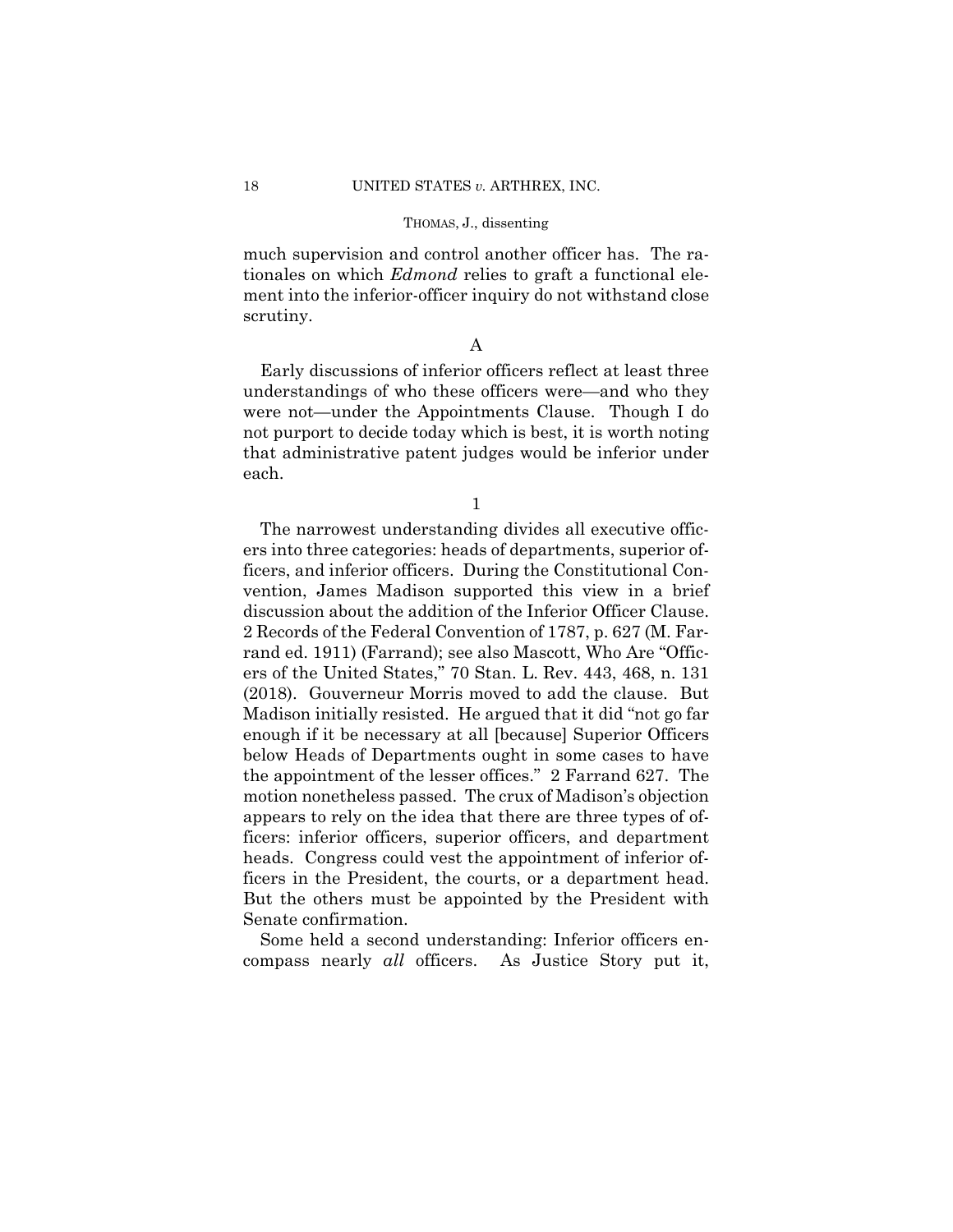"[w]hether the *heads of departments* are inferior officers in the sense of the constitution, was much discussed, in the debate on the organization of the department of foreign affairs, in 1789." 3 Commentaries on the Constitution of the United States 386, n. 1 (1833) (emphasis added). Proponents of this understanding argued that the Secretary of State should be an inferior officer because he was inferior to the President, "the Executive head of the department." 1 Annals of Cong. 509. In other words, inferior officers would encompass *all* executive officers inferior to the President, other than those specifically identified in the Constitution: "Ambassadors, other public Ministers and Consuls." Art. II, §2.

The constitutional text and history provide some support for this rationale. By using the adjective "such" before "inferior Officers," the Clause about inferior officers could be understood to refer back to "all other Officers of the United States, whose Appointments are not herein otherwise provided for, and which shall be established by Law." *Ibid.*; see also 2 S. Johnson, A Dictionary of the English Language (6th ed. 1785) (defining "such" to mean "[c]omprehended under the term premised, like what has been said"). And to be "inferiour" means simply to be "[l]ower in place"; "[l]ower in station or rank of life" and "[s]ubordinate" to another officer. 1 *ibid.* Department heads are officers, and they are lower in rank and subordinate to the President. See U. S. Const., Art. II, §1.

But others disagreed, contending this went "too far; because the Constitution" elsewhere specifies "'the principal officer in each of the Executive departments.'" 1 Annals of Cong. 459. These Framers endorsed a third understanding, which distinguished just between inferior and principal officers. See *id.*, at 518 ("We are to have a Secretary for Foreign Affairs, another for War, and another for the Treasury; now, are not these the principal officers in those departments"). A single officer could not simultaneously be both.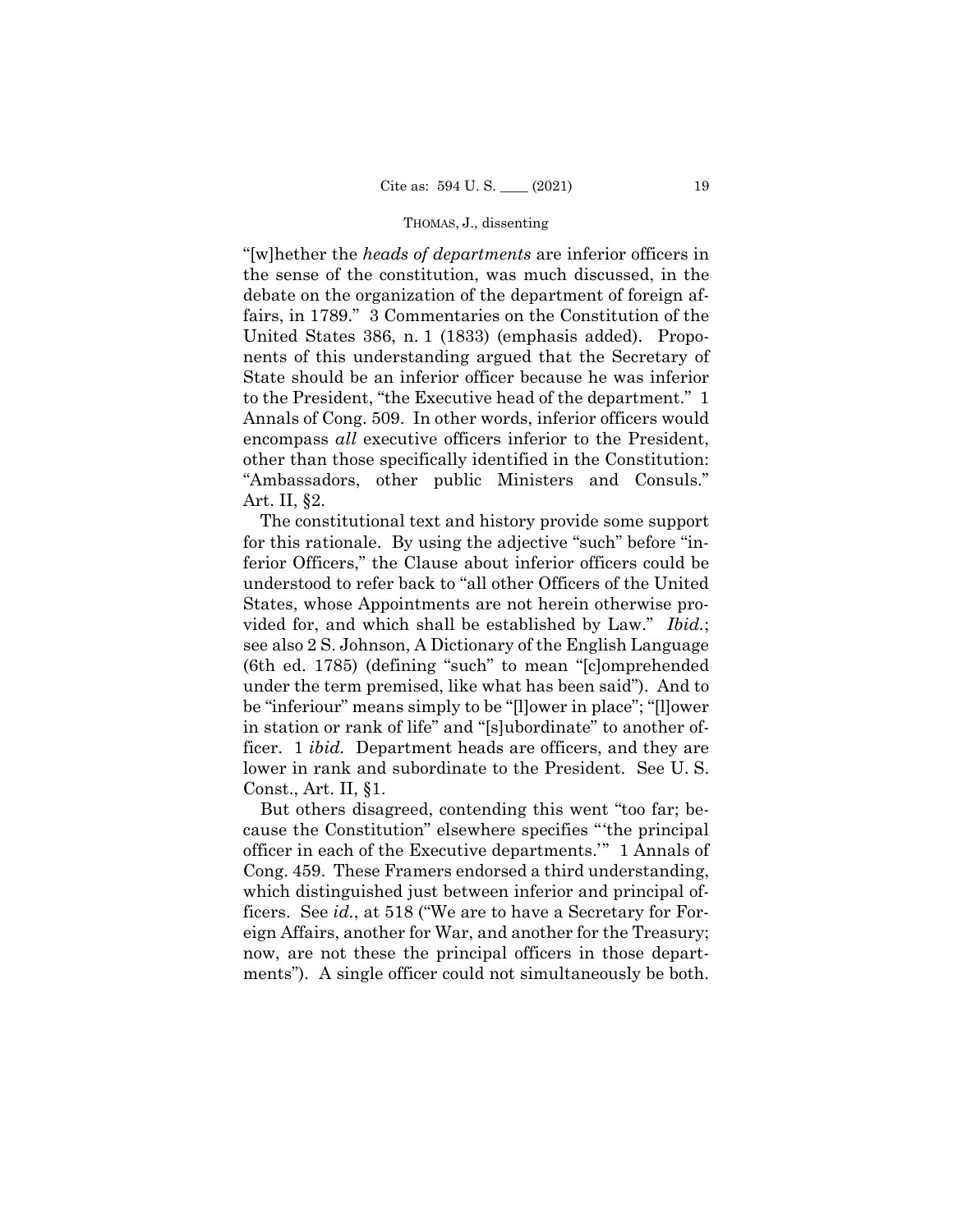Ultimately, this group won out, "expressly designat[ing]" the Secretary of the Department of Foreign Affairs as a "principal officer," not an inferior one. *Edmond*, 520 U. S., at 663 (quoting Act of July 27, 1789, ch. 4, §§1–2, 1 Stat. 28–29).

This principal-inferior dichotomy also finds roots in the structure of the Constitution, which specifically identifies both principal officers (in the Opinions Clause and the Twenty-fifth Amendment) and inferior officers (in the Appointments Clause). And it comports with contemporaneous dictionary definitions. A "principal" officer is "[a] head" officer; "a chief; not a second." 2 Johnson, Dictionary of the English Language. Other executive officers would, by definition, be lower than or subordinate to these head officers.

The principal-inferior officer divide played out in other contexts as well. In the debate over removability of officers, Representative Smith indicated that he "had doubts whether [an] officer could be removed by the President" in light of the impeachment process. 1 Annals of Cong. 372. Madison disagreed, arguing that impeachment alone for all removals "would in effect establish every officer of the Government on the firm tenure of good behaviour; not the heads of Departments only, but all the inferior officers of those Departments, would hold their offices during good behaviour." *Ibid*.

State constitutions at the founding lend credence to this idea that inferior officers encompass all officers except for the heads of departments. For example, the 1789 Georgia State Constitution provided that "militia officers and the secretaries of the governor . . . shall be appointed by the governor." Art. IV, §2. But "[t]he general assembly may vest the appointment of inferior officers in the governor, the courts of justice, or in such other manner as they may by law establish." *Ibid.* The law thus distinguished between secretaries and inferior officers. Similarly, the Delaware Constitution directed that "[t]he State treasurer shall be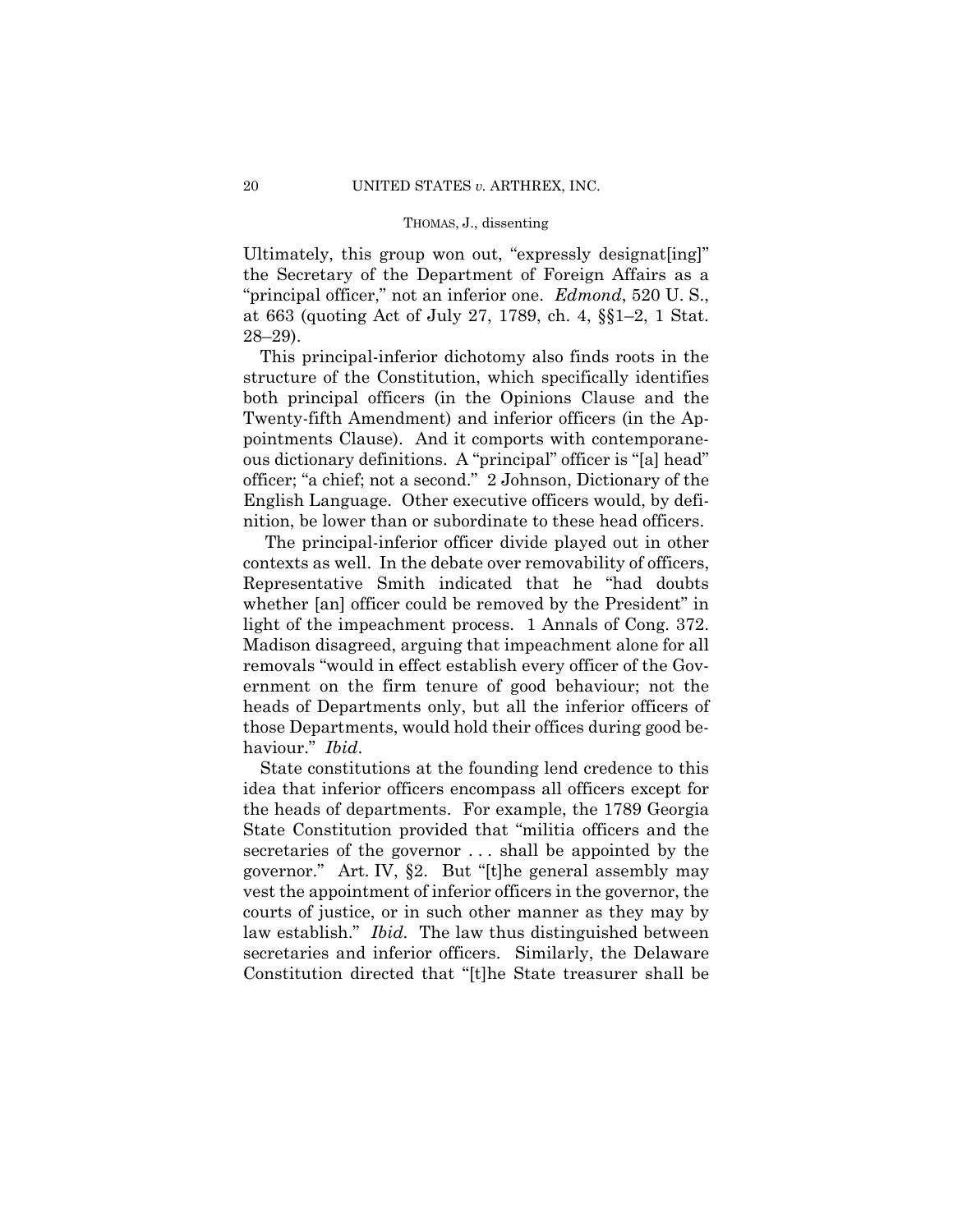appointed annually by the house of representatives, with the concurrence of the Senate." Art. VIII, §3 (1792). But "all inferior officers in the treasury department" were to be "appointed in such manner as is or may be directed by law." §6.

Although not dipositive, this Court has adopted the nomenclature of the principal-inferior distinction. See, *e.g.*, *ante,* at 5–6; *Edmond*, 520 U. S., at 661 ("distinguishing between principal and inferior officers for Appointments Clause purposes"); *Buckley* v. *Valeo*, 424 U. S. 1, 132 (1976) (*per curiam*) ("Principal officers are selected by the President with the advice and consent of the Senate. Inferior officers Congress may allow to be appointed by the President alone, by the heads of departments, or by the Judiciary"); cf. *Lucia*, 585 U. S., at \_\_\_ (THOMAS, J., concurring) (slip op., at 2) ("While principal officers must be nominated by the President and confirmed by the Senate, Congress can authorize the appointment of 'inferior Officers' by 'the President alone,' 'the Courts of Law,' or 'the Heads of Departments'"); *United States* v. *Germaine*, 99 U. S. 508, 511 (1879) ("the principal officer in" the Opinions Clause "is the equivalent of the head of department in the other"). And in reasoning adopted unanimously by the Court, at least one opinion defined "principal officers" for purposes of the Appointments Clause to be "ambassadors, ministers, heads of departments, and judges." *Freytag* v. *Commissioner*, 501 U. S. 868, 884 (1991).

2

Regardless of which of the three interpretations is correct, all lead to the same result here. Administrative patent judges are inferior officers.

Start with the broadest understanding. A careful read of the Appointments Clause reveals that the office of "administrative patent judge" does not appear amidst the offices of ambassador, consul, public minister, and Supreme Court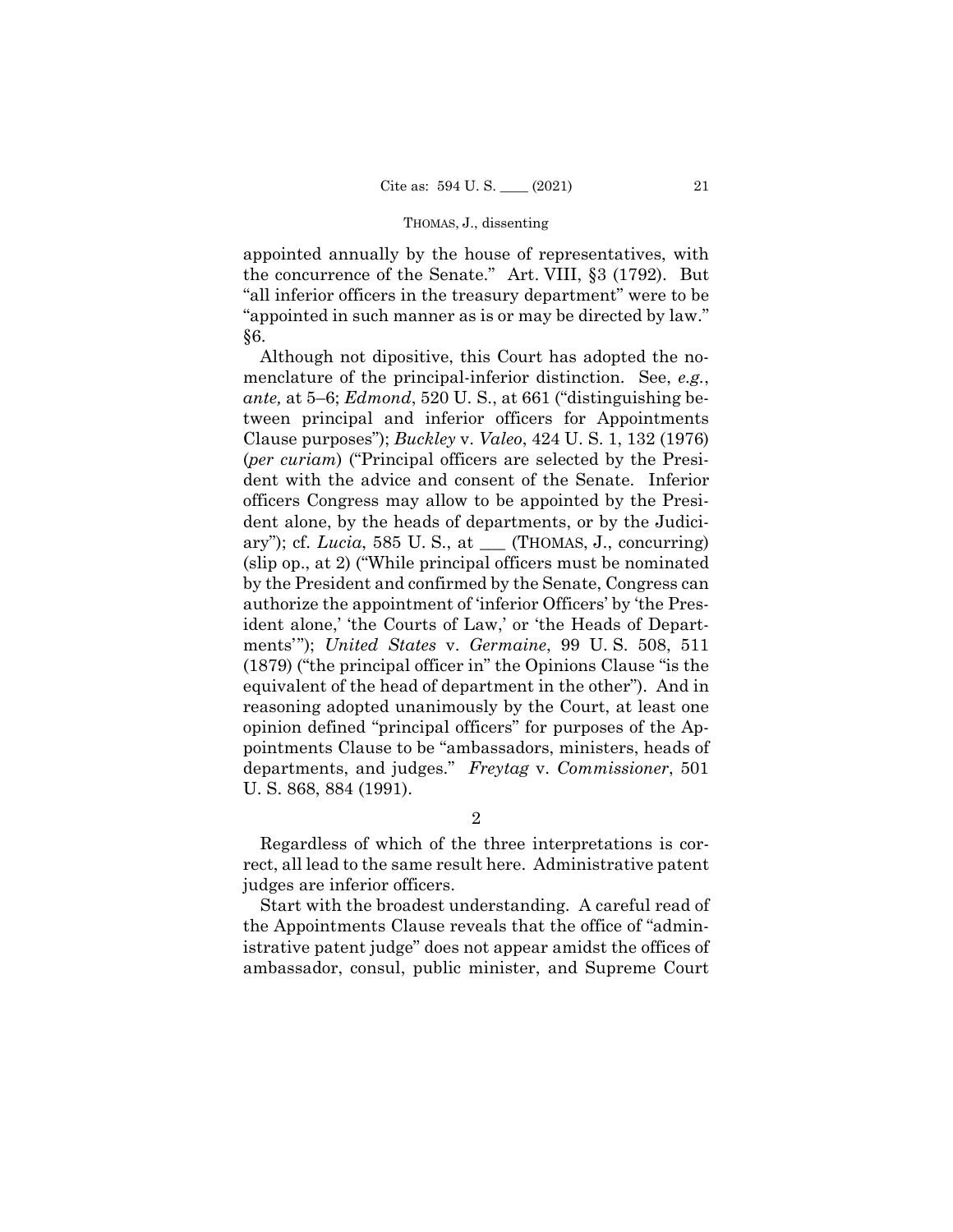judge the Constitution identifies. See Art. II, §2, cl. 2. So, if inferior officers are all executive officers other than those with special appointment processes laid out in the Constitution, then administrative patent judges squarely fit.

 tent judges are not one. *Germaine*, 99 U. S., at 511. Administrative patent judges also fall on the inferiorofficer side of the inferior-principal divide. It is agreed that administrative patent judges are not the heads of any department. See *ante*, at 8; Brief for Arthrex, Inc., 5–6 (noting that the Secretary of Commerce is the relevant "department head"). Thus, to the extent a "principal officer ... is the equivalent of the head of department," administrative pa-

And under the Madisonian tripartite system, administrative patent judges would still be inferior. These judges are not heads of departments. Nor are they "superior officers." An administrative patent judge is not "[h]igher" than or "greater in dignity or excellence" to other officers inferior to him. 2 Johnson, Dictionary of the English Language (defining "Superiour"). Tellingly, neither respondent nor the majority identify a *single* officer lower in rank or subordinate to administrative patent judges. Surely if "[w]hether one is an 'inferior' officer depends on whether he has a superior," then whether one is a superior officer depends on whether he has an inferior. *Edmond*, 520 U. S., at 662; see also *Morrison*, 487 U. S., at 720 (Scalia, J., dissenting) ("Of course one is not a 'superior officer' without some supervisory responsibility"). In contrast, an administrative patent judge *is* lower in rank and subordinate to both the Director and the Secretary.

\* \* \*

To be clear, I do not purport to have exhausted all contemporaneous debates, sources, and writings. Perhaps there is some reason to believe that the inherent nature of an inferior officer requires that all of their decisions be directly appealable to a Senate-confirmed executive officer.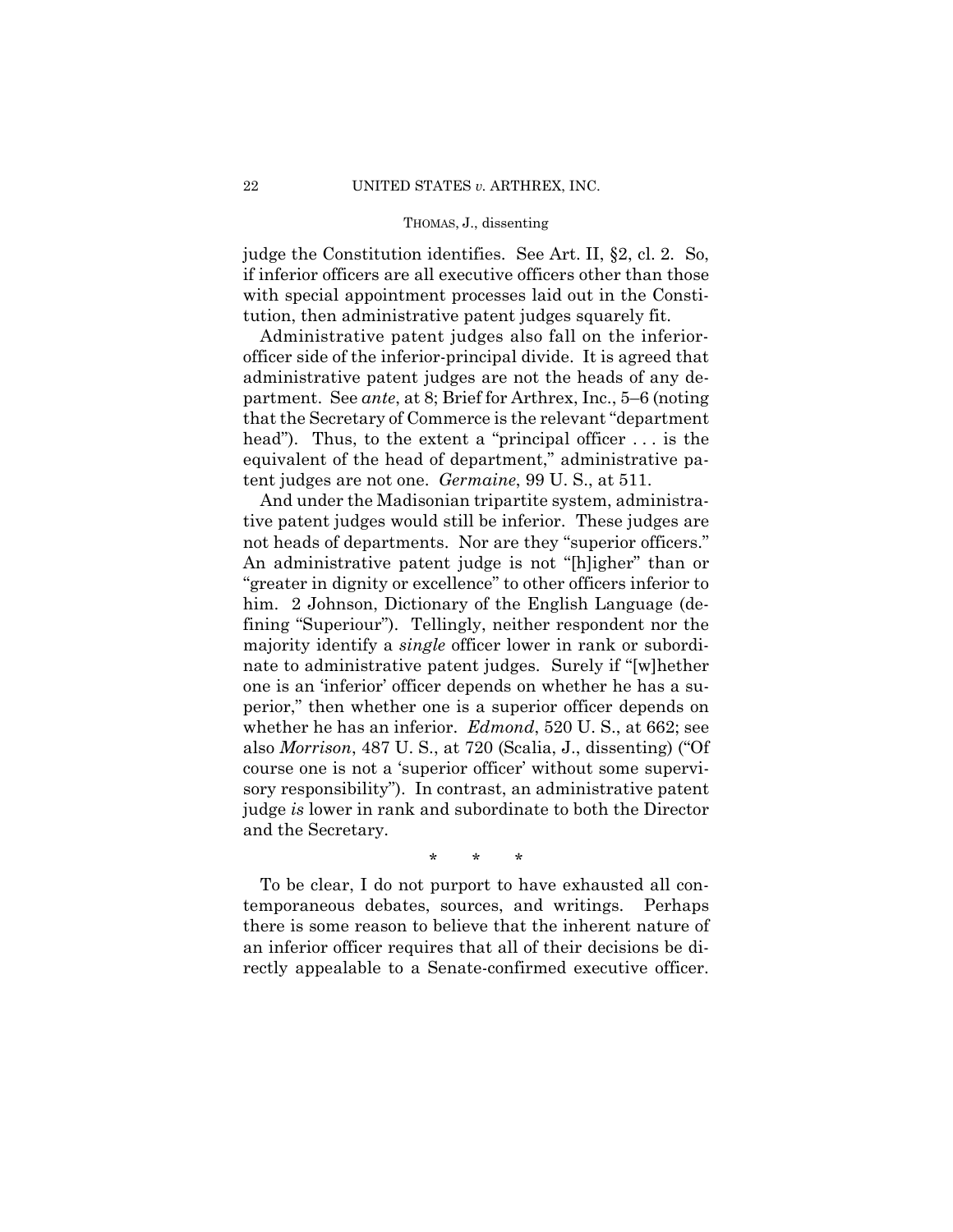But the majority does not identify one. And, without any justification in the text, in the history, or in our precedent, I would not impose that requirement.

B

If anything, the Court's functional prong in *Edmond* may merit reconsideration. The *Edmond* opinion highlighted three justifications for its decision to require more than just a lower rank and a superior officer. But having reviewed the history, it is worth checking whether these reasons are sound. They may not be.

First, *Edmond* highlighted the Constitution's use of the term "inferior officer." 520 U. S., at 663. Were the Appointments Clause meant to identify only lower ranking officers, then the Constitution could have used the phrase "'lesser officer.'" *Ibid*. But Madison's objection to the Inferior Officer Clause pokes a hole in this distinction. After all, Madison used almost exactly this "lesser officer" phrasing: He urged a broader clause so that "superior officers" could "have the appointment of the *lesser offices*." 2 Farrand 627 (emphasis added). If Madison understood the two terms to be interchangeable, perhaps this Court should too.

Second, *Edmond* flagged that the Appointments Clause was designed "to preserve political accountability relative to important Government assignments." 520 U. S., at 663. But the accountability feature of the Appointments Clause was not about accountability for specific *decisions* made by inferior officers, but rather accountability for "'a bad nomination.'" *Id*., at 660 (quoting The Federalist No. 77, p. 392 (M. Beloff ed. 1987)). The Appointments Clause "provides a direct line of accountability for any poorly performing *officers* back to the actor who selected them." Mascott, 70 Stan. L. Rev., at 447 (emphasis added).

And third, *Edmond* noted that legislation adopted by early Congresses revealed that inferior officers were subject to the discretion and direct oversight of the principal officer.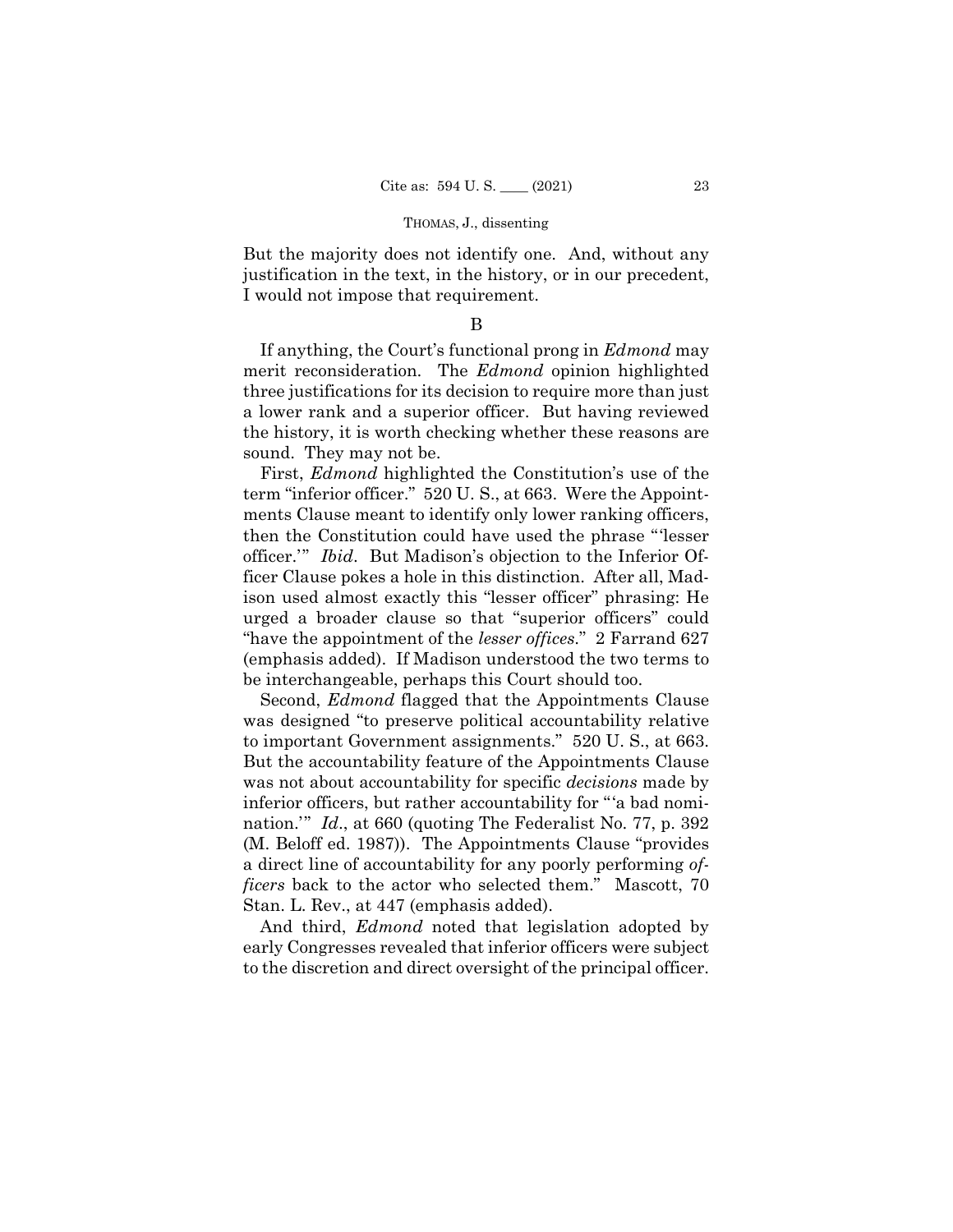520 U. S., at 663. Take, for example, the Act establishing the Department of War: It referred "to the Secretary of that department as a 'principal officer,'" and provided that "the Chief Clerk, would be 'employed' within the Department as the Secretary 'shall deem proper,' as an 'inferior officer.'" *Edmond*, 520 U. S., at 664 (quoting ch. 7, 1 Stat. 49–50).

But not every officer was neatly categorized as a principal officer or an inferior one. For example, the Act of Congress Establishing the Treasury Department created "the following officers, namely: a Secretary of the Treasury, to be deemed head of the department; a Comptroller . . . , and an Assistant to the Secretary of the Treasury, which assistant shall be appointed by the said Secretary." Act of Sept. 2, 1789, ch. 12, §1, 1 Stat. 65. The statute does not label the Comptroller as a principal officer or a department head. Nor is he expressly designated as an inferior officer. Moreover, his duties extended beyond doing merely what the Secretary deemed proper. The Comptroller's statutory power and authority included "countersign[ing] all warrants drawn by the Secretary of Treasury," "provid[ing] for the regular and punctual payment of all monies which may be collected," and "direct[ing] prosecutions for all delinquencies of officers of the revenue, and for debts that are, or shall be due to the United States." §3, *id.,* at 66. This quasi-judicial figure's "principal duty seems to be deciding upon the lawfulness and justice of the claims and accounts subsisting between the United States and particular citizens." 1 Annals of Cong. 611–612 (Madison); see also *ante*, at 14–15. Yet at least one early legislator (with no recorded objections) thought "the Comptroller was an inferior officer." 1 Annals of Cong. 613 (Stone).

 status (only to demote them back to inferior-officer status). Given the lack of historical support, it is curious that the Court has decided to expand *Edmond*'s "functional" prong to elevate administrative patent judges to principal-officer Perhaps the Court fears that a more formal interpretation